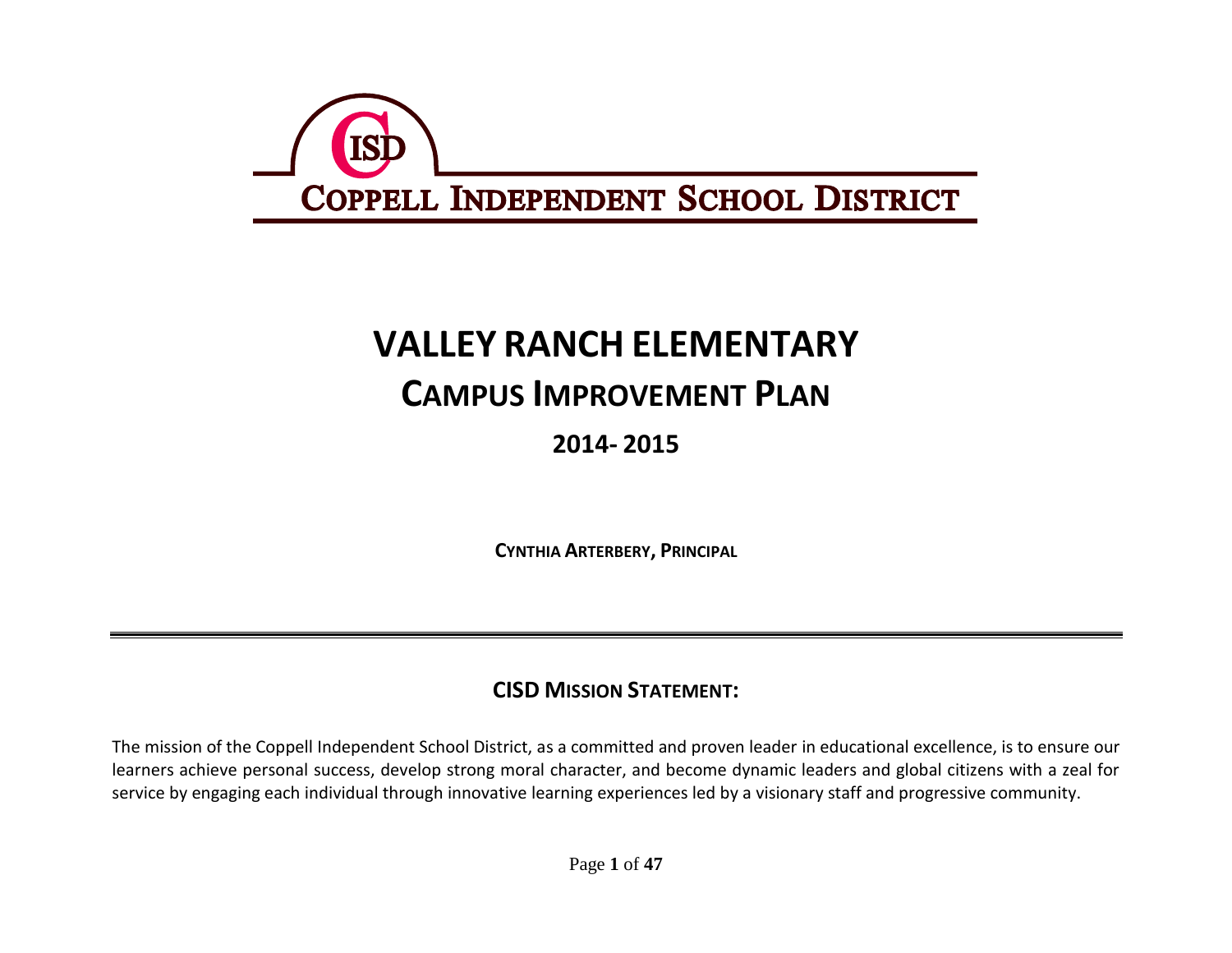#### **CISD DISTRICT IMPROVEMENT PLAN**

**STRATEGIC OBJECTIVE/GOAL 1:** We will design comprehensive learning services that empower all learners with skills and knowledge to ensure their individualized growth and success.

- **Performance Objective 1**: Develop a comprehensive professional learning plan to actualize the CISD Learning Framework.
- **Performance Objective 2:** Reframe and prioritize state standards in a way that leads to profound learning.
- **Performance Objective 3:** Align the written, taught and assessed curriculum.
- **Performance Objective 4:** Sustain district-wide EC-12 TEKS-aligned curriculum and assessment with research-based instructional practices that enhance all curricular areas.
- **Performance Objective 5:** Create a system for establishing and maintaining reciprocal community partnerships in order to increase authentic and field based learning experiences.
- **Performance Objective 6:** Implement a system or systems to assess Future-Ready skills.
- **Performance Objective 7:** Integrate Future-Ready learning skills within the district.
- **Performance Objective 8:** Increase connections between real world experiences and authentic classroom instruction.
- **Performance Objective 9:** Transform systems to more effectively prepare students to be successful in post-secondary education and beyond.
- **Performance Objective 10:** Provide professional learning for educators and administrators on the effective use of data and assessment tools to inform the design.

**STRATEGIC OBJECTIVE/GOAL 2:** We will respect and leverage the diversity that exists in our community to provide a world-class learning environment.

- **Performance Objective 1:** Increase educator proficiency to respond to our diverse community of learners.
- **Performance Objective 2:** Promote the development and demonstration of positive character traits including (but not limited to): Courage, Trustworthiness, Integrity, Respect & Courtesy, Responsibility, Fairness, Caring, Good Citizenship, and School Pride consistent with the terms of the TEC Section 29.906.

#### **STRATEGIC OBJECTIVE/GOAL 3:** We will foster proactive and reciprocal communication for the learner success.

- **Performance Objective 1:** Create a system for establishing and maintaining reciprocal community partnerships in order to increase authentic and field based learning experiences.
- **Performance Objective 2:** Create a system to communicate foundational and future-ready skills for each learner.
- **Performance Objective 3:** Communicate the district assessment plan to parents and teachers and report outcomes individually to parents and collectively to stakeholders.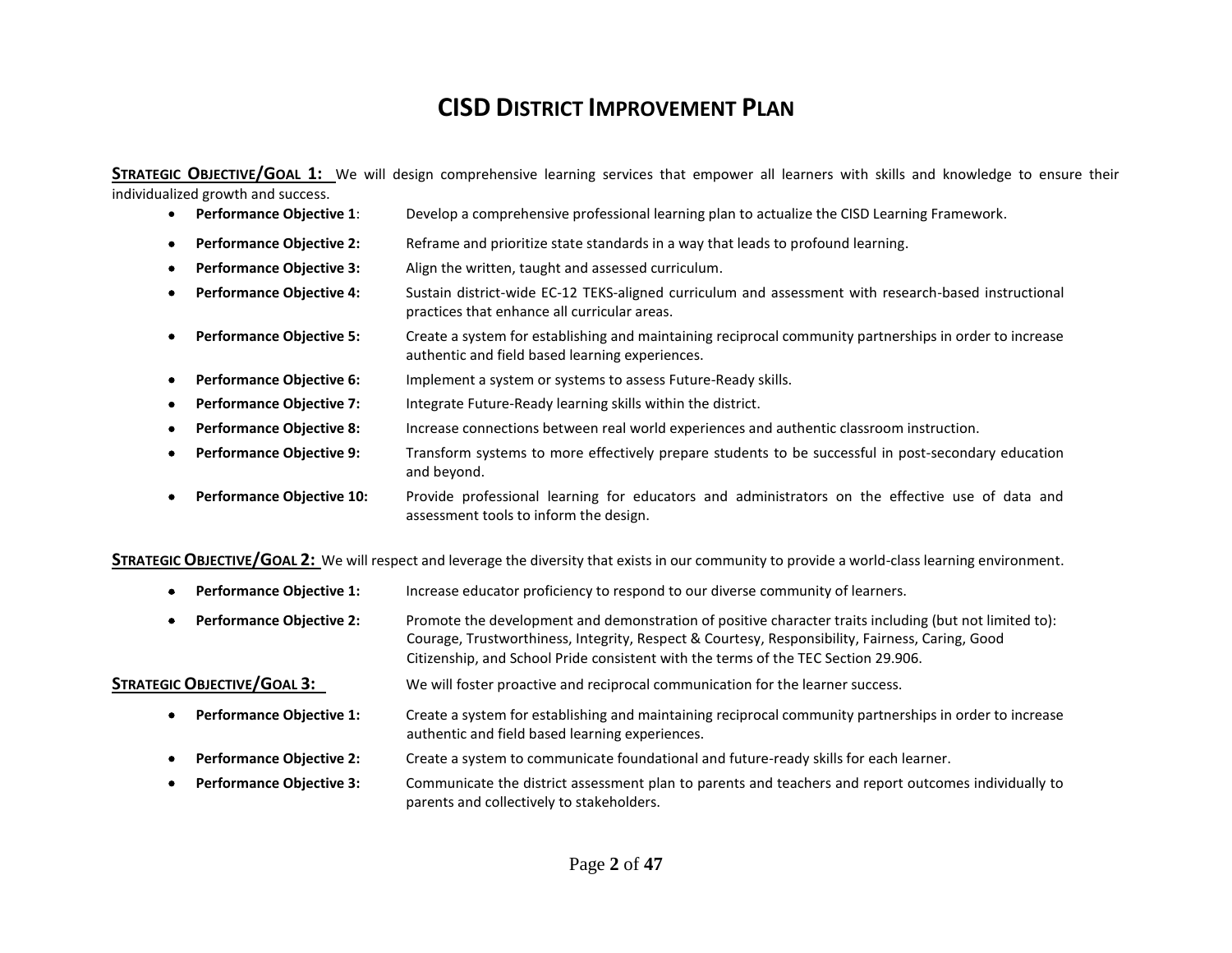#### **STRATEGIC OBJECTIVE/GOAL 4:** Design a comprehensive instructional technology system that redefines the role of technology in the classroom (create and share content, collaborate with other learners throughout the world).

- **Performance Objective 1:** Seamlessly integrate digital citizenship across the curriculum so all stakeholders collaborate in an atmosphere of respect, integrity, sharing, trust, and service.
- **Performance Objective 2:** Increase CISD staff's level of technology integration expertise (proficiencies) through a differentiated professional learning program that addresses 21<sup>st</sup> Century technology skills.

**STRATEGIC OBJECTIVE/GOAL 5:** We will create a community-based accountability system for reporting learner growth.

 **Performance Objective 1:** Develop support and work with the community to establish a comprehensive accountability system for CISD and an environment conducive to optimal learning and growth.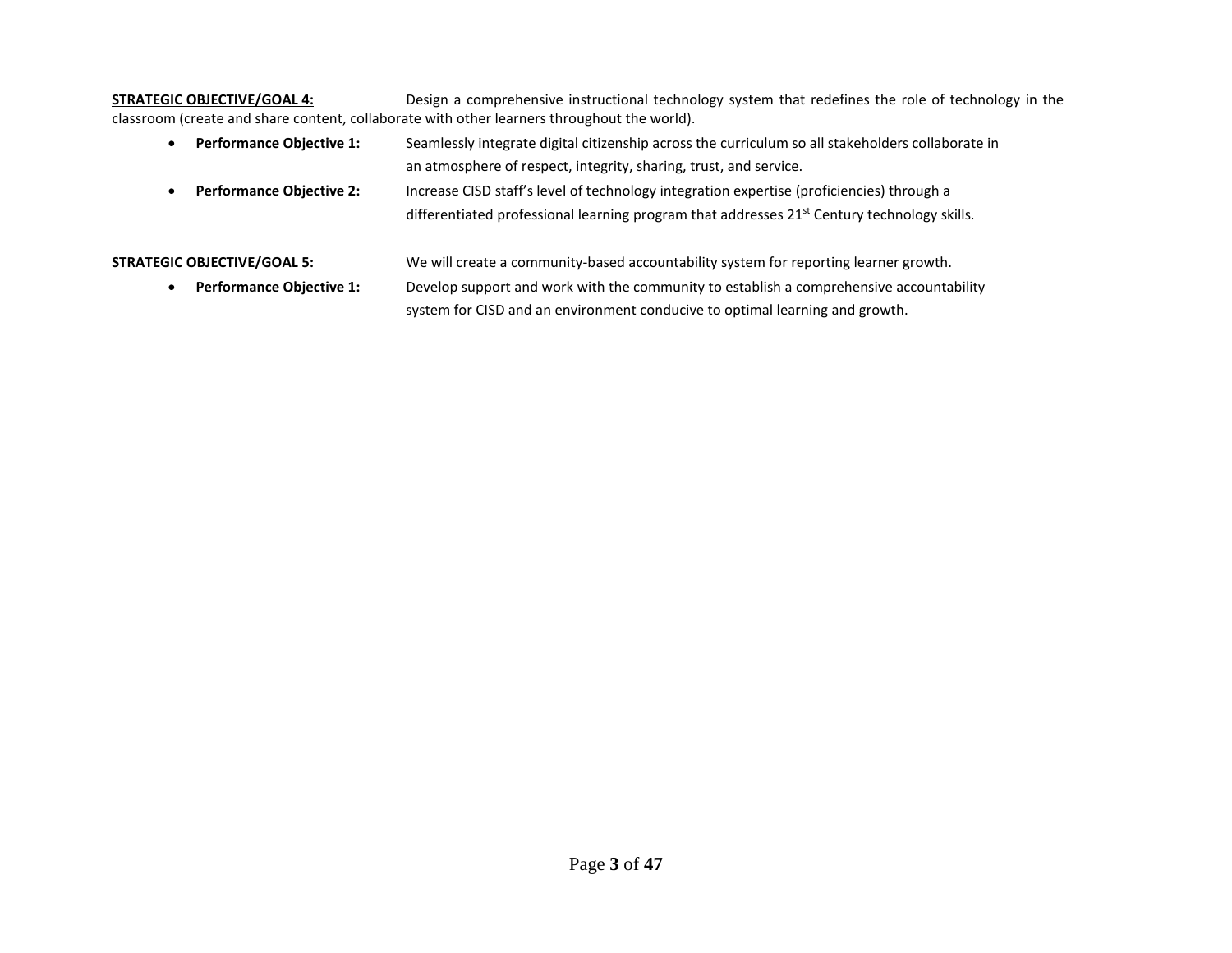#### **CAMPUS SITE-BASED COMMITTEE**

#### **2014 - 2015 COMMITTEE MEMBERS**

| <b>NAME OF PARTICIPANT</b>        | <b>COMMITTEE ROLE</b>             |
|-----------------------------------|-----------------------------------|
| <b>CYNTHIA ARTERBERY</b>          | <b>PRINCIPAL</b>                  |
| <b>MARY MYLES RADKA</b>           | <b>ASSISTANT PRINCIPAL</b>        |
| <b>JENNIFER MONTANO</b>           | <b>COUNSELOR</b>                  |
| <b>SANDRA BRADEN</b>              | <b>KINDER TEAM LEADER</b>         |
| <b>EMILY HUBER</b>                | 1 <sup>ST</sup> GRADE TEAM LEADER |
| <b>KARLYE HOPSON</b>              | 2 <sup>ND</sup> GRADE TEAM LEADER |
| <b>DENISE DANBY</b>               | 3RD GRADE TEAM LEADER             |
| <b>PARRISH JONES</b>              | 4TH GRADE TEAM LEADER             |
| <b>KATHLEEN WINFREY</b>           | 5TH GRADE TEAM LEADER             |
| <b>LAURIE O'NEILL</b>             | <b>DISTRICT LIAISON</b>           |
| <b>MYA ANDERSON</b>               | <b>PARENT REPRESENTATIVE</b>      |
| <b>MICROSOFT - SCOTT THOMPSON</b> | <b>COMMUNITY BUSINESS PARTNER</b> |
| <b>CATHY BENNETT</b>              | <b>VRE COMMUNITY MEMBER</b>       |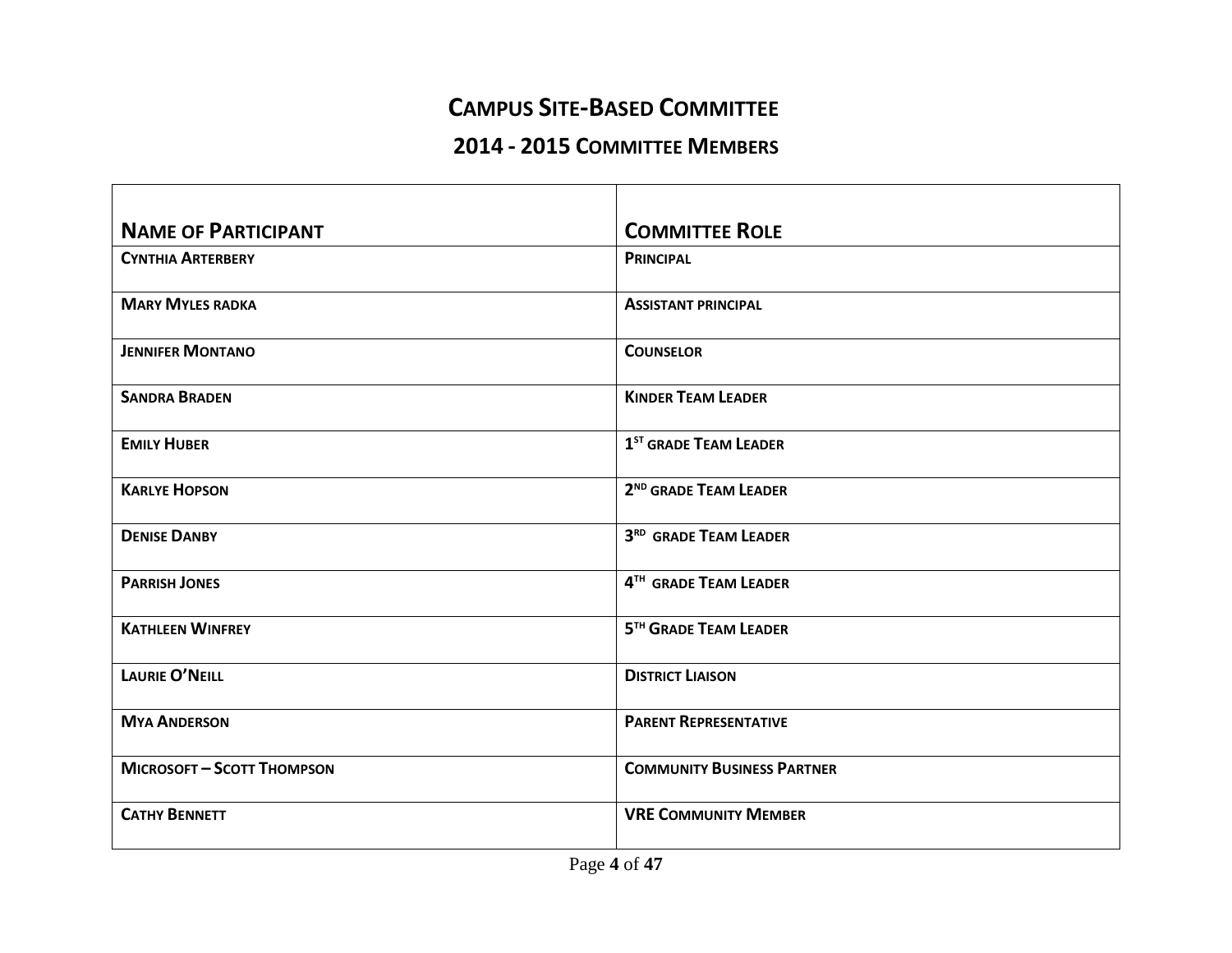

## Campus Needs Assessment

| List data utilized to identify the needs of your campus |
|---------------------------------------------------------|
| 2014 STAAR results                                      |
| <b>MAP Data</b>                                         |
| Local assessments                                       |
| RTI Data                                                |
| <b>DRA Data</b>                                         |
| <b>Staff Evaluations</b>                                |
| <b>Visioning Document</b>                               |
| <b>CISD Learning Framework/Learning Portrait</b>        |
| <b>Parent Survey</b>                                    |
| Classroom observations                                  |
| Teacher feedback                                        |
| District feedback                                       |
| CISD Strategic Plan/Pinnacle 2020                       |
|                                                         |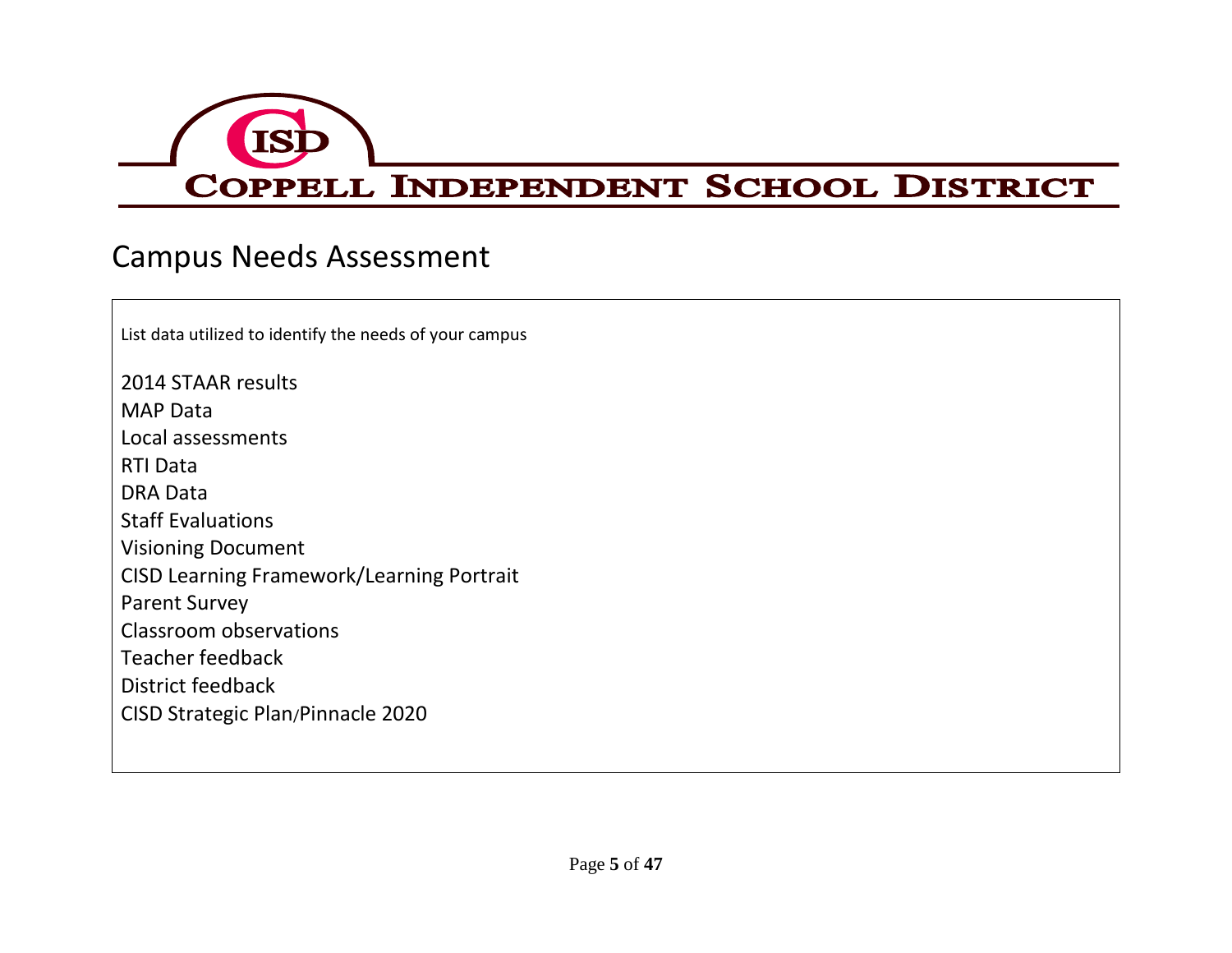List the identified needs of your campus derived from data review.

Based on our STAAR/MAP results,

- We will continue to focus on effective math strategies that will allow students to critically think and problem solve.
- We will implement additional RtI interventions for mathematics.
- We will provide opportunities for teachers to reflect on the data and set specific goals to address areas for student improvement.
- We will continue to implement Write from the Beginning and Beyond, a K-5 developmental writing program.
- Based on MAP results, we will continue to close the achievement gap for our learners.
- We will implement strategies to close the achievement gap of our special education students.
- We will implement strategies to close the achievement gap of our LEP students.

We will provide professional learning opportunities for educators to design projects that include scaffolding opportunities that enhance project design.

We will continue to give feedback through classroom observations, walkthroughs, as well as effective uses of scaffolding.

We will continue to teach through the lens of PBL and provide constructivist learning opportunities. We will continue to foster a reciprocal relationship with parents, community stakeholders, district liaisons, PBL

coaches, content directors to enhance our overall learning environment and the implementation of the Pinnacle 2020 Strategic Plan.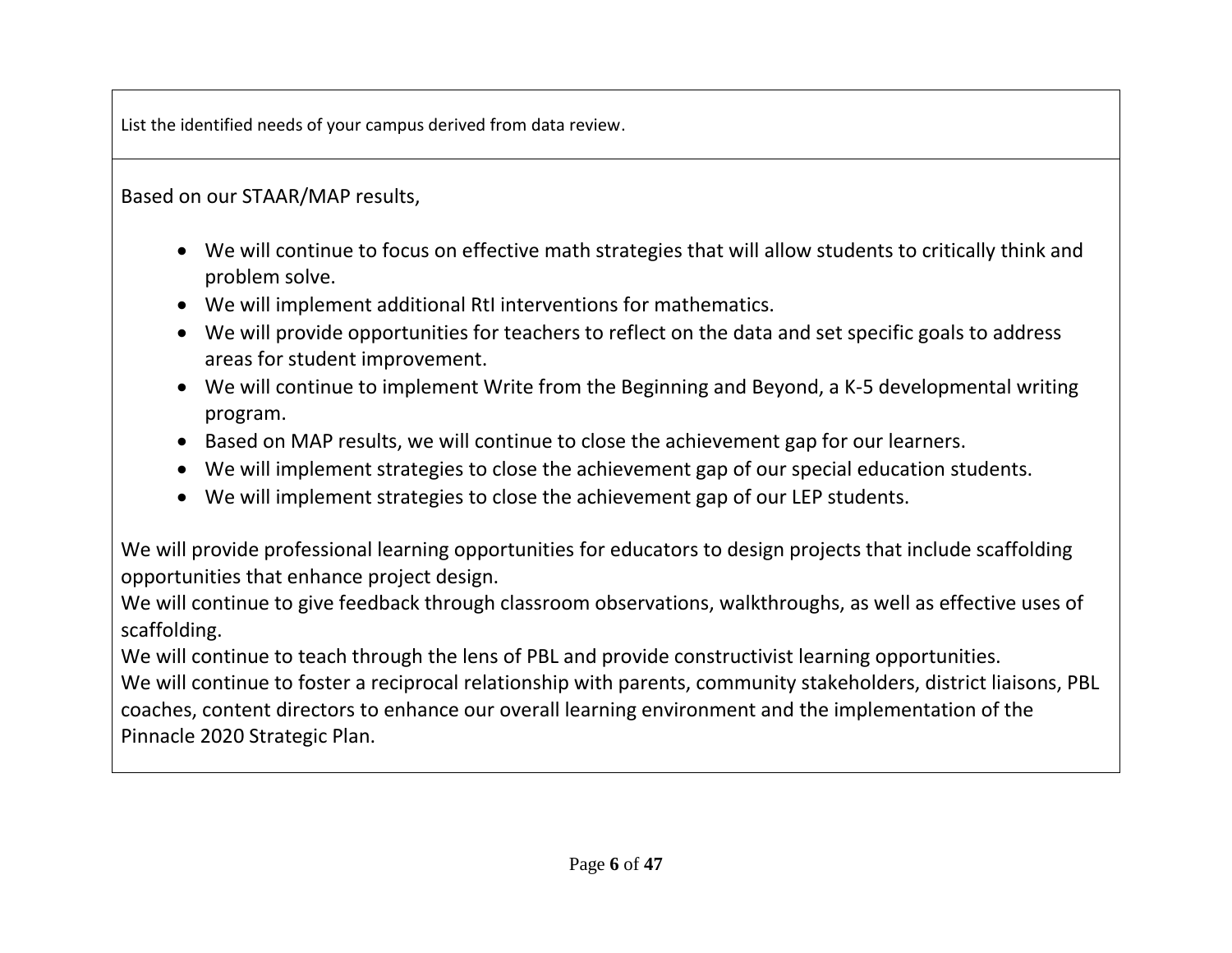| <b>Strategic</b><br><b>Objective/Goal 1:</b>                                                                                             |                                                                                                                                                                                           | We will design comprehensive learning services that empower all learners with skills and knowledge to ensure their individualized<br>growth and success. |                                                                      |                                 |                        |                                           |                                          |                   |  |  |  |  |
|------------------------------------------------------------------------------------------------------------------------------------------|-------------------------------------------------------------------------------------------------------------------------------------------------------------------------------------------|----------------------------------------------------------------------------------------------------------------------------------------------------------|----------------------------------------------------------------------|---------------------------------|------------------------|-------------------------------------------|------------------------------------------|-------------------|--|--|--|--|
| Performance<br>Objective #1                                                                                                              |                                                                                                                                                                                           | Develop a comprehensive professional learning plan to actualize the CISD Learning Framework.                                                             |                                                                      |                                 |                        |                                           |                                          |                   |  |  |  |  |
| <b>Summative</b><br><b>Evaluation:</b>                                                                                                   | Professional Learning Plan for the Learning Framework                                                                                                                                     |                                                                                                                                                          |                                                                      |                                 |                        |                                           |                                          |                   |  |  |  |  |
| <b>Needs Assess.</b>                                                                                                                     | <b>Action Step(s)</b>                                                                                                                                                                     | Sp.<br>Pop                                                                                                                                               | Person(s)<br>Responsible                                             | <b>Timeline</b><br><b>Start</b> | <b>Timeline</b><br>End | <b>Resources</b><br>Human/Material/Fiscal | <b>Formative</b><br>Evaluation           | <b>Documented</b> |  |  |  |  |
| STAAR, TELPAS,<br>Pinnacle 2020                                                                                                          | Analyze and<br>review data<br>results as a<br>part of<br>professional<br>learning<br>priorities                                                                                           | All                                                                                                                                                      | Campus<br>Administrators,<br>Team Leaders,<br><b>ESL Facilitator</b> | August,<br>2014                 | June, 2015             | District Data, Individual<br>Campus Data  | Selected focus<br>areas documented       |                   |  |  |  |  |
| STAAR, TELPAS,<br>Pinnacle 2020                                                                                                          | <b>VRE Educators</b><br>will select a<br>priority for year<br>one<br>implementation<br>with the staff.<br>Scaffolding has<br>been selected<br>as an area of<br>need with<br>lesson design | All                                                                                                                                                      | Campus<br>Administrators,<br><b>District Liaison</b>                 | August,<br>2014                 | June, 2015             | <b>CISD Learning</b><br>Framework         | Walkthroughs,<br><b>MAP Data</b>         |                   |  |  |  |  |
| <b>Student Satisfaction</b><br>Survey, Classroom<br>Walkthrough Data,<br><b>Visioning Document;</b><br><b>STAAR Data; TELPAS</b><br>Data | Provide a<br>review of the<br>Learning<br>Framework                                                                                                                                       | All                                                                                                                                                      | Campus<br>Administrators,<br>Campus<br>Liaison                       | August,<br>2014                 | June, 2015             | <b>CISD Learning</b><br>Framework         | Walkthroughs,<br><b>Educator Surveys</b> |                   |  |  |  |  |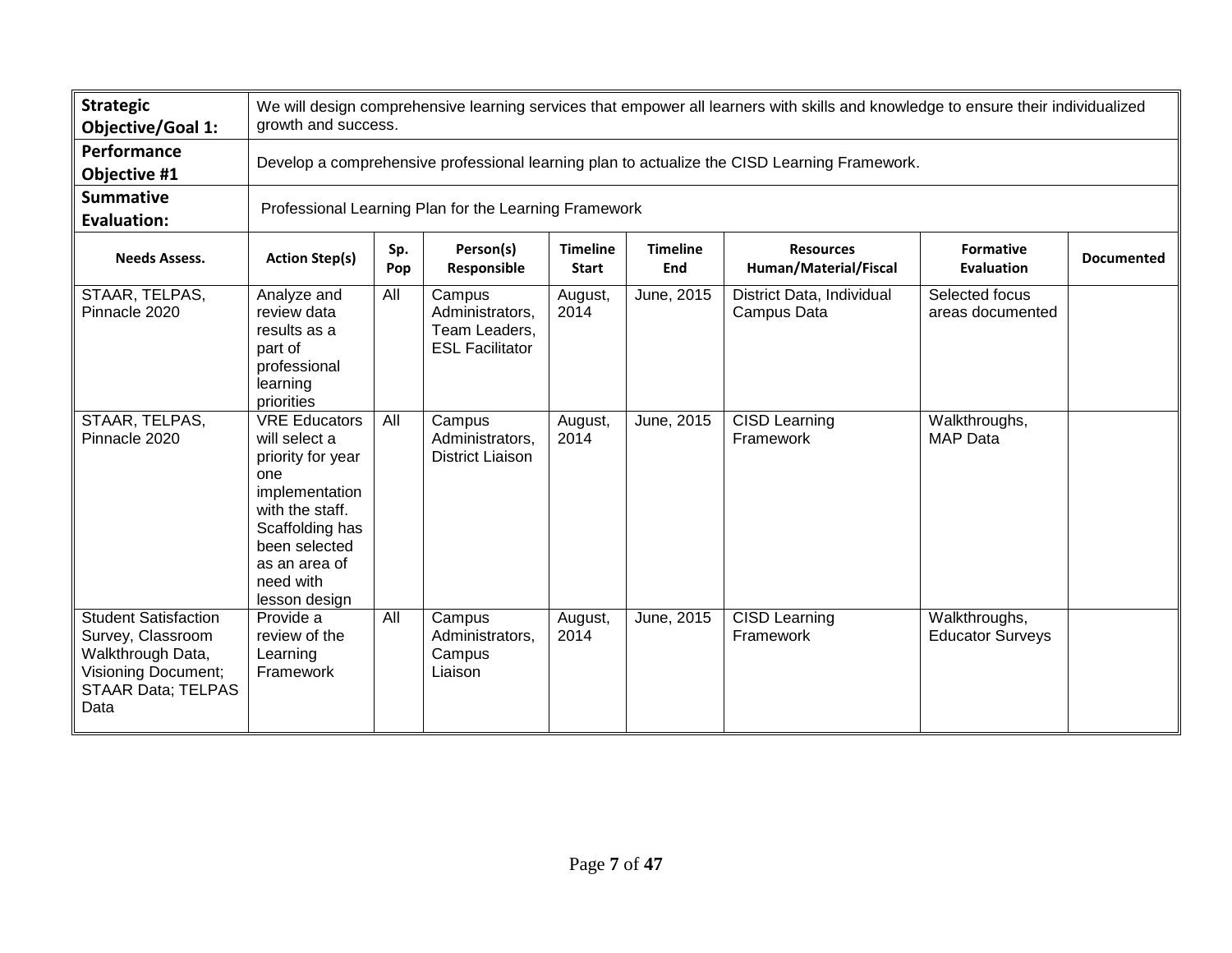| <b>Student Satisfaction</b><br>Survey, Classroom<br>Walkthrough Data,<br><b>Visioning Document;</b><br>STAAR Data; TELPAS  <br>Data | Provide<br>opportunities<br>for VRE<br>educators by<br>creating<br>professional<br>learning<br>opportunities<br>that build<br>capacity for<br>implementation<br>in the design<br>and instruction | All | Campus<br>Administrators;<br>Campus<br>.iaison | August,<br>2014 | June, 2015 | Local funds for PLC work,<br>BLC, 2015, District<br>math/science adoption<br>training, Region 10,<br>PLC's | Documentation of<br>meetings with<br>educators,<br>Walkthroughs,<br>Lesson Design |  |
|-------------------------------------------------------------------------------------------------------------------------------------|--------------------------------------------------------------------------------------------------------------------------------------------------------------------------------------------------|-----|------------------------------------------------|-----------------|------------|------------------------------------------------------------------------------------------------------------|-----------------------------------------------------------------------------------|--|
|                                                                                                                                     | process.                                                                                                                                                                                         |     |                                                |                 |            |                                                                                                            |                                                                                   |  |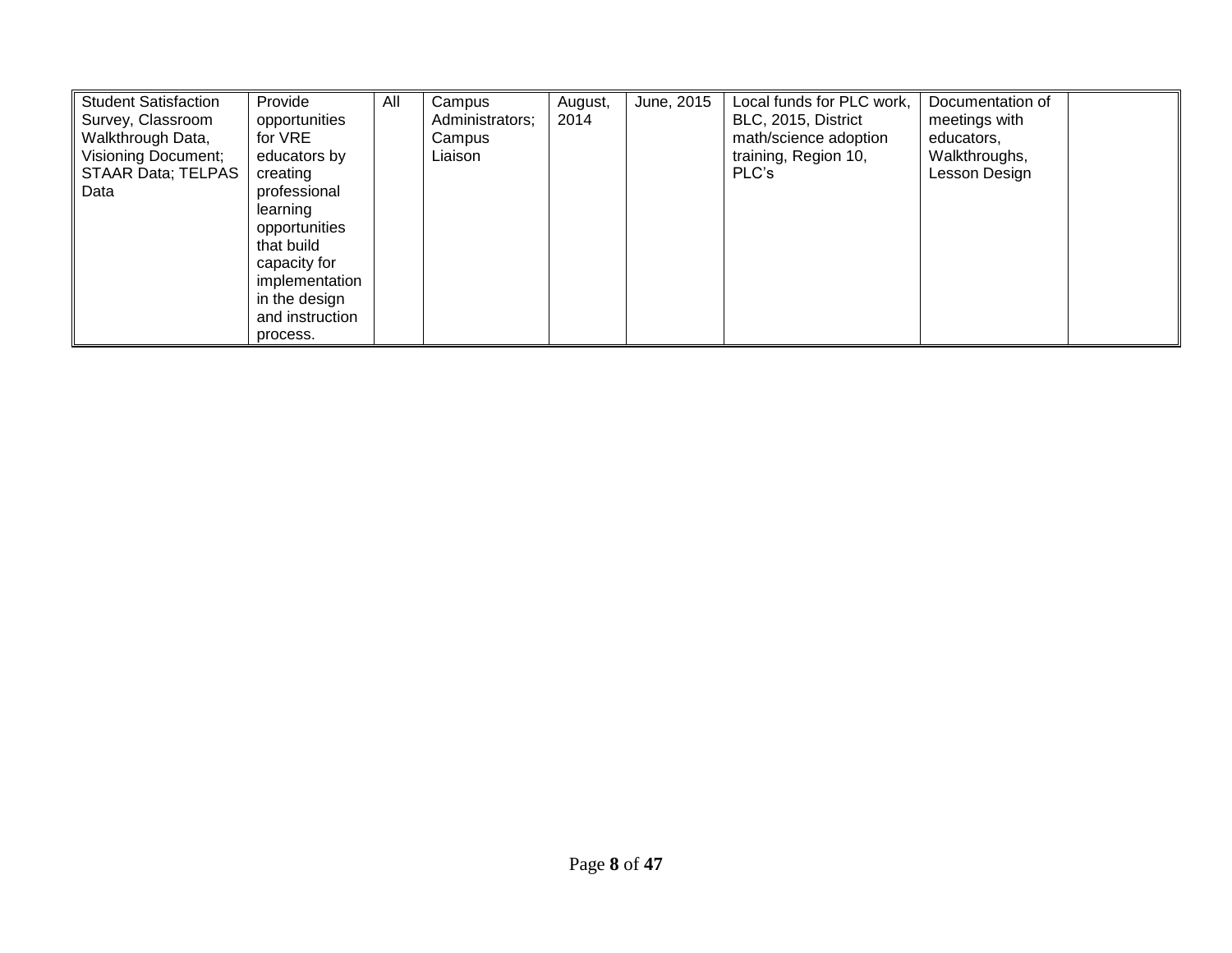| <b>Strategic</b><br><b>Objective/Goal 1:</b>                                                                                             |                                                                                                                                                     | We will design comprehensive learning services that empower all learners with skills and knowledge to ensure their individualized<br>growth and success. |                                                                                |                                 |                        |                                                           |                                                                                                                                    |                   |  |  |  |  |
|------------------------------------------------------------------------------------------------------------------------------------------|-----------------------------------------------------------------------------------------------------------------------------------------------------|----------------------------------------------------------------------------------------------------------------------------------------------------------|--------------------------------------------------------------------------------|---------------------------------|------------------------|-----------------------------------------------------------|------------------------------------------------------------------------------------------------------------------------------------|-------------------|--|--|--|--|
| Performance<br><b>Objective #2</b>                                                                                                       |                                                                                                                                                     | Reframe and prioritize state standards in a way that leads to profound learning.                                                                         |                                                                                |                                 |                        |                                                           |                                                                                                                                    |                   |  |  |  |  |
| <b>Summative</b><br><b>Evaluation:</b>                                                                                                   |                                                                                                                                                     | Updated Curriculum aligned to the New Standards and Adoptions; Prioritized Standards                                                                     |                                                                                |                                 |                        |                                                           |                                                                                                                                    |                   |  |  |  |  |
| <b>Needs Assess.</b>                                                                                                                     | <b>Action Step(s)</b>                                                                                                                               | Sp.<br>Pop                                                                                                                                               | Person(s)<br>Responsible                                                       | <b>Timeline</b><br><b>Start</b> | <b>Timeline</b><br>End | <b>Resources</b><br>Human/Material/Fiscal                 | <b>Formative Evaluation</b>                                                                                                        | <b>Documented</b> |  |  |  |  |
| <b>Educators Survey</b><br>Feedback; Visioning<br>Document; Pinnacle<br>2020 Committee<br>Strategic Plan                                 | Participate<br>with the<br>NTRC to<br>identify and<br>prioritize<br>profound<br>learning<br>standards by<br>collaborating<br>with area<br>districts | All                                                                                                                                                      | Campus<br>Administrators;<br>District Liaison                                  | August,<br>2014                 | June,<br>2015          | <b>TEKS; Future Ready</b><br><b>Outcomes; Local Funds</b> | Identified Profound<br>Learning Standards                                                                                          |                   |  |  |  |  |
| <b>Student Satisfaction</b><br>Survey, Classroom<br>Walkthrough Data,<br><b>Visioning Document;</b><br><b>STAAR Data; TELPAS</b><br>Data | Continue to<br>implement<br>the use of<br>the PBL<br>Framework to<br>design<br>learning                                                             | All                                                                                                                                                      | Campus<br>Administrators,<br>Team Leaders,<br>Educators,<br><b>PBL Coaches</b> | August,<br>2014                 | June,<br>2015          | PBL Planning Days, Local<br>Funds, Team Meetings          | Lesson Designs,<br>Opportunities to bring<br>in outside experiences                                                                |                   |  |  |  |  |
| <b>Student Satisfaction</b><br>Survey, Classroom<br>Walkthrough Data,<br><b>Visioning Document;</b><br><b>STAAR Data; TELPAS</b><br>Data | Implement<br>the learning<br>design rubric<br>to provide<br>feedback for<br>unit design                                                             | All                                                                                                                                                      | Campus<br>Administrators;<br>Educators,<br><b>PBL Coaches</b>                  | August,<br>2014                 | June,<br>2015          | Learning Design Rubric                                    | Rubrics with feedback<br>given to educators;<br>Lesson design with<br>PBL as well as<br><b>Constructivist learning</b><br>provided |                   |  |  |  |  |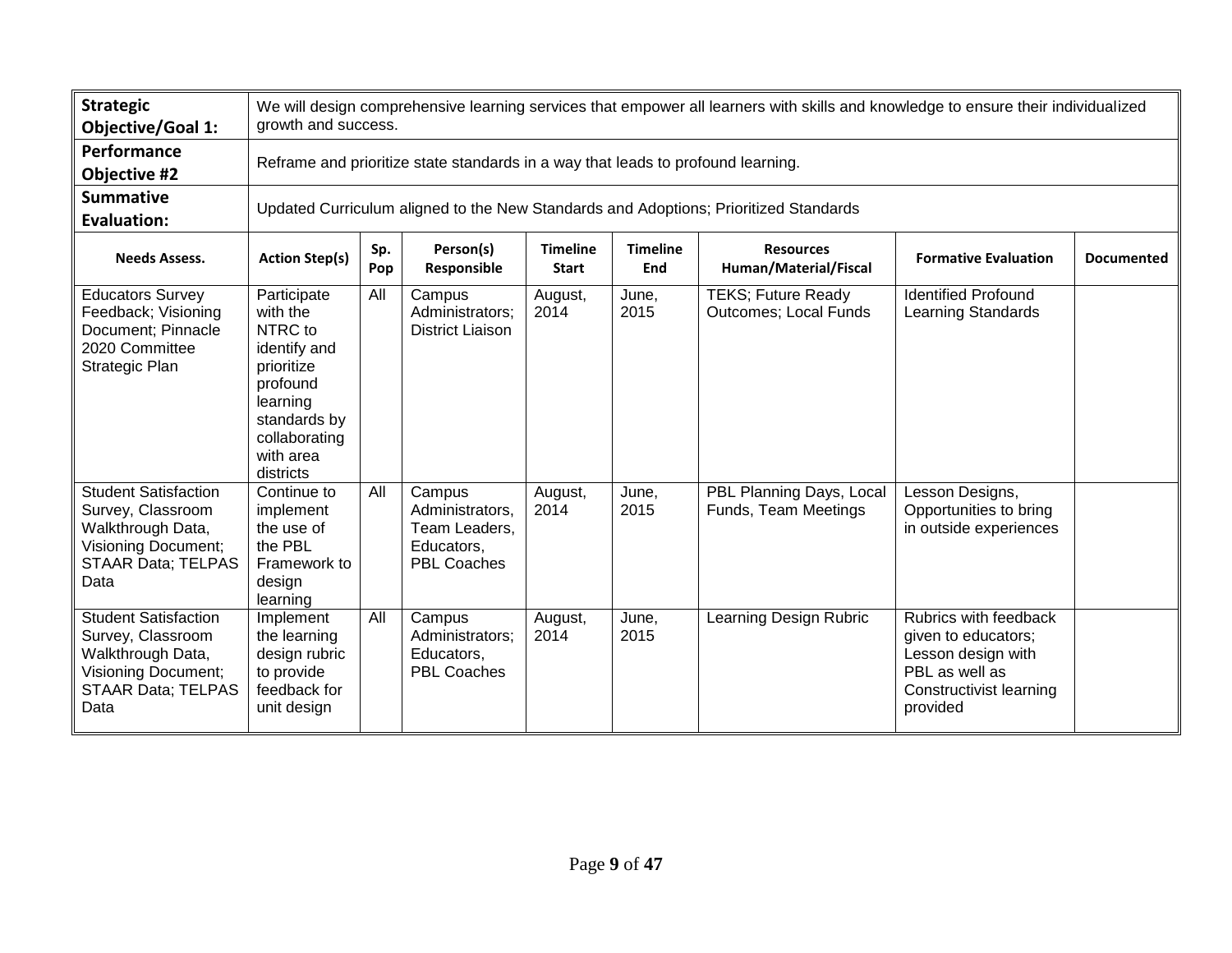| All<br>Embed global<br><b>Educators Survey</b><br>Feedback; Visioning<br>awareness<br>Document; Pinnacle<br>and<br>2020 Committee<br>international<br>Strategic Plan<br>mindedness<br>into unit<br>design | Campus<br>Administrators,<br>Educators,<br>iTeam<br>Specialist | August,<br>2014 | June,<br>2015 | iTeam, technology<br>devices; DFW World<br>Affairs Council | Lesson Design,<br>student products,<br>walkthroughs, use of<br>global connections |  |
|-----------------------------------------------------------------------------------------------------------------------------------------------------------------------------------------------------------|----------------------------------------------------------------|-----------------|---------------|------------------------------------------------------------|-----------------------------------------------------------------------------------|--|
|-----------------------------------------------------------------------------------------------------------------------------------------------------------------------------------------------------------|----------------------------------------------------------------|-----------------|---------------|------------------------------------------------------------|-----------------------------------------------------------------------------------|--|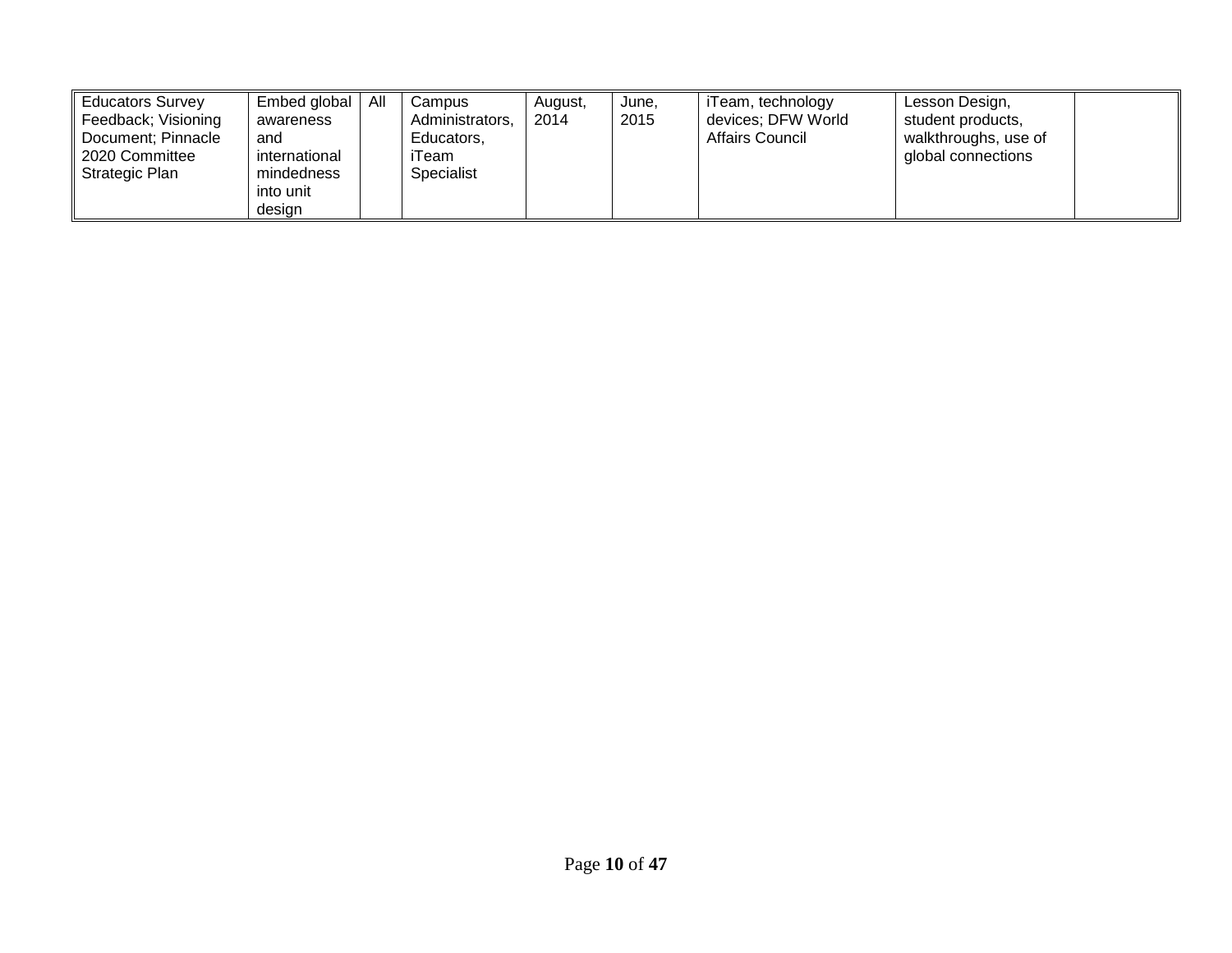| <b>Strategic</b><br><b>Objective/Goal 1:</b>                                                                                                                                                    | We will design comprehensive learning services that empower all learners with skills and knowledge to ensure their individualized<br>growth and success.     |            |                                                                                                                               |                                 |                        |                                            |                                                                         |                   |  |  |  |
|-------------------------------------------------------------------------------------------------------------------------------------------------------------------------------------------------|--------------------------------------------------------------------------------------------------------------------------------------------------------------|------------|-------------------------------------------------------------------------------------------------------------------------------|---------------------------------|------------------------|--------------------------------------------|-------------------------------------------------------------------------|-------------------|--|--|--|
| Performance<br><b>Objective #3</b>                                                                                                                                                              | Align the written, taught and assessed curriculum.                                                                                                           |            |                                                                                                                               |                                 |                        |                                            |                                                                         |                   |  |  |  |
| <b>Summative</b><br><b>Evaluation:</b>                                                                                                                                                          | Documents with the horizontally and vertically aligned curriculum as evidenced in Scope and Sequence; Digital Resources;<br><b>Balanced Literacy Program</b> |            |                                                                                                                               |                                 |                        |                                            |                                                                         |                   |  |  |  |
| <b>Needs Assess.</b>                                                                                                                                                                            | <b>Action Step(s)</b>                                                                                                                                        | Sp.<br>Pop | Person(s)<br><b>Responsible</b>                                                                                               | <b>Timeline</b><br><b>Start</b> | <b>Timeline</b><br>End | <b>Resources</b><br>Human/Material/Fiscal  | <b>Formative Evaluation</b>                                             | <b>Documented</b> |  |  |  |
| <b>Educator Survey</b><br>Feedback; Parent<br>Survey Feedback;<br>Pinnacle 2020<br><b>Committee Strategic</b><br>Plan; STAAR Data;<br><b>TELPAS Data; MAP</b><br>Data<br><b>Educator Survey</b> | Implement<br>the math<br>curriculum<br>with the new<br>math<br>standards<br>and new<br>adoption<br>Utilize the                                               | All<br>All | Director of<br>Mathematics;<br>Math Coaches;<br><b>Math Content</b><br>Specialist,<br>Campus<br>Administrators<br>Director of | August,<br>2014                 | June,<br>2015<br>June, | Math Adoption materials,<br><b>TEKS</b>    | Walkthroughs,<br><b>Observations, Lesson</b><br>Design<br>Walkthroughs, |                   |  |  |  |
| Feedback; Parent<br>Survey Feedback;<br>Pinnacle 2020<br><b>Committee Strategic</b><br>Plan; STAAR Data;<br><b>TELPAS Data; MAP</b><br>Data                                                     | math<br>curriculum<br>splash<br>screens with<br>the new<br>adoption                                                                                          |            | Mathematics;<br>Math Coaches;<br>Math content<br>Specialist,<br>Campus<br>Administrators                                      | August,<br>2014                 | 2015                   | Math Adoption materials,<br><b>TEKS</b>    | Observations, Lesson<br>Design                                          |                   |  |  |  |
| <b>Educator Survey</b><br>Feedback; Parent<br>Survey Feedback;<br>Pinnacle 2020<br><b>Committee Strategic</b><br>Plan; STAAR Data;<br><b>TELPAS Data; MAP</b><br>Data                           | Utilize the<br>science<br>curriculum<br>splash<br>screens with<br>the new<br>adoption                                                                        | All        | Director of<br>Science;<br>Science<br>Content<br>Specialist,<br>Campus<br>Administrators                                      | August,<br>2014                 | June.<br>2015          | <b>TEKS, Science Adoption</b><br>materials | Walkthroughs,<br>Observations, Lesson<br>Design                         |                   |  |  |  |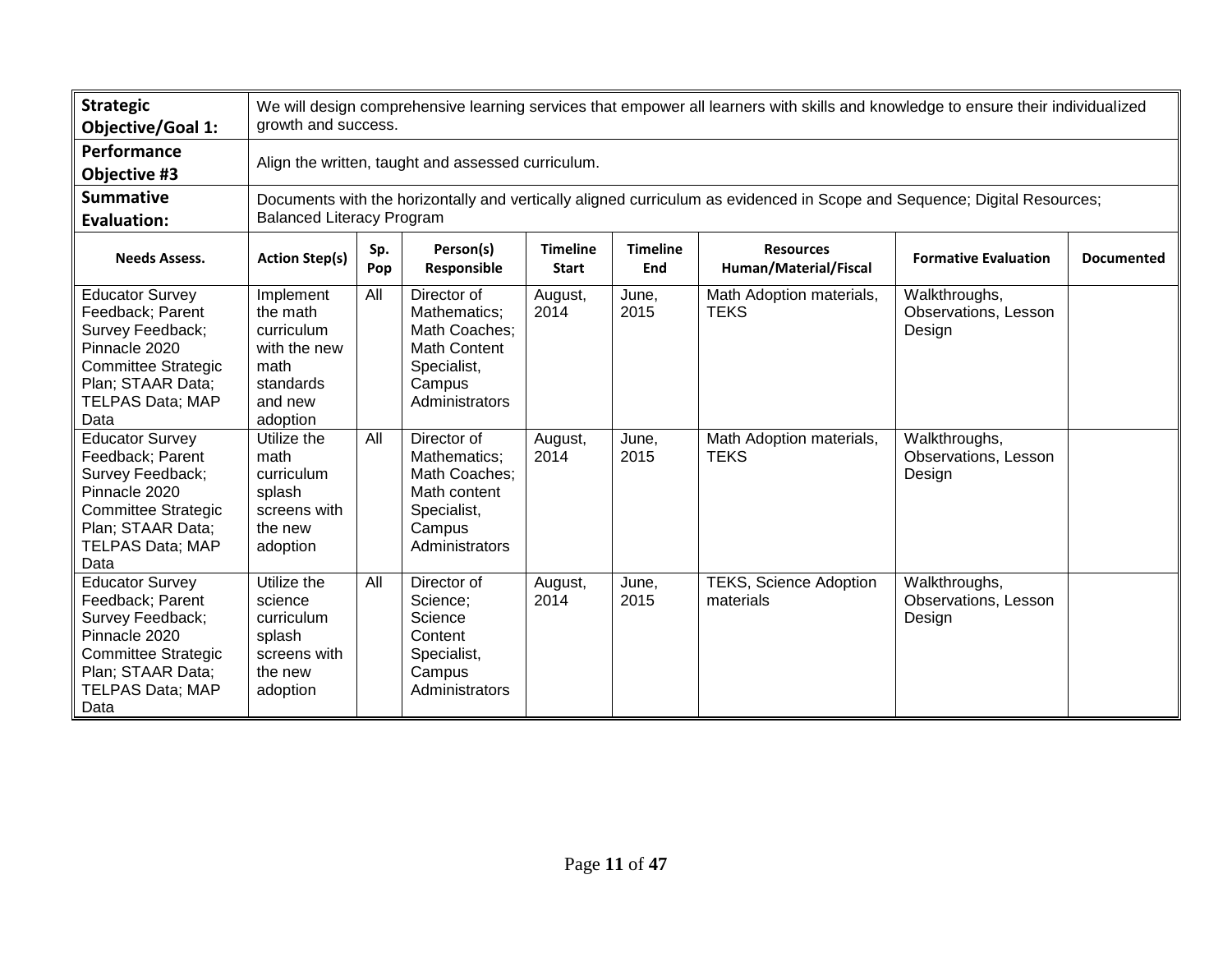| <b>Educator Survey</b><br>Feedback; Parent<br>Survey Feedback;<br>Pinnacle 2020<br><b>Committee Strategic</b><br>Plan; STAAR Data;<br><b>TELPAS Data; MAP</b><br>Data | Utilize the<br>K-5 Splash<br>Screens to<br>support<br>balanced<br>literacy<br>program                                                    | All | <b>VRE</b><br>Educators,<br>Campus<br>Administrators,<br><b>ELA Content</b><br>Specialist | August,<br>2014 | June,<br>2015 | <b>Balanced Literacy</b><br>strategies, ELA TEKS                                                                             | Use of splash<br>screens, Lesson<br>Design                                               |  |
|-----------------------------------------------------------------------------------------------------------------------------------------------------------------------|------------------------------------------------------------------------------------------------------------------------------------------|-----|-------------------------------------------------------------------------------------------|-----------------|---------------|------------------------------------------------------------------------------------------------------------------------------|------------------------------------------------------------------------------------------|--|
| <b>Educator Survey</b><br>Feedback; Parent<br>Survey Feedback;<br>Pinnacle 2020<br><b>Committee Strategic</b><br>Plan; STAAR Data;<br><b>TELPAS Data; MAP</b><br>Data | Utilize the<br>new math<br><b>TEKS</b>                                                                                                   | All | Math Content<br>Specialist,<br>Campus<br>Administrators,<br><b>VRE Educators</b>          | August,<br>2014 | June,<br>2015 | Math TEKS                                                                                                                    | Walkthroughs, Lesson<br>Design                                                           |  |
| Transformation of<br><b>Classroom Instruction</b>                                                                                                                     | Plan grade<br>level PBL<br>units utilizing<br>scaffolding<br>strategies to<br>incorporate<br><b>TEKS and</b><br>future ready<br>outcomes | All | <b>VRE Educators</b>                                                                      | August,<br>2014 | June,<br>2015 | Subs for planning days<br>\$1,200-General<br>Education Funds, iTeam,<br>PBL Coaches, grade level<br>teams, district liaisons | PBL Lesson Design,<br>Walkthroughs, and<br>Observations,<br>integration of<br>technology |  |
| Transformation of<br><b>Classroom Instruction</b>                                                                                                                     | Continue<br>collaboration<br>with<br>elementary<br>PBL<br>consortium<br>with<br>surrounding<br>districts                                 | All | <b>VRE</b><br>Educators,<br>Campus<br>Administrators                                      | August,<br>2014 | June,<br>2015 | Members of North Texas<br>Consortium                                                                                         | Meeting agenda,<br>schedule of visits                                                    |  |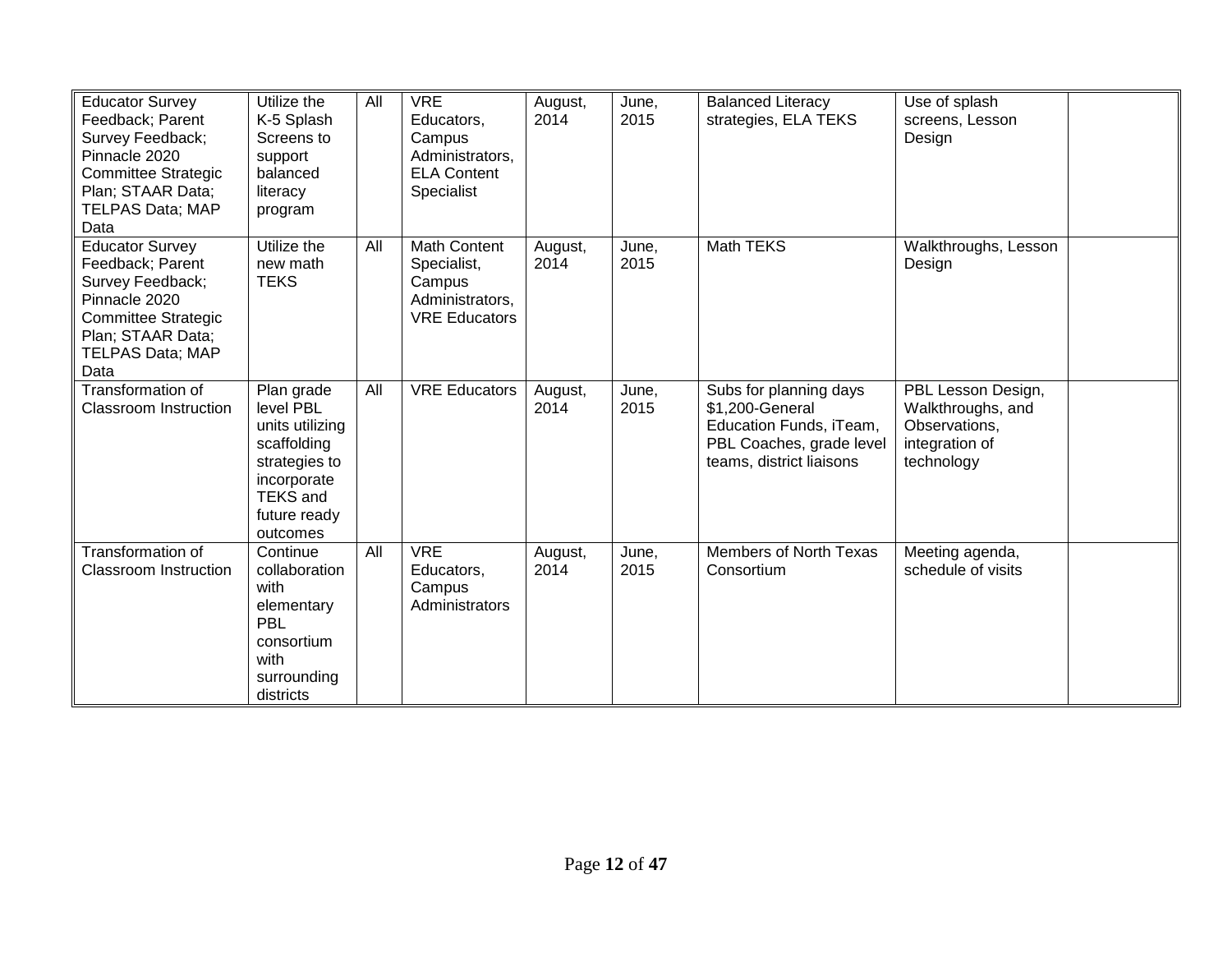| Math MAP/STAAR<br>results, RtI data               | Provide<br>professional<br>learning<br>opportunities<br>for educators<br>focused on<br>information<br>on the new<br>math TEKS<br>and district<br>math | All | <b>VRE</b><br>Educators,<br>Campus<br>Administrators | August,<br>2014 | June,<br>2015 | New math adoption, math<br>coaches, District math<br>director, campus content<br>specialist, campus<br>administrators | Lesson design,<br>student performance<br>on district benchmarks<br>and state<br>assessments |  |
|---------------------------------------------------|-------------------------------------------------------------------------------------------------------------------------------------------------------|-----|------------------------------------------------------|-----------------|---------------|-----------------------------------------------------------------------------------------------------------------------|---------------------------------------------------------------------------------------------|--|
| Transformation of<br><b>Classroom Instruction</b> | adoption<br>Incorporate<br>scaffolding<br>activities<br>throughout<br>all lessons                                                                     | All | <b>VRE</b><br>Educators,<br>Campus<br>Administrators | August,<br>2014 | June,<br>2015 | District liaison, Campus<br>Administrators and<br>Educators, District<br><b>Directors</b>                             | Educator lesson<br>design, PBL Units,<br>technology,<br>walkthroughs                        |  |
| Transformation of<br><b>Classroom Instruction</b> | Design<br>Constructivis<br>t learning<br>experiences<br>that promote<br>international<br>mindedness/<br>global<br>awareness<br>for learners           | All | <b>VRE</b><br>Educators,<br>Campus<br>Administrators | August,<br>2014 | June,<br>2015 | <b>CISD Learning Design</b><br>Rubric, CISD Learning<br>Framework, Campus<br>Pedagogy Framework                       | Lesson designs,<br>walkthroughs,<br>observations                                            |  |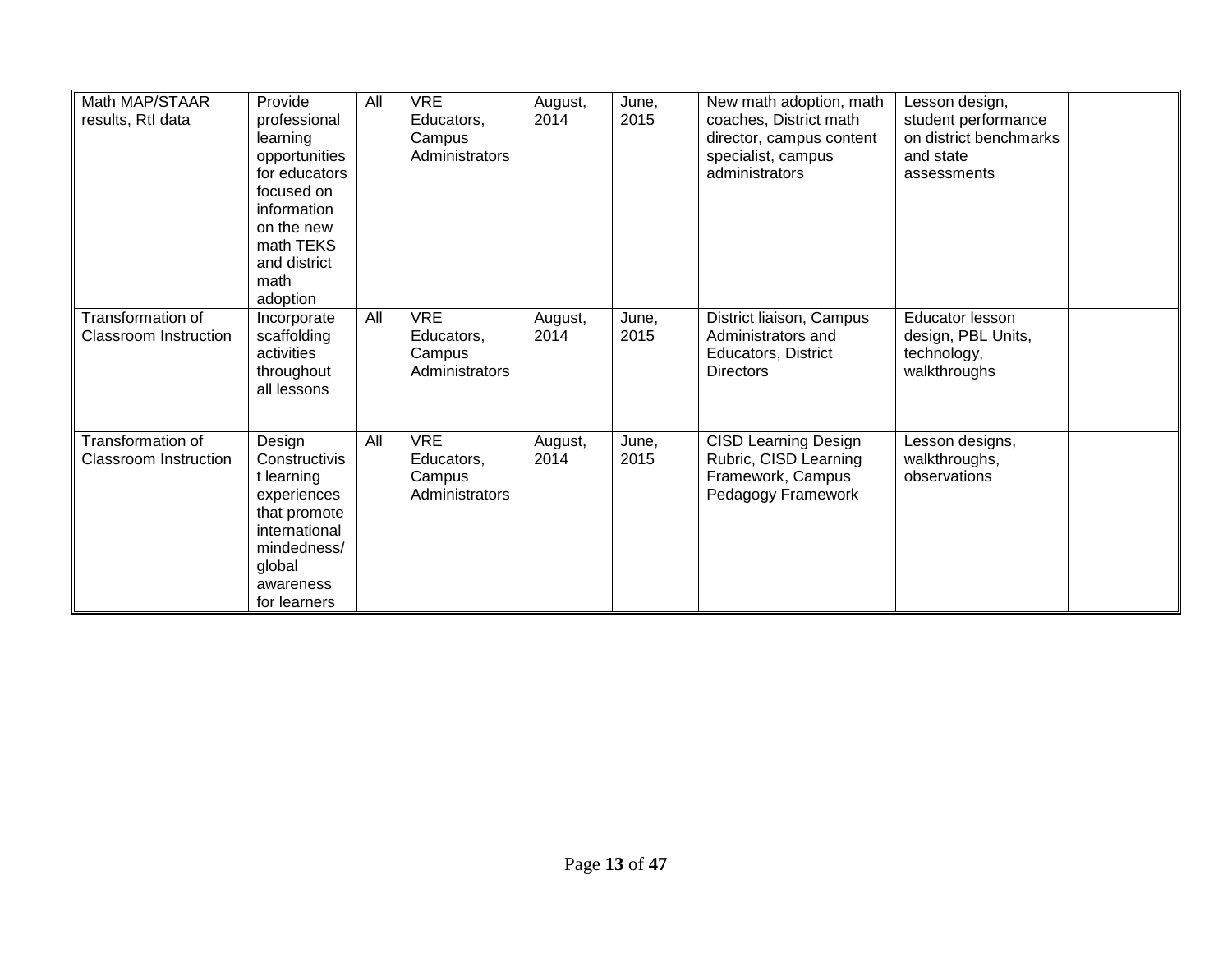| GTi Transformation of      | GTi           | All | <b>VRE GTi</b>       | August, | June, | <b>VRE GTi Specialist</b> | Meeting agendas     |  |
|----------------------------|---------------|-----|----------------------|---------|-------|---------------------------|---------------------|--|
|                            |               |     |                      |         | 2015  |                           |                     |  |
| Services for               | Specialist    |     | Specialist           | 2014    |       |                           |                     |  |
| <b>Elementary Learners</b> | will provide  |     |                      |         |       |                           |                     |  |
|                            | professional  |     |                      |         |       |                           |                     |  |
|                            | learning      |     |                      |         |       |                           |                     |  |
|                            | opportunities |     |                      |         |       |                           |                     |  |
|                            | that outline  |     |                      |         |       |                           |                     |  |
|                            | the new       |     |                      |         |       |                           |                     |  |
|                            | expectations  |     |                      |         |       |                           |                     |  |
|                            | for our GTi   |     |                      |         |       |                           |                     |  |
|                            | learners and  |     |                      |         |       |                           |                     |  |
|                            | new           |     |                      |         |       |                           |                     |  |
|                            | protocols     |     |                      |         |       |                           |                     |  |
|                            | that have     |     |                      |         |       |                           |                     |  |
|                            | been          |     |                      |         |       |                           |                     |  |
|                            | established   |     |                      |         |       |                           |                     |  |
|                            | by the CISD   |     |                      |         |       |                           |                     |  |
|                            | GTi           |     |                      |         |       |                           |                     |  |
|                            | Committee     |     |                      |         |       |                           |                     |  |
| District and state         | During        | All | Campus AP,           | August, | June, | Available online          | Data from formative |  |
| assessment data            | instruction   |     | Literacy             | 2014    | 2015  | resources, research-      | assessments and     |  |
|                            | design,       |     | coaches, All         |         |       | based small group         | online resource     |  |
|                            | intervention  |     | <b>VRE Educators</b> |         |       | curriculum, funds for     | assessments         |  |
|                            | opportunities |     |                      |         |       | tutors/computer           |                     |  |
|                            | for at risk   |     |                      |         |       | instruction \$9,084.00-   |                     |  |
|                            | learners      |     |                      |         |       | Comp Ed. funds            |                     |  |
|                            | grades PreK-  |     |                      |         |       |                           |                     |  |
|                            |               |     |                      |         |       |                           |                     |  |
|                            | 5 will be     |     |                      |         |       |                           |                     |  |
|                            | provided      |     |                      |         |       |                           |                     |  |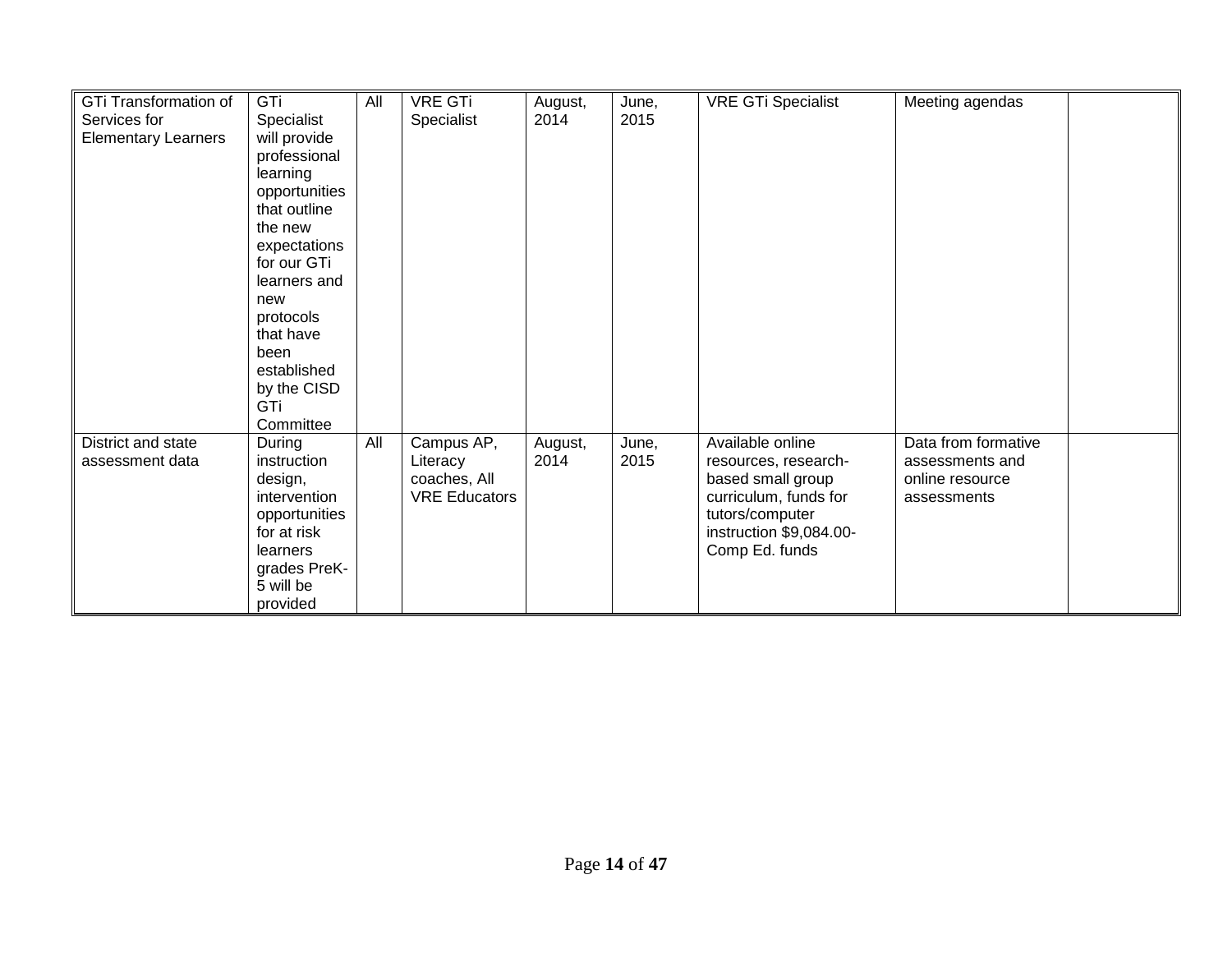| Transformation of<br><b>Classroom Instruction</b> | Implement<br><b>PBL</b> units<br>continuously<br>across the<br>curriculum<br>so that all<br>learners are<br>at the<br>beginning,<br>middle, or<br>end of a PBL<br>project at<br>any given | All | All K-5 VRE<br>Educators,<br>Campus<br>Administrators | August,<br>2014 | June,<br>2015 | Buck Institute, PBL<br>Coaches, CISD Learning<br>Framework, CISD<br>Learning Design Rubric,<br>General Funding and<br>activity funds as needed,<br>$$1,200$ – general and<br>activity funds | PBL unit designs,<br>learner products and<br>presentations |  |
|---------------------------------------------------|-------------------------------------------------------------------------------------------------------------------------------------------------------------------------------------------|-----|-------------------------------------------------------|-----------------|---------------|---------------------------------------------------------------------------------------------------------------------------------------------------------------------------------------------|------------------------------------------------------------|--|
|                                                   | time                                                                                                                                                                                      |     |                                                       |                 |               |                                                                                                                                                                                             |                                                            |  |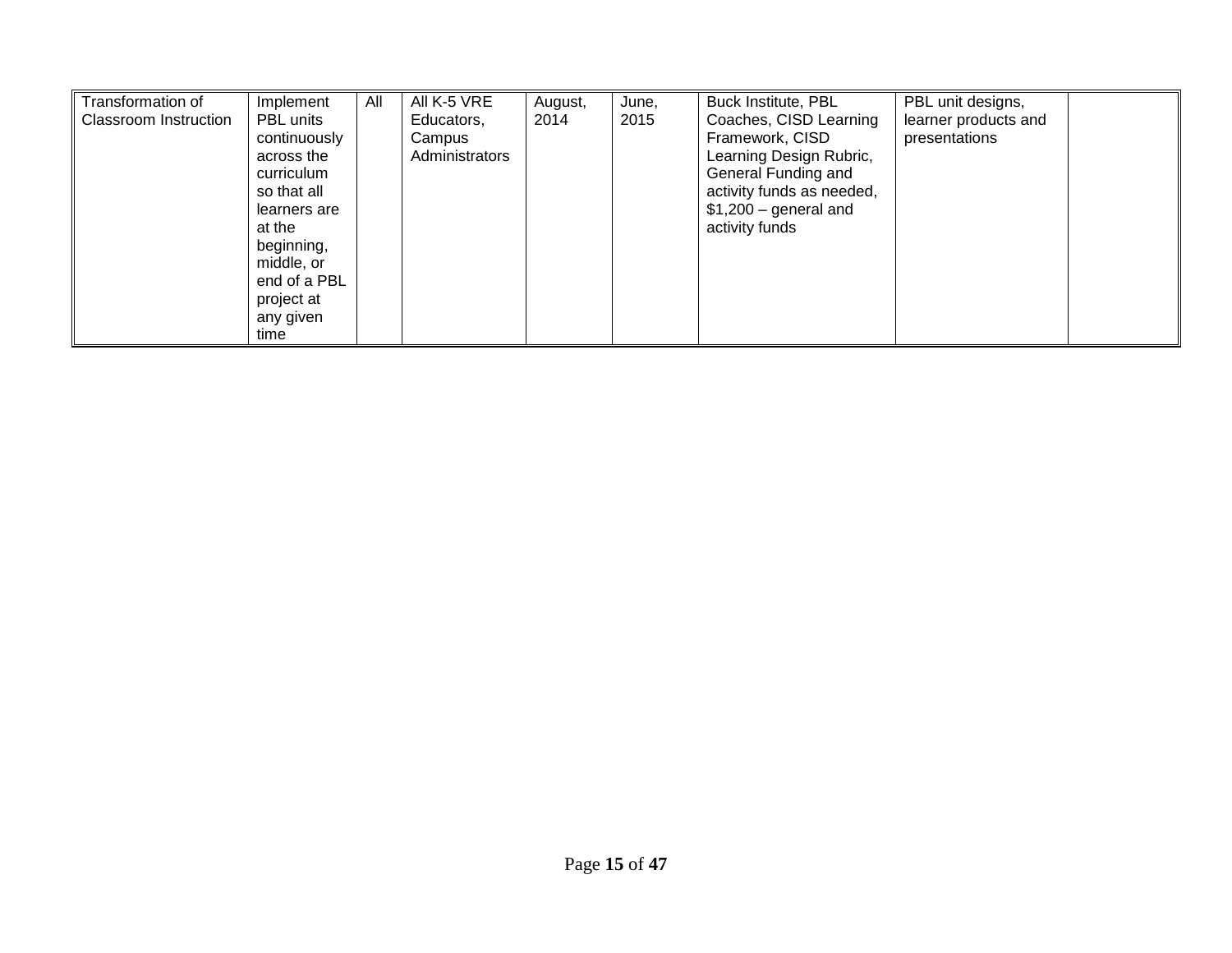| <b>Strategic</b><br><b>Objective/Goal 1:</b>                               |                                                                                                                                                                       | We will design comprehensive learning services that empower all learners with skills and knowledge to ensure their individualized<br>growth and success. |                                                                                                         |                                 |                      |                                                          |                                               |                   |  |  |  |  |
|----------------------------------------------------------------------------|-----------------------------------------------------------------------------------------------------------------------------------------------------------------------|----------------------------------------------------------------------------------------------------------------------------------------------------------|---------------------------------------------------------------------------------------------------------|---------------------------------|----------------------|----------------------------------------------------------|-----------------------------------------------|-------------------|--|--|--|--|
| Performance<br>Objective #4                                                | curricular areas.                                                                                                                                                     | Sustain district-wide EC-12 TEKS-aligned curriculum and assessment with research-based instructional practices that enhance all                          |                                                                                                         |                                 |                      |                                                          |                                               |                   |  |  |  |  |
| <b>Summative</b><br><b>Evaluation:</b>                                     | Classroom Walkthrough Data, Campus Needs Assessment Rubric; Learner Performance Data; Safeguard Plans and Monitoring<br>Notes.                                        |                                                                                                                                                          |                                                                                                         |                                 |                      |                                                          |                                               |                   |  |  |  |  |
| <b>Needs Assess.</b>                                                       | <b>Action Step(s)</b>                                                                                                                                                 | Sp. Pop.                                                                                                                                                 | Person(s)<br>Responsible                                                                                | <b>Timeline</b><br><b>Start</b> | Time-<br>line<br>End | <b>Resources</b><br>Human/Material/Fiscal                | <b>Formative Evaluation</b>                   | <b>Documented</b> |  |  |  |  |
| STAAR Data;<br><b>TELPAS Data; MAP</b><br>Data; Walkthrough<br>Data        | <b>VRE Staff will</b><br>receive<br>narrative<br>writing training                                                                                                     | All                                                                                                                                                      | Write from the<br>Beginning and<br>Beyond<br>(WFTBB)<br>Campus<br>Trainers;<br>Campus<br>Administrators | August,<br>2014                 | June,<br>2015        | <b>Expository WFTBB</b><br><b>Materials</b>              | Walkthroughs,<br>learners' writing<br>samples |                   |  |  |  |  |
| <b>STAAR Data;</b><br><b>TELPAS Data; MAP</b><br>Data; Walkthrough<br>Data | <b>VRE</b> staff will<br>continue to<br>utilize a<br>balanced<br>literacy<br>approach<br>related to<br>individual<br>areas of<br>teaching                             | All                                                                                                                                                      | Language Arts<br>Content<br>Specialist,<br>Team<br>Leaders,<br>Campus<br>Administrators                 | August,<br>2014                 | June,<br>2015        | <b>Balanced Literacy</b><br>Program; Literacy<br>Coaches | Walkthroughs,<br>observations                 |                   |  |  |  |  |
| <b>STAAR Data:</b><br><b>TELPAS Data; MAP</b><br>Data; Walkthrough<br>Data | <b>AII VRE</b><br><b>Educators will</b><br>receive follow-<br>up training in<br>expository<br>writing as<br>appropriately<br>related to their<br>areas of<br>teaching | $\overline{All}$                                                                                                                                         | Write from the<br>Beginning and<br>Beyond<br>(WFTBB)<br>Campus<br>Trainers;<br>Campus<br>Administrators | August,<br>2014                 | June,<br>2015        | <b>Expository WFTBB</b><br><b>Materials</b>              | Walkthroughs,<br>learners' writing<br>samples |                   |  |  |  |  |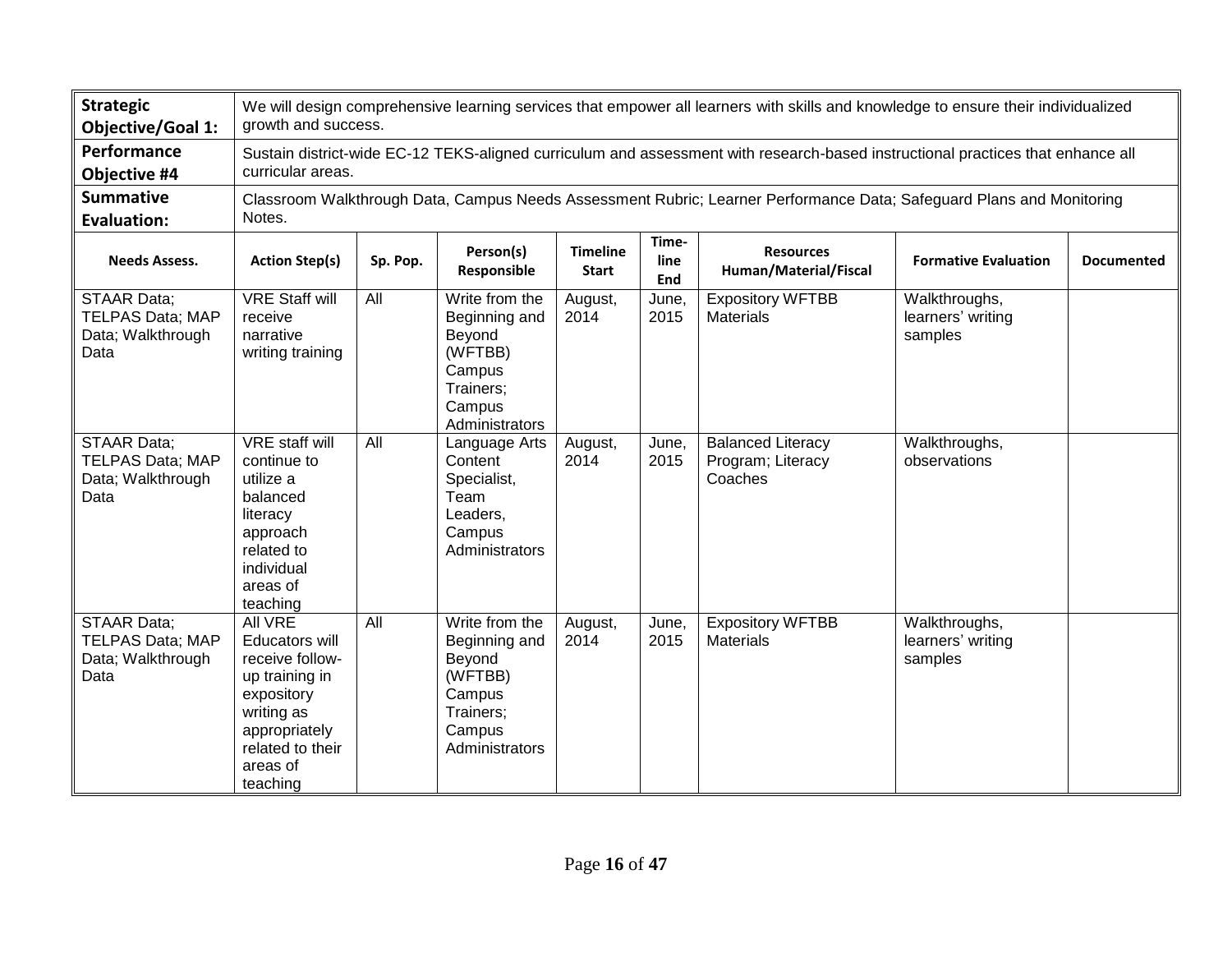| Survey data and<br>student performance                                                                                | Host campus<br>curriculum<br>night, PreK-5<br>(grade level<br>teams as well<br>as campus<br>administrators)                                                                                                                 | All                                   | <b>VRE</b><br><b>Educators</b> and<br>Administrators                                                                                   | Sept.,<br>2014  | Sept.,<br>2014 | Campus administrators,<br>VRE Educators, grade<br>level standards based<br>report card video, grade<br>level learning outcomes,<br>campus pedagogy<br>framework, campus data | Formal and Informal<br>feedback, parent<br>knows and need to<br>knows        |  |
|-----------------------------------------------------------------------------------------------------------------------|-----------------------------------------------------------------------------------------------------------------------------------------------------------------------------------------------------------------------------|---------------------------------------|----------------------------------------------------------------------------------------------------------------------------------------|-----------------|----------------|------------------------------------------------------------------------------------------------------------------------------------------------------------------------------|------------------------------------------------------------------------------|--|
| Successful Club 21<br>Integration                                                                                     | Provide a<br>parent meeting<br>for all 4 <sup>th</sup> and<br>5 <sup>th</sup> grade<br>parents to<br>discuss 1:1<br>implementation<br>procedures<br>and guidelines                                                          | 4/5 VRE<br>and Lee<br>Learners        | 4 <sup>th</sup> /5 <sup>th</sup> grade<br>educators, IT<br>Specialists,<br>Campus<br>Administrators                                    | Sept.,<br>2014  | Sept.,<br>2014 | Campus Administrators,<br><b>Educators, IT Specialists</b>                                                                                                                   | Lesson plans, student<br>progress,<br>walkthroughs,<br>feedback from parents |  |
| Successful Club 21<br>Implementation                                                                                  | <b>Work</b><br>collaboratively<br>with Lee<br>Elementary<br><b>Educators to</b><br>implement 1:1<br>iPad use.<br>Learners will<br>design and<br>implement PBL<br>projects that<br>will include the<br>integration of<br>1:1 | <b>4/5 VRE</b><br>and Lee<br>Learners | VRE and Lee<br>Campus<br>Administrators<br>and 4 <sup>th</sup> /5 <sup>th</sup><br>Educators, IT<br>specialists,<br><b>PBL Coaches</b> | August,<br>2014 | June,<br>2015  | iPads, IT Specialists,<br>VRE and Lee Educators<br>and Administrators,<br><b>District Responsible Use</b><br>policy, PBL Coaches                                             | Lesson plans, student<br>progress,<br>walkthroughs                           |  |
| Student<br>performance, state<br>assessment data,<br>district assessment,<br>parent<br>communication,<br>report cards | Design and<br>implement<br>ongoing Rtl<br>process that<br>includes data<br>collection and<br>analysis,<br>educator,<br>parent, Rtl<br>committee<br>feedback                                                                 | At-risk<br>Learners                   | Rtl<br>Committee,<br><b>VRE</b><br>Educators                                                                                           | August,<br>2014 | June,<br>2015  | State and district<br>assessments, educator<br>feedback, learner<br>performance                                                                                              | Learner progress<br>monitoring data                                          |  |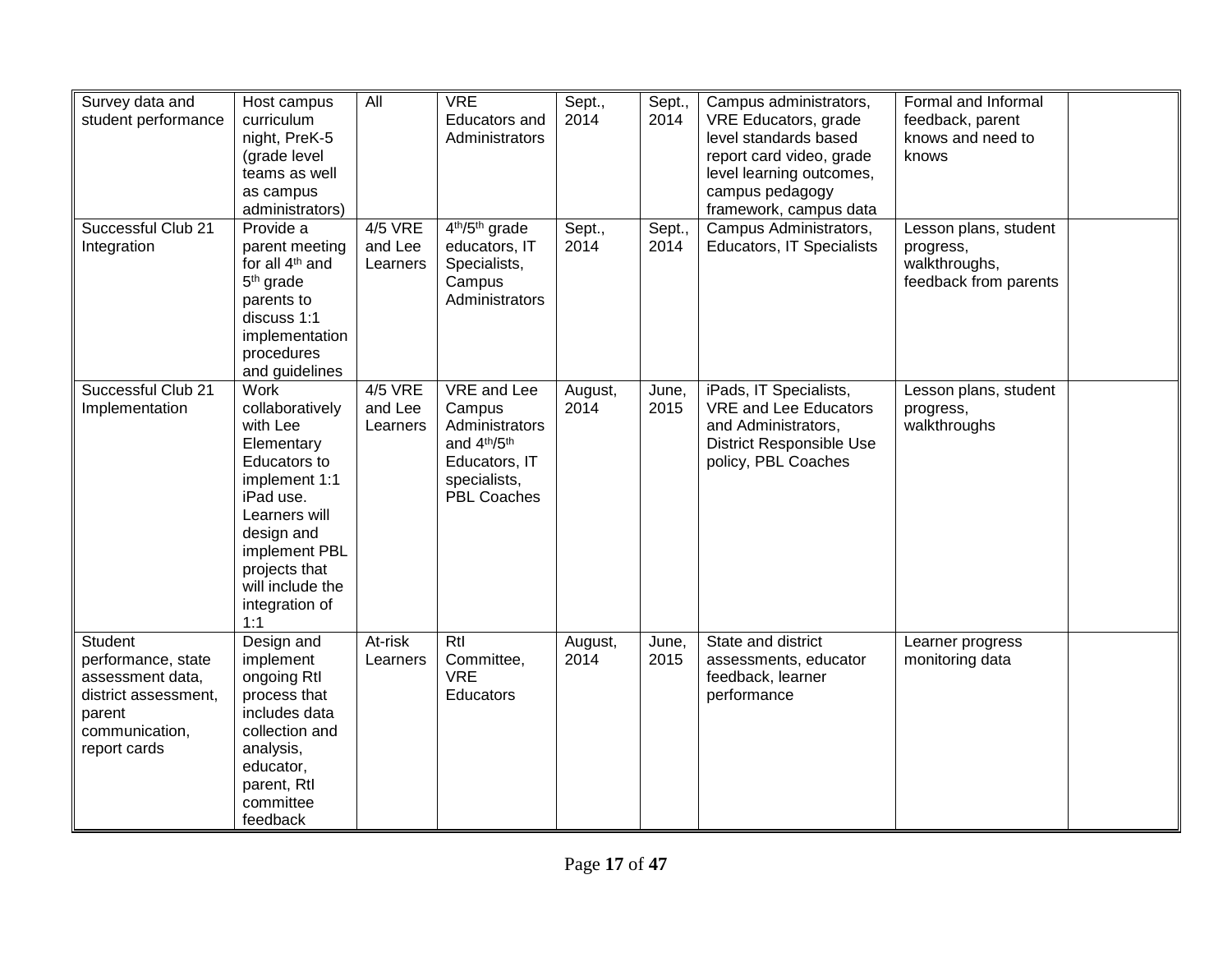| Transformation of | Learning          | All VRE  | Campus            | August, | June, | Campus Administrators,              | Lesson Design,    |  |
|-------------------|-------------------|----------|-------------------|---------|-------|-------------------------------------|-------------------|--|
| Classroom         | opportunities     | Learners | Administrators,   | 2014    | 2015  | Counselor, Educators,               | walkthroughs,     |  |
|                   | in the            |          |                   |         |       |                                     |                   |  |
| Instruction, CISD |                   |          | Counselor,        |         |       | District Liaison, Director          | learners products |  |
| Learning Design   | following:        |          | Educators,        |         |       | of Assessment, WFTBB                |                   |  |
| Rubric, VRE       | -Math             |          | District Liaison, |         |       | <b>Training Materials (district</b> |                   |  |
| Campus Pedagogy   | Intervention      |          | Director of       |         |       | funded), CISD Learning              |                   |  |
| Framework         | <b>Strategies</b> |          | Assessment        |         |       | Framework and Learning              |                   |  |
|                   | -Write from the   |          |                   |         |       | Design Rubric, VRE                  |                   |  |
|                   | Beginning and     |          |                   |         |       | Campus Pedagogy                     |                   |  |
|                   | Beyond            |          |                   |         |       | Framework, school data,             |                   |  |
|                   | -Thinking         |          |                   |         |       | Key Math                            |                   |  |
|                   | Maps              |          |                   |         |       |                                     |                   |  |
|                   | -Formative        |          |                   |         |       |                                     |                   |  |
|                   | Assessments       |          |                   |         |       |                                     |                   |  |
|                   | -Questioning      |          |                   |         |       |                                     |                   |  |
|                   | <b>Strategies</b> |          |                   |         |       |                                     |                   |  |
|                   | $-MAP$            |          |                   |         |       |                                     |                   |  |
|                   | (Measures of      |          |                   |         |       |                                     |                   |  |
|                   | Academic          |          |                   |         |       |                                     |                   |  |
|                   |                   |          |                   |         |       |                                     |                   |  |
|                   | Performance)      |          |                   |         |       |                                     |                   |  |
|                   | -CISD             |          |                   |         |       |                                     |                   |  |
|                   | Learning          |          |                   |         |       |                                     |                   |  |
|                   | Framework         |          |                   |         |       |                                     |                   |  |
|                   | -Science          |          |                   |         |       |                                     |                   |  |
|                   | through FOSS      |          |                   |         |       |                                     |                   |  |
|                   | Kits and          |          |                   |         |       |                                     |                   |  |
|                   | <b>Discovery</b>  |          |                   |         |       |                                     |                   |  |
|                   | Learning          |          |                   |         |       |                                     |                   |  |
|                   | -Club 21 iPads    |          |                   |         |       |                                     |                   |  |
|                   |                   |          |                   |         |       |                                     |                   |  |
|                   |                   |          |                   |         |       |                                     |                   |  |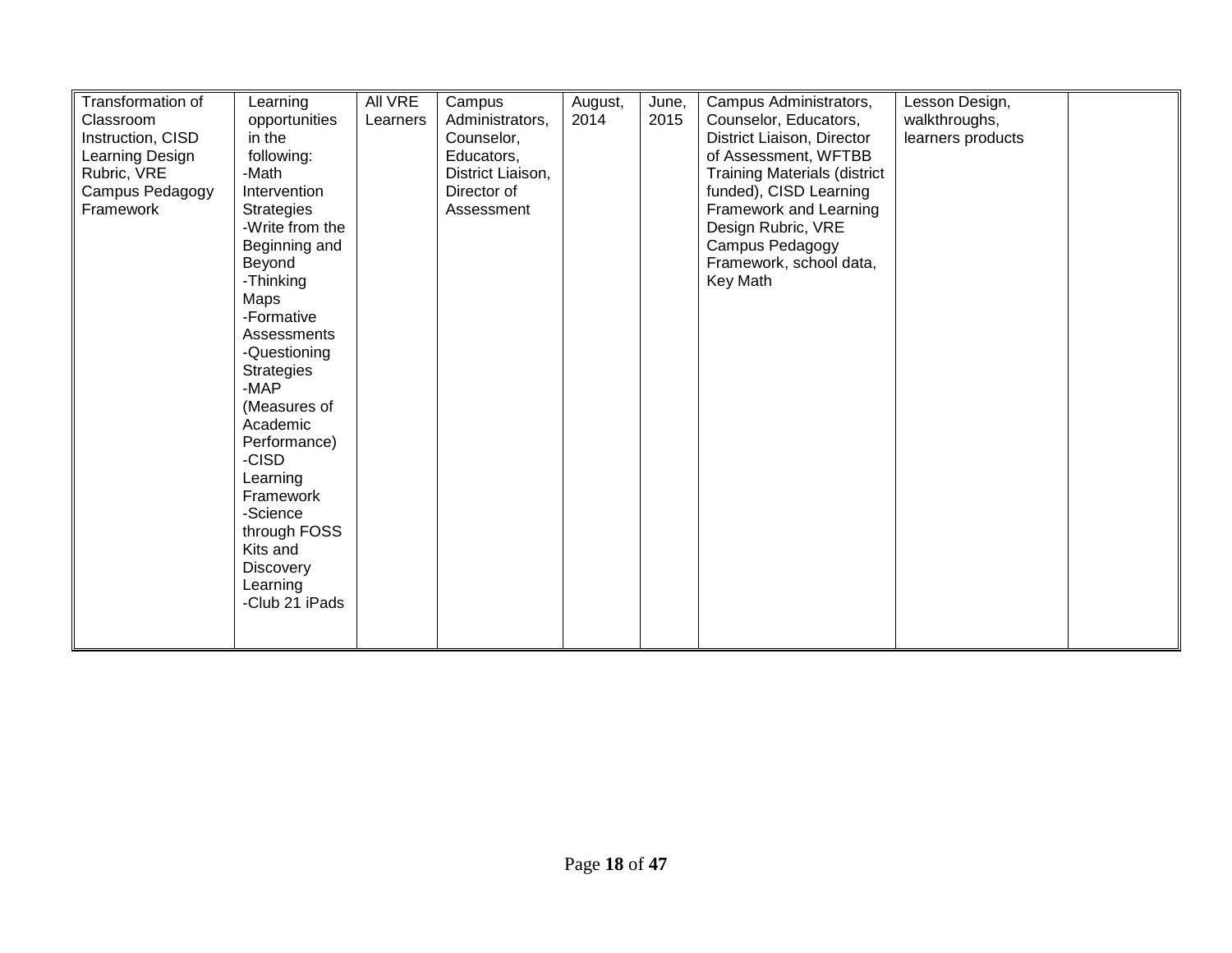| <b>Strategic</b><br><b>Objective/Goal 1:</b> |                                                                                                                                                                                          | We will design comprehensive learning services that empower all learners with skills and knowledge to ensure their individualized<br>growth and success                                              |                                                                                                                          |                 |               |                                               |                                           |  |  |  |
|----------------------------------------------|------------------------------------------------------------------------------------------------------------------------------------------------------------------------------------------|------------------------------------------------------------------------------------------------------------------------------------------------------------------------------------------------------|--------------------------------------------------------------------------------------------------------------------------|-----------------|---------------|-----------------------------------------------|-------------------------------------------|--|--|--|
| Performance<br>Objective #5                  |                                                                                                                                                                                          | Create a system for establishing and maintaining reciprocal community partnerships in order to increase authentic and field based<br>learning experiences                                            |                                                                                                                          |                 |               |                                               |                                           |  |  |  |
| <b>Summative</b><br><b>Evaluation:</b>       |                                                                                                                                                                                          | Database with partnerships formed                                                                                                                                                                    |                                                                                                                          |                 |               |                                               |                                           |  |  |  |
| <b>Needs Assess.</b>                         | <b>Action</b><br>Step(s)                                                                                                                                                                 | Sp.<br>Person(s)<br><b>Timeline</b><br><b>Timeline</b><br><b>Resources</b><br><b>Formative Evaluation</b><br><b>Documented</b><br>Human/Material/Fiscal<br>Responsible<br>End<br>Pop<br><b>Start</b> |                                                                                                                          |                 |               |                                               |                                           |  |  |  |
| Pinnacle 2020<br>Committee Strategic<br>Plan | Establish<br>and<br>continue to<br>solicit<br>partnerships<br>to support<br>authentic<br>and field<br>based<br>learning<br>experiences<br>for VRE<br><b>Educators</b><br>and<br>Learners | All                                                                                                                                                                                                  | Director of<br>Marketing and<br><b>Business</b><br>Partnerships;<br>Campus<br>Administrators<br>and Business<br>Partners | August,<br>2014 | June,<br>2015 | Partners as mentors,<br>partners as resources | Level of involvement<br>with our partners |  |  |  |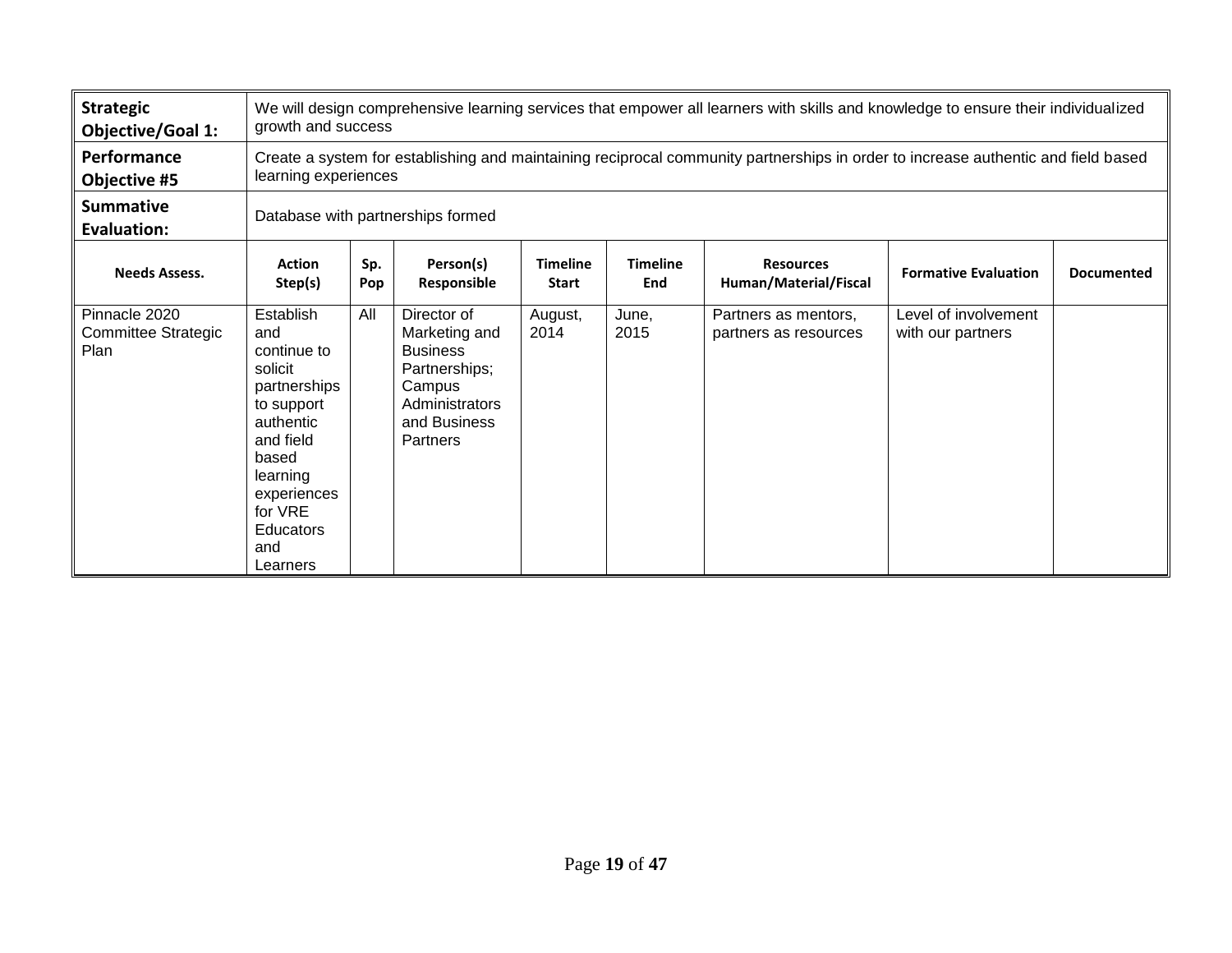| Pinnacle 2020<br><b>Committee Strategic</b><br>Plan | Provide a<br>day in the<br>life at<br>Microsoft<br>headquarter<br>s with<br>educators to<br>understand<br>the role of<br>technology<br>with real<br>world<br>experiences<br>and the<br>connection<br>of learning | All | Microsoft<br>employees and<br>Campus<br>Administrators | August,<br>2014 | August,<br>2014 | Microsoft headquarters<br>and employees | Lesson designs<br>which will include<br>real world<br>opportunities as<br>responsible, digital<br>learners |  |
|-----------------------------------------------------|------------------------------------------------------------------------------------------------------------------------------------------------------------------------------------------------------------------|-----|--------------------------------------------------------|-----------------|-----------------|-----------------------------------------|------------------------------------------------------------------------------------------------------------|--|
|                                                     | outcomes.                                                                                                                                                                                                        |     |                                                        |                 |                 |                                         |                                                                                                            |  |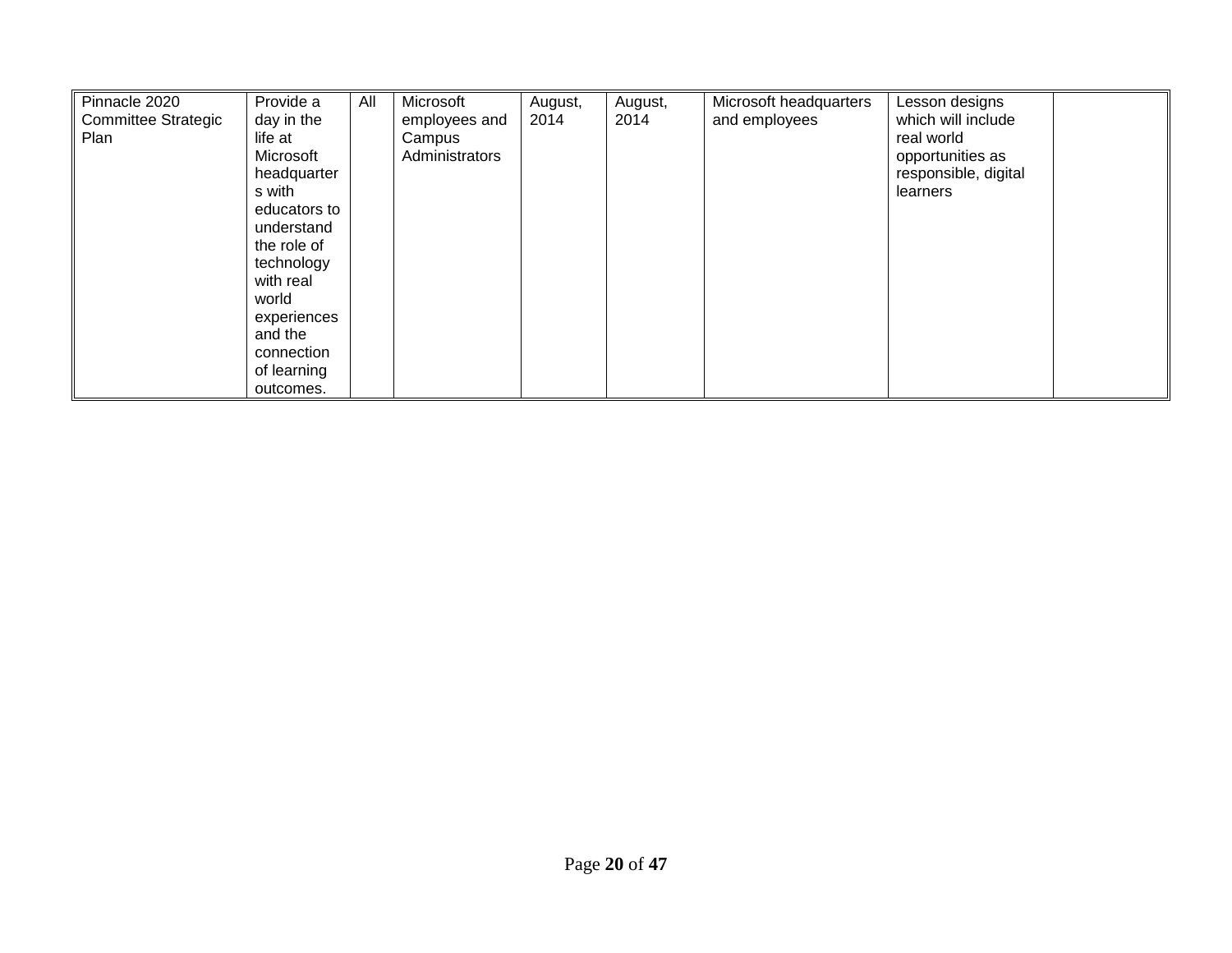| <b>Strategic</b><br><b>Objective/Goal 1:</b>        |                                                                                                       | We will design comprehensive learning services that empower all learners with skills and knowledge to ensure their individualized<br>growth and success.                                              |                                                                                    |                 |                |                                                                                               |                                                 |  |  |  |  |
|-----------------------------------------------------|-------------------------------------------------------------------------------------------------------|-------------------------------------------------------------------------------------------------------------------------------------------------------------------------------------------------------|------------------------------------------------------------------------------------|-----------------|----------------|-----------------------------------------------------------------------------------------------|-------------------------------------------------|--|--|--|--|
| Performance<br>Objective #6                         |                                                                                                       | Implement a system or systems to assess Future-Ready skills.                                                                                                                                          |                                                                                    |                 |                |                                                                                               |                                                 |  |  |  |  |
| <b>Summative</b><br><b>Evaluation:</b>              |                                                                                                       | Lessons designed with FROS embedded in all content areas; Rubric used to evaluate FROS                                                                                                                |                                                                                    |                 |                |                                                                                               |                                                 |  |  |  |  |
| <b>Needs Assess.</b>                                | <b>Action</b><br>Step(s)                                                                              | Person(s)<br><b>Timeline</b><br><b>Timeline</b><br>Sp.<br><b>Resources</b><br><b>Formative Evaluation</b><br><b>Documented</b><br>Human/Material/Fiscal<br>Responsible<br>End<br>Pop.<br><b>Start</b> |                                                                                    |                 |                |                                                                                               |                                                 |  |  |  |  |
| Pinnacle 2020<br><b>Committee Strategic</b><br>Plan | Review<br>Future<br>Ready<br><b>Outcomes</b><br>(FROS) for<br>the district                            | All                                                                                                                                                                                                   | Campus<br>Administrators                                                           | August,<br>2014 | Sept.,<br>2014 | <b>District Future Ready</b><br>Outcomes and resources<br>listed in the Learning<br>Framework | Observations,<br>walkthroughs, Lesson<br>Design |  |  |  |  |
| Pinnacle 2020<br><b>Committee Strategic</b><br>Plan | VRE will<br>revise<br>rubrics for<br>the<br>campus<br>FROS to<br>be used in<br>assessing<br>learning. | All                                                                                                                                                                                                   | Campus<br>Administrators,<br>Educators, PBL<br>Coaches,<br><b>District Liaison</b> | August,<br>2014 | Sept.,<br>2014 | <b>District Future Ready</b><br>Outcomes and resources<br>listed in the Learning<br>Framework | Rubrics, Observation,<br>Lesson Design          |  |  |  |  |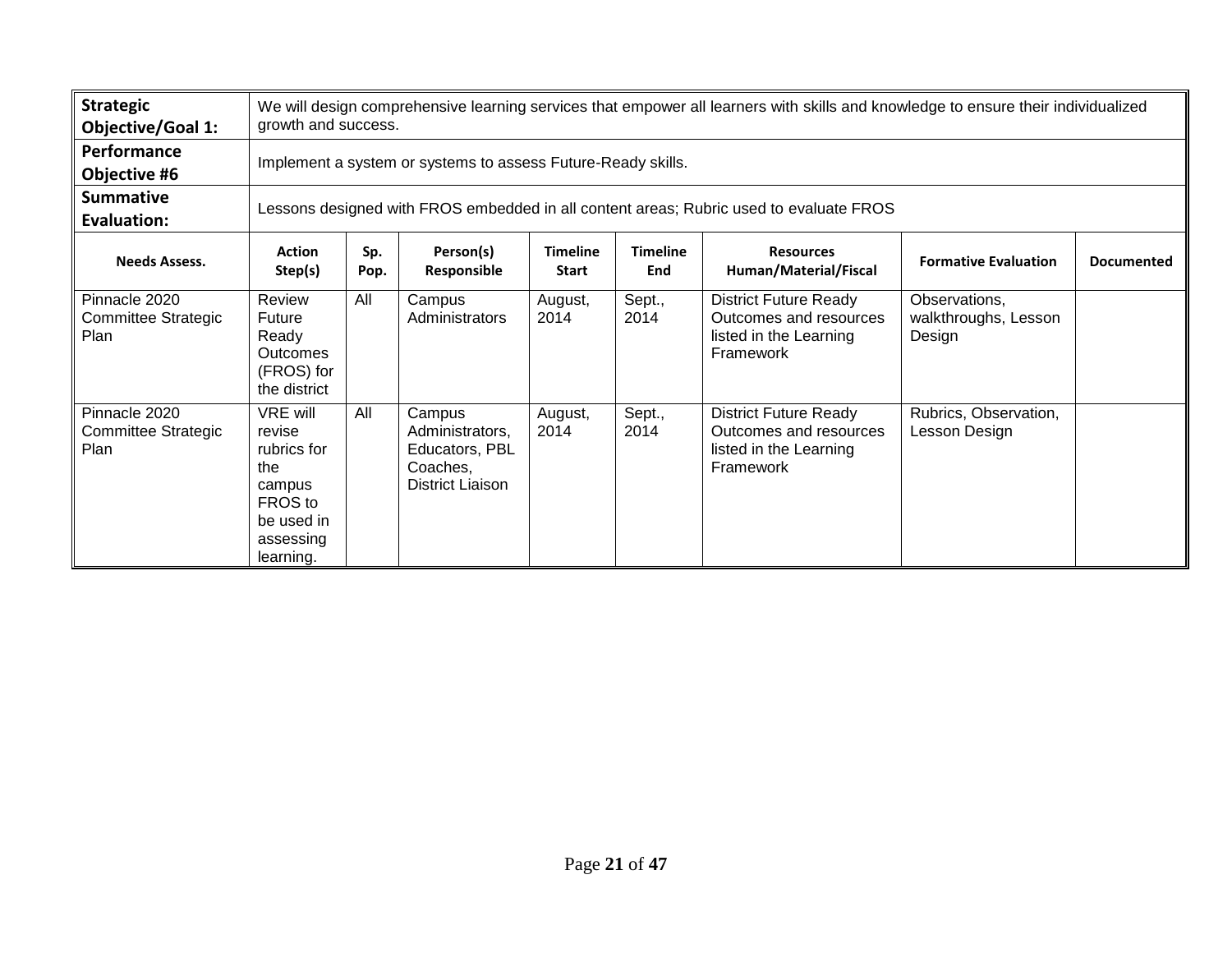| <b>Strategic</b><br><b>Objective/Goal 1:</b>         |                                                                                                          | We will design comprehensive learning services that empower all learners with skills and knowledge to ensure their individualized<br>growth and success.                                              |                                                        |                 |                    |                                                                                                                                                         |                                      |  |  |  |  |
|------------------------------------------------------|----------------------------------------------------------------------------------------------------------|-------------------------------------------------------------------------------------------------------------------------------------------------------------------------------------------------------|--------------------------------------------------------|-----------------|--------------------|---------------------------------------------------------------------------------------------------------------------------------------------------------|--------------------------------------|--|--|--|--|
| Performance<br>Objective #7                          |                                                                                                          | Integrate Future-Ready learning skills within the district.                                                                                                                                           |                                                        |                 |                    |                                                                                                                                                         |                                      |  |  |  |  |
| <b>Summative</b><br><b>Evaluation:</b>               |                                                                                                          | Learning Framework; Campus Communication; Units and Lessons Designed                                                                                                                                  |                                                        |                 |                    |                                                                                                                                                         |                                      |  |  |  |  |
| <b>Needs Assess.</b>                                 | <b>Action</b><br>Step(s)                                                                                 | Person(s)<br>Sp.<br><b>Timeline</b><br><b>Formative</b><br><b>Resources</b><br><b>Timeline End</b><br><b>Documented</b><br>Human/Material/Fiscal<br>Responsible<br>Evaluation<br><b>Start</b><br>Pop. |                                                        |                 |                    |                                                                                                                                                         |                                      |  |  |  |  |
| Pinnacle 2020<br>Committee, Strategic<br><b>Plan</b> | VRE will<br>utilize<br>campus-<br>based<br>FROS and<br>rubrics                                           | All                                                                                                                                                                                                   | Campus<br>Administrators,<br>Educators, PBL<br>Coaches | August,<br>2014 | June,<br>2015      | <b>District Learning</b><br>Framework, Campus<br><b>Rubrics</b>                                                                                         | Lesson Design,<br>Walkthroughs       |  |  |  |  |
| Pinnacle 2020<br>Committee Strategic<br>Plan         | Inform VRE<br>stakeholders<br>on the use<br>of campus-<br>based<br>FROS to<br>develop the<br>whole child | All                                                                                                                                                                                                   | Campus<br>administrator,<br>Educators                  | August,<br>2014 | September,<br>2014 | VRE Webpage, Campus<br>Newsletters and Updates,<br>Learning Framework, VRE<br>and PTO Weekly<br>Newsletters, Teachers'<br><b>Virtual Communications</b> | Lesson Design<br>and<br>Walkthroughs |  |  |  |  |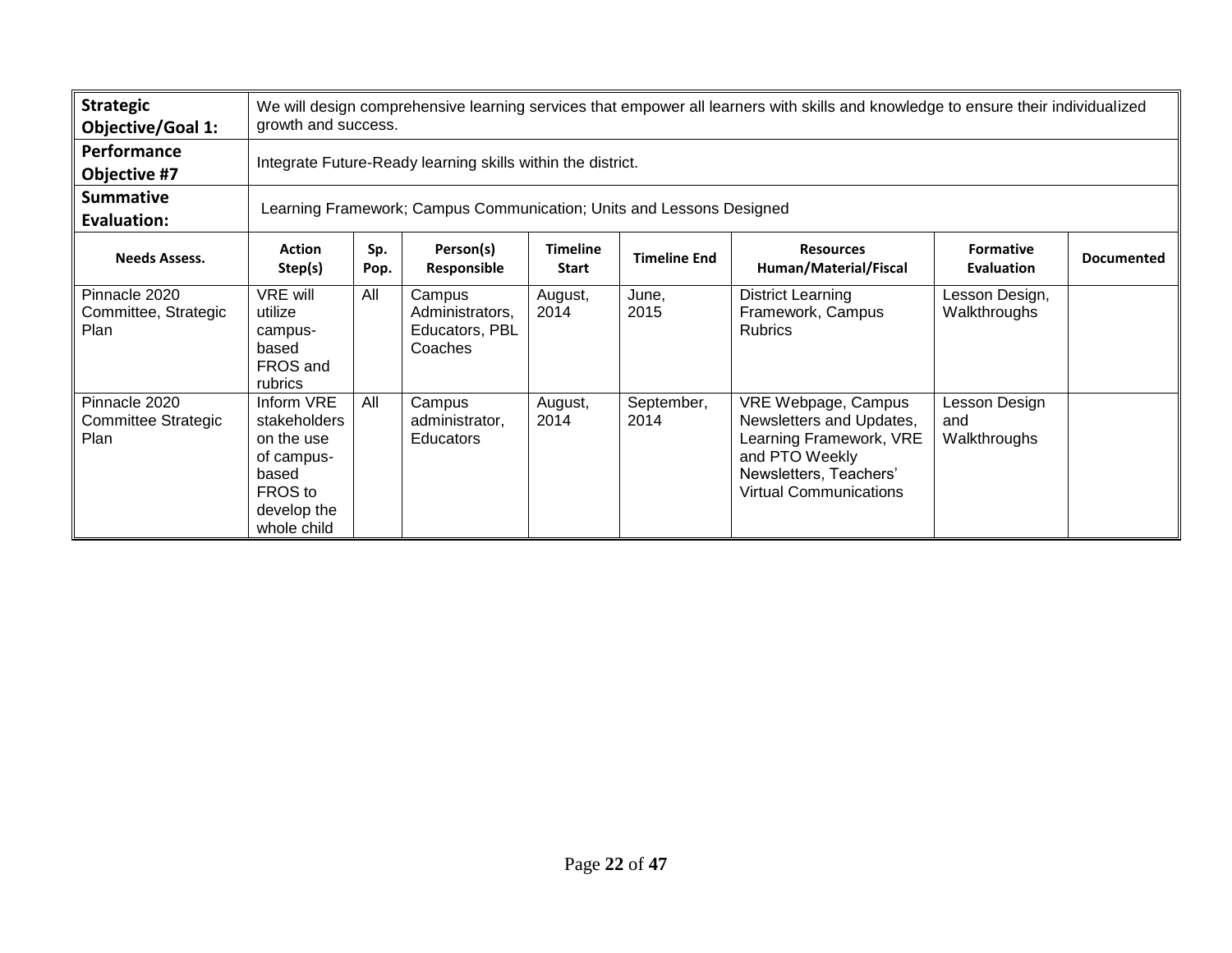| <b>Strategic</b><br><b>Objective/Goal 1:</b> |                                                                                                                                   | We will design comprehensive learning services that empower all learners with skills and knowledge to ensure their individualized<br>growth and success.                                              |                                                                                                                                                        |                 |               |                                                                                        |                                                                                                      |  |  |  |  |
|----------------------------------------------|-----------------------------------------------------------------------------------------------------------------------------------|-------------------------------------------------------------------------------------------------------------------------------------------------------------------------------------------------------|--------------------------------------------------------------------------------------------------------------------------------------------------------|-----------------|---------------|----------------------------------------------------------------------------------------|------------------------------------------------------------------------------------------------------|--|--|--|--|
| Performance<br>Objective #8                  |                                                                                                                                   | Increase connections between real world experiences and authentic classroom instruction.                                                                                                              |                                                                                                                                                        |                 |               |                                                                                        |                                                                                                      |  |  |  |  |
| <b>Summative</b><br><b>Evaluation:</b>       |                                                                                                                                   | Survey Data from stakeholders; Projects                                                                                                                                                               |                                                                                                                                                        |                 |               |                                                                                        |                                                                                                      |  |  |  |  |
| <b>Needs Assess.</b>                         | <b>Action</b><br>Step(s)                                                                                                          | Person(s)<br><b>Timeline</b><br><b>Timeline</b><br>Sp.<br><b>Resources</b><br><b>Formative Evaluation</b><br><b>Documented</b><br>Human/Material/Fiscal<br>Responsible<br>End<br>Pop.<br><b>Start</b> |                                                                                                                                                        |                 |               |                                                                                        |                                                                                                      |  |  |  |  |
| Pinnacle 2020<br>Committee Strategic<br>Plan | Coordinate<br>national and<br>international<br>curriculum<br>projects to<br>align with<br>campus<br>initiatives                   | All                                                                                                                                                                                                   | Campus<br>Administrators<br>and Educators                                                                                                              | August,<br>2014 | June,<br>2014 | Campus Activity and<br><b>General Ed Funds</b><br>(\$1,300), Partnerships              | Established<br>Campus Feedback,<br>Lesson Design,<br>Student Projects,<br><b>Virtual Connections</b> |  |  |  |  |
| CISD Learning<br>Framework                   | Present and<br>maintain<br>campus<br>sustainabilit<br>y plan<br>through<br>gardening,<br>ecology,<br>and<br>recycling<br>programs | All                                                                                                                                                                                                   | Campus<br>Sustainability<br>Representative,<br>Campus<br>Administrators,<br><b>VRE Educators</b><br>and Learners,<br><b>VRE</b><br><b>Stakeholders</b> | August,<br>2014 | June,<br>2015 | PBL Projects and<br>resources in media center,<br>community resources i.e.<br>speakers | Student/ Educator<br>feedback, learners,<br>walkthroughs,<br>products from the<br>garden             |  |  |  |  |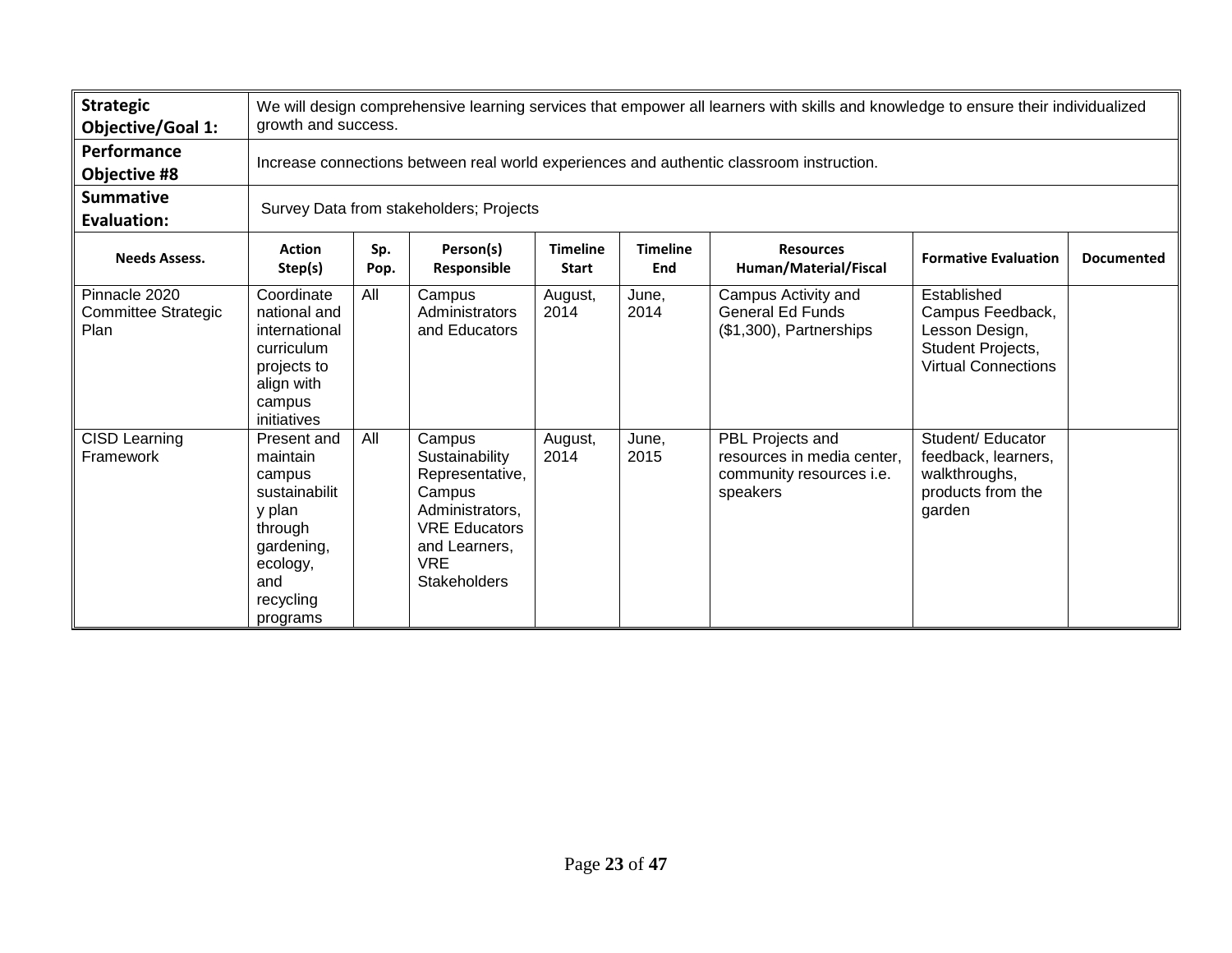| <b>Strategic</b><br><b>Objective/Goal 1:</b>                                                                                                 |                                                                                                                                                                                                                                     | We will design comprehensive learning services that empower all learners with skills and knowledge to ensure their individualized<br>growth and success.                                                     |                                                                |                 |                    |                                                                                                                 |                                                                                                                         |  |  |  |  |
|----------------------------------------------------------------------------------------------------------------------------------------------|-------------------------------------------------------------------------------------------------------------------------------------------------------------------------------------------------------------------------------------|--------------------------------------------------------------------------------------------------------------------------------------------------------------------------------------------------------------|----------------------------------------------------------------|-----------------|--------------------|-----------------------------------------------------------------------------------------------------------------|-------------------------------------------------------------------------------------------------------------------------|--|--|--|--|
| Performance<br>Objective #9                                                                                                                  |                                                                                                                                                                                                                                     |                                                                                                                                                                                                              |                                                                |                 |                    | Transform systems to more effectively prepare students to be successful in post-secondary education and beyond. |                                                                                                                         |  |  |  |  |
| <b>Summative</b><br><b>Evaluation:</b>                                                                                                       | Evidence of systems transformed and STAAR, TELPAS, and MAP data; Stakeholder Surveys;                                                                                                                                               |                                                                                                                                                                                                              |                                                                |                 |                    |                                                                                                                 |                                                                                                                         |  |  |  |  |
| <b>Needs Assess.</b>                                                                                                                         | <b>Action Step(s)</b>                                                                                                                                                                                                               | <b>Timeline</b><br>Person(s)<br><b>Resources</b><br><b>Formative</b><br>Sp.<br><b>Timeline End</b><br><b>Documented</b><br>Responsible<br>Human/Material/Fiscal<br><b>Start</b><br><b>Evaluation</b><br>Pop. |                                                                |                 |                    |                                                                                                                 |                                                                                                                         |  |  |  |  |
| <b>Educators Survey</b><br>Feedback, Pinnacle<br>2020, Committee<br>Strategic Plan, STAAR<br>Data; TELPAS Data;<br>MAP Data,<br>Walkthroughs | Provide<br>training and<br>implement<br>professional<br>development<br>for educators<br>to support the<br>understanding<br>and<br>participation<br>of the New<br><b>Educators</b><br>Evaluation<br>process in<br><b>CISD</b>        | All                                                                                                                                                                                                          | Campus<br>Administrators,<br><b>District Liaison</b>           | August,<br>2014 | September,<br>2014 | <b>Educator Evaluation</b><br>System                                                                            | Training Module,<br>Sign in sheets,<br>Electronic<br>Version of<br>Evaluations, Goal<br>setting,<br><b>Observations</b> |  |  |  |  |
| <b>Educators Survey</b><br>Feedback, Pinnacle<br>2020, Committee<br>Strategic Plan, STAAR<br>Data; TELPAS Data;<br>MAP Data,<br>Walkthroughs | <b>VRE</b> learners<br>will participate<br>in learner goal<br>setting<br>protocols,<br>self-<br>monitoring<br>tools, and<br>instructional<br>feedback<br>forms to give<br>ownership<br>and empower<br>learners in<br>their learning | All                                                                                                                                                                                                          | Campus<br>Administrators,<br>Educators,<br><b>Team Leaders</b> | August,<br>2014 | December,<br>2014  | <b>Student Led</b><br>Conferencing<br><b>Reference Materials</b>                                                | Protocols, Self-<br><b>Monitoring Tools</b><br>and instructional<br>feedback forms                                      |  |  |  |  |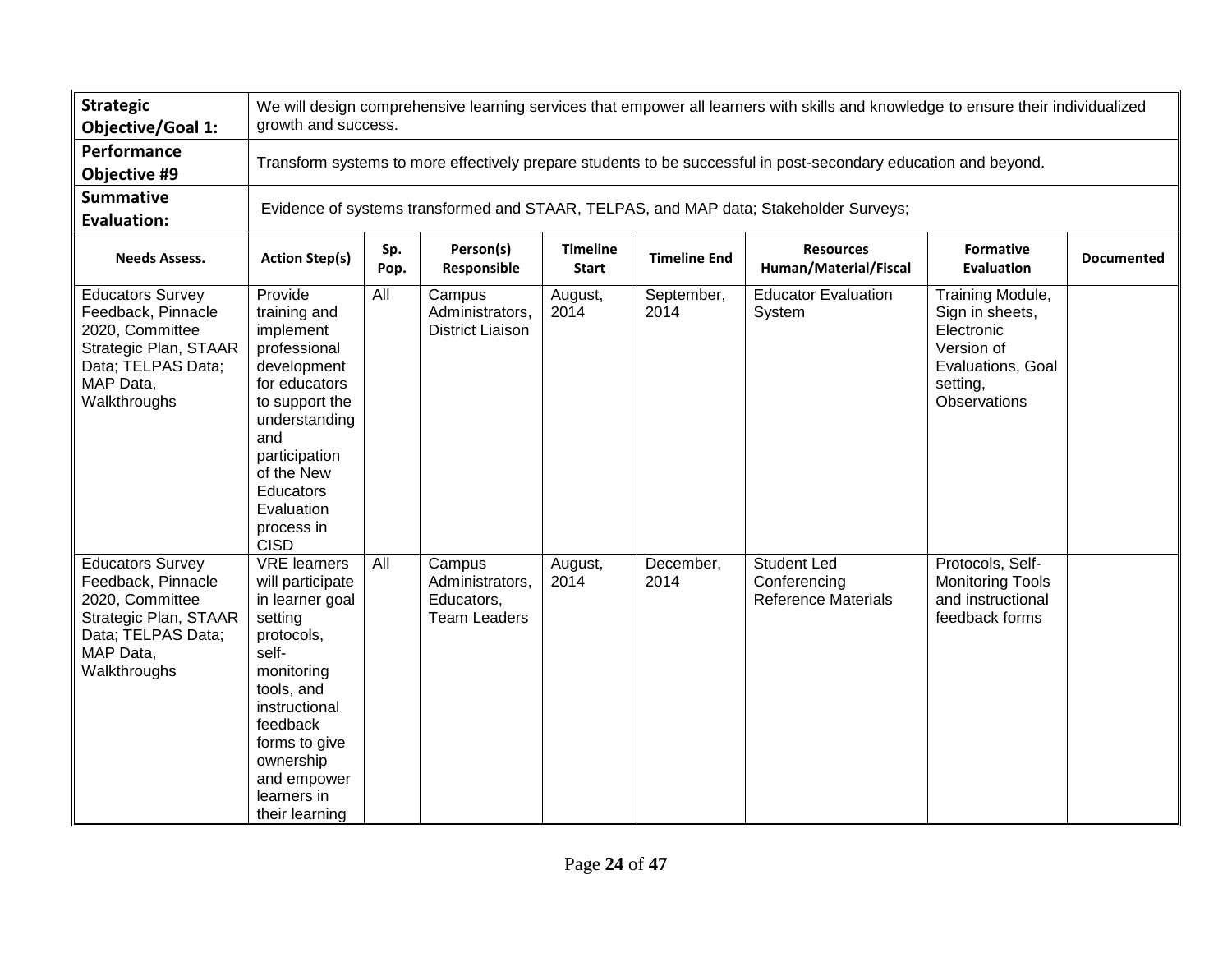| <b>Strategic</b><br><b>Objective/Goal 1:</b>                     |                                                                                                                                                                          | We will design comprehensive learning services that empower all learners with skills and knowledge to ensure their individualized<br>growth and success.                                           |                                                                                                                                  |                 |                |                                                                                                                                |                                                                  |  |  |  |  |
|------------------------------------------------------------------|--------------------------------------------------------------------------------------------------------------------------------------------------------------------------|----------------------------------------------------------------------------------------------------------------------------------------------------------------------------------------------------|----------------------------------------------------------------------------------------------------------------------------------|-----------------|----------------|--------------------------------------------------------------------------------------------------------------------------------|------------------------------------------------------------------|--|--|--|--|
| Performance<br>Objective #10                                     | design.                                                                                                                                                                  |                                                                                                                                                                                                    |                                                                                                                                  |                 |                | Provide professional learning for educators and administrators on the effective use of data and assessment tools to inform the |                                                                  |  |  |  |  |
| <b>Summative</b><br><b>Evaluation:</b>                           | Administrator Survey Results; Learner Achievement;                                                                                                                       |                                                                                                                                                                                                    |                                                                                                                                  |                 |                |                                                                                                                                |                                                                  |  |  |  |  |
| <b>Needs Assess.</b>                                             | <b>Action Step(s)</b>                                                                                                                                                    | Person(s)<br><b>Timeline</b><br><b>Timeline</b><br><b>Resources</b><br>Sp. Pop.<br><b>Formative Evaluation</b><br><b>Documented</b><br>Responsible<br>End<br>Human/Material/Fiscal<br><b>Start</b> |                                                                                                                                  |                 |                |                                                                                                                                |                                                                  |  |  |  |  |
| <b>STAAR Data; TELPAS</b><br>Data; MAP Data                      | Provide<br>professional<br>learning for<br>educators on<br>the effective<br>use of data<br>and<br>assessment<br>tools to<br>inform the<br>design                         | $\overline{All}$                                                                                                                                                                                   | Director of<br>Assessment,<br>Data Specialist,<br>Rtl Team,<br>Counselor,<br>Campus<br>Administrators,<br><b>ESL Facilitator</b> | August,<br>2014 | June,<br>2015  | <b>Assessment Tools;</b><br><b>STAAR Date:</b><br><b>TELPAS Data; MAP</b><br>Data; PEIMS Data                                  | Student<br>Achievement,<br>Lesson Design                         |  |  |  |  |
| <b>STAAR Data; TELPAS</b><br>Data; MAP Data,<br>Walkthrough Data | Provide VRE<br>Educators<br>training on<br>differentiation<br>between<br>screeners<br>and<br>diagnostic<br>tools and<br>how to utilize<br>each to<br>inform<br>decisions | All                                                                                                                                                                                                | Rtl Teams,<br>Campus<br>Administrators                                                                                           | August,<br>2014 | June,<br>2015  | Data from Aware,<br>STAAR, MAP                                                                                                 | Student<br>Achievement,<br>Lesson Design,<br>Walkthroughs        |  |  |  |  |
| <b>STAAR Data; TELPAS</b><br>Data; MAP Data,<br>Walkthrough Data | Establish<br>Campus Data<br>Teams to<br>analyze data<br>to drive<br>instruction                                                                                          | All                                                                                                                                                                                                | Campus<br>Administrators,<br>Data Specialist,<br><b>VRE Educators</b>                                                            | August,<br>2014 | Sept.,<br>2014 | Date from Aware and<br>Campus Data                                                                                             | <b>Student</b><br>Achievement,<br>Lesson Design,<br>Walkthroughs |  |  |  |  |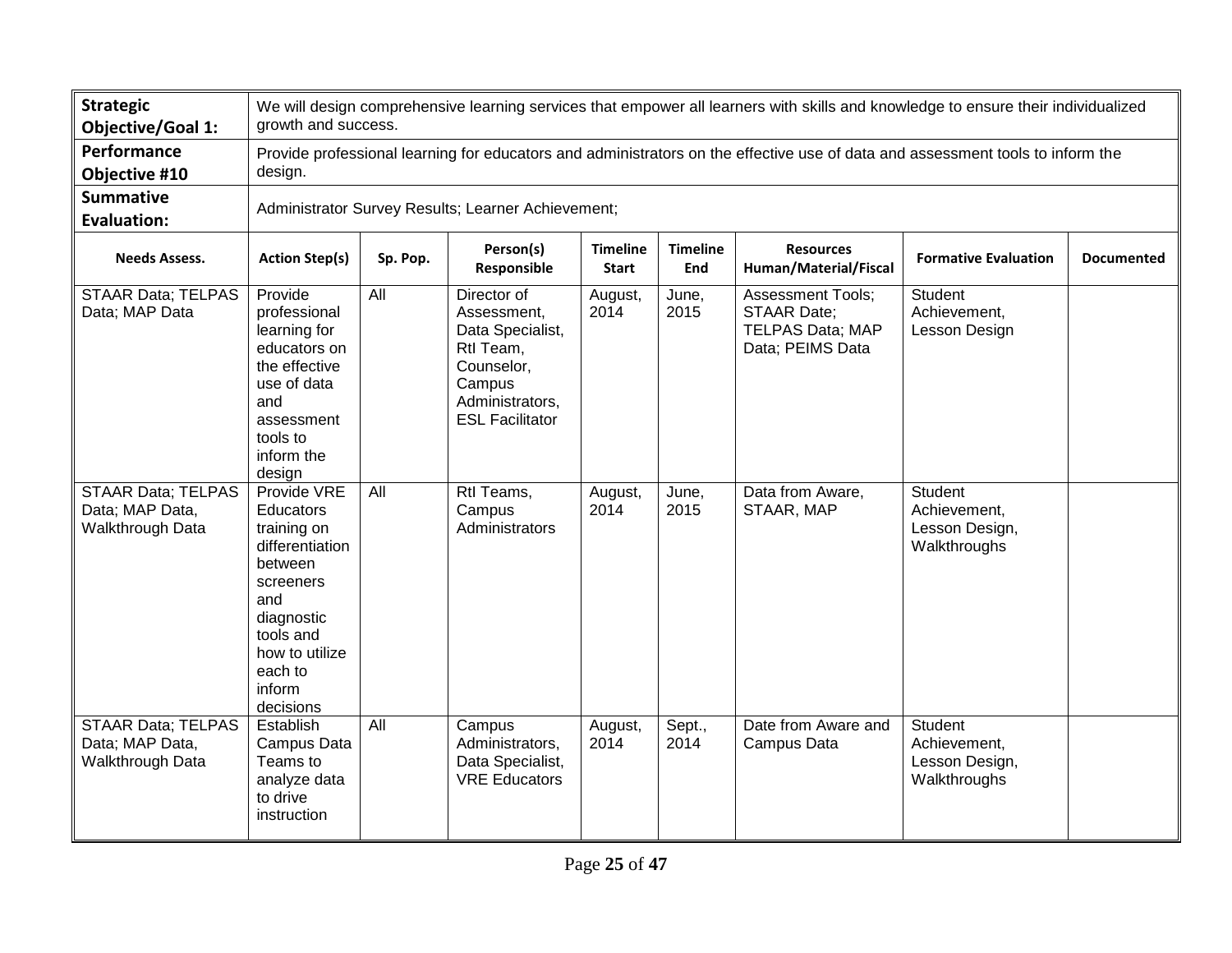| <b>STAAR results, Rtl</b><br>data, grading system,<br>parent survey, MAP<br>data, | Implement<br>campus data<br>meetings to<br>analyze data<br>and identify<br>gaps in<br>achievement     | All VRE<br><b>Educators</b> | <b>VRE Educators,</b><br>Administrators.<br>Director of<br>Assessment              | Sept.,<br>2014 | June,<br>2015 | Aware Data,<br>Educator input, Rtl<br>data, Elements of<br>Grading by Douglas<br>Reeves, Parent<br>Feedback | Various assessment<br>results, educator<br>feedback                                                                                                    |  |
|-----------------------------------------------------------------------------------|-------------------------------------------------------------------------------------------------------|-----------------------------|------------------------------------------------------------------------------------|----------------|---------------|-------------------------------------------------------------------------------------------------------------|--------------------------------------------------------------------------------------------------------------------------------------------------------|--|
| Survey data and<br>student performance                                            | Host fall and<br>spring<br>informational<br>parent Lunch<br>and Learn/<br><b>Breakfast</b><br>Meeting | <b>VRE</b><br>Parents       | Campus<br>Administrators                                                           | Oct.,<br>2014  | May,<br>2015  | <b>VRE Educators, VRE</b><br>Learners, Campus<br>Administrators                                             | Parent Knows and<br>Need to Knows                                                                                                                      |  |
| <b>STAAR Results</b><br><b>System Safeguards</b>                                  | Address the<br>system<br>safeguards                                                                   | <b>VRE</b><br>Learners      | Core Content<br>Director,<br>Campus<br>Administration,<br>Assessment<br>Department | Sept.,<br>2014 | May,<br>2015  | <b>Core Content</b><br>Director, Campus<br>Administration,<br>Assessment<br>Department, TEKS                | Various assessment<br>results, educator<br>feedback, 2015<br><b>STAAR Results,</b><br>Formative and<br>Summative<br>Assessments<br>throughout the year |  |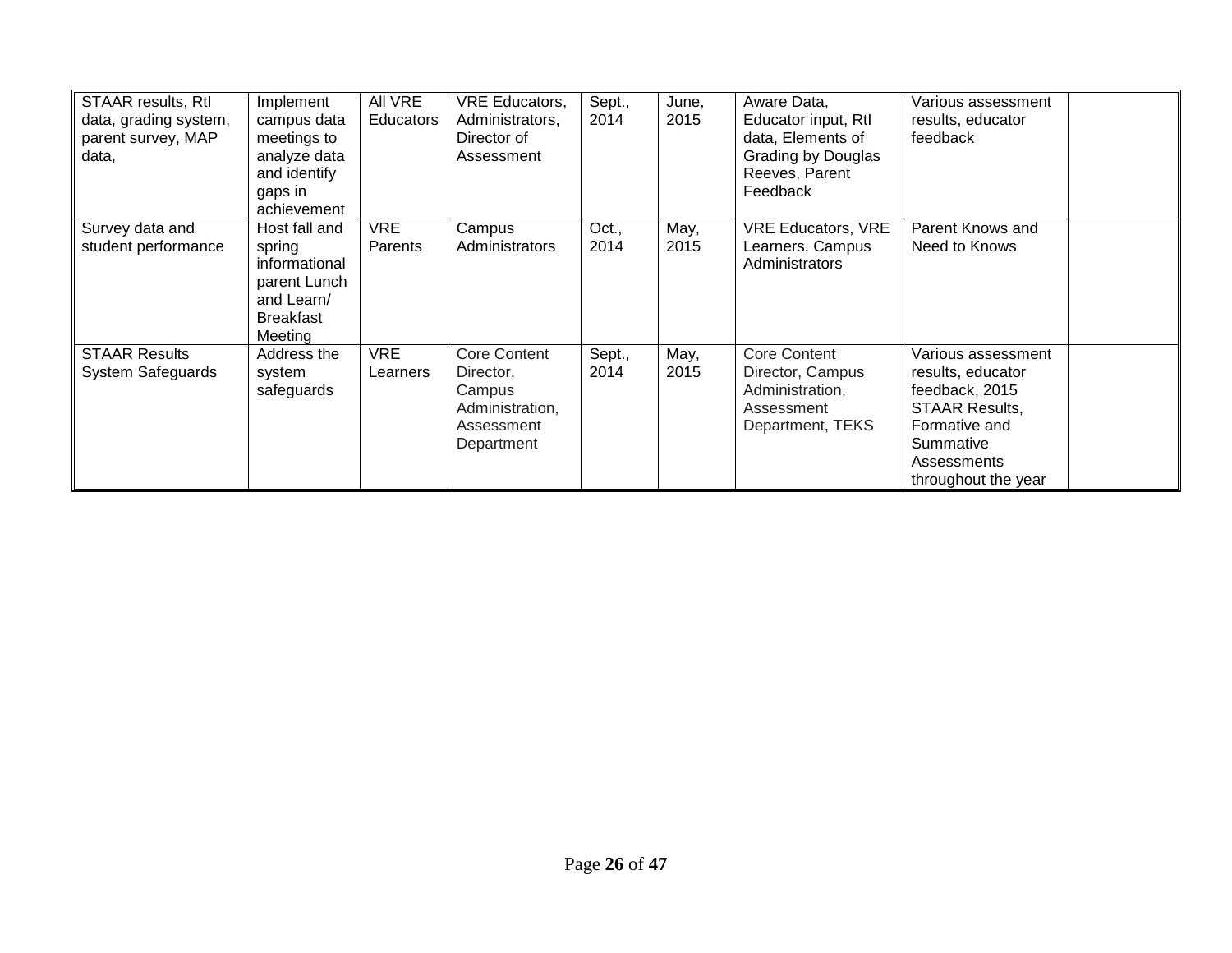| <b>Strategic</b><br><b>Objective/Goal 2:</b>             | We will respect and leverage the diversity that exists in our community to provide a world-class learning environment.                                                                                                                                            |                        |                                                                                |                                 |                         |                                                                                                                                                          |                                                                                                               |                   |  |  |
|----------------------------------------------------------|-------------------------------------------------------------------------------------------------------------------------------------------------------------------------------------------------------------------------------------------------------------------|------------------------|--------------------------------------------------------------------------------|---------------------------------|-------------------------|----------------------------------------------------------------------------------------------------------------------------------------------------------|---------------------------------------------------------------------------------------------------------------|-------------------|--|--|
| Performance<br>Objective #1                              |                                                                                                                                                                                                                                                                   |                        | Increase educator proficiency to respond to our diverse community of learners. |                                 |                         |                                                                                                                                                          |                                                                                                               |                   |  |  |
| <b>Summative</b><br><b>Evaluation:</b>                   | Walkthrough data; Learner Achievement data                                                                                                                                                                                                                        |                        |                                                                                |                                 |                         |                                                                                                                                                          |                                                                                                               |                   |  |  |
| <b>Needs Assess.</b>                                     | <b>Action Step(s)</b>                                                                                                                                                                                                                                             | Sp. Pop.               | Person(s)<br>Responsible                                                       | <b>Timeline</b><br><b>Start</b> | <b>Timelin</b><br>e End | <b>Resources</b><br>Human/Material/F<br>iscal                                                                                                            | <b>Formative Evaluation</b>                                                                                   | <b>Documented</b> |  |  |
| <b>STAAR Data; TELPAS</b><br>Data; MAP Data, DRA<br>Data | Provide<br>opportunities for<br>responsive<br>teaching training<br>to VRE<br><b>Educators</b>                                                                                                                                                                     | $\overline{All}$       | Campus<br>Administrators,<br><b>ESL Educators</b><br>and Facilitator           | Sept.,<br>2014                  | June,<br>2015           | <b>ESL Strategies</b><br>and resources,<br>media center<br>resources, PBL<br>designs with a<br>cultural piece;<br>Dallas World<br><b>Affairs Council</b> | Classroom lesson<br>design,<br>environment.<br>relationships,<br>walkthroughs                                 |                   |  |  |
| <b>STAAR Data; TELPAS</b><br>Data; MAP Data, DRA<br>Data | Create a<br>customized plan<br>for all learners<br>who did not<br>advance one<br>level on<br><b>TELPAS</b>                                                                                                                                                        | <b>ESL</b><br>Learners | <b>ESL Facilitators</b><br>and Educators,<br>Campus<br>Administrators          | August,<br>2014                 | Sept.,<br>2014          | <b>ESL Facilitator;</b><br><b>TELPAS Data</b>                                                                                                            | <b>Customized Plans</b><br>and Student<br>Achievement                                                         |                   |  |  |
| <b>STAAR Data; TELPAS</b><br>Data; MAP Data, DRA<br>Data | Conduct formal<br>and informal<br>walkthroughs in<br>classrooms with<br><b>ESL learners</b><br>with a focus on<br>sheltered<br>instruction<br>strategy<br>implementation<br>to give feedback<br>to educators on<br>the integrity of<br>strategy<br>implementation | <b>ESL</b><br>Learners | <b>ESL Facilitators</b><br>and Educators,<br>Campus<br>Administrators          | Sept.,<br>2014                  | May,<br>2015            | Sheltered<br>Instruction<br><b>Strategies</b>                                                                                                            | Walkthrough Data,<br>STAAR Data,<br><b>TELPAS Data, MAP</b><br>Data, Lesson<br>Design, Student<br>Achievement |                   |  |  |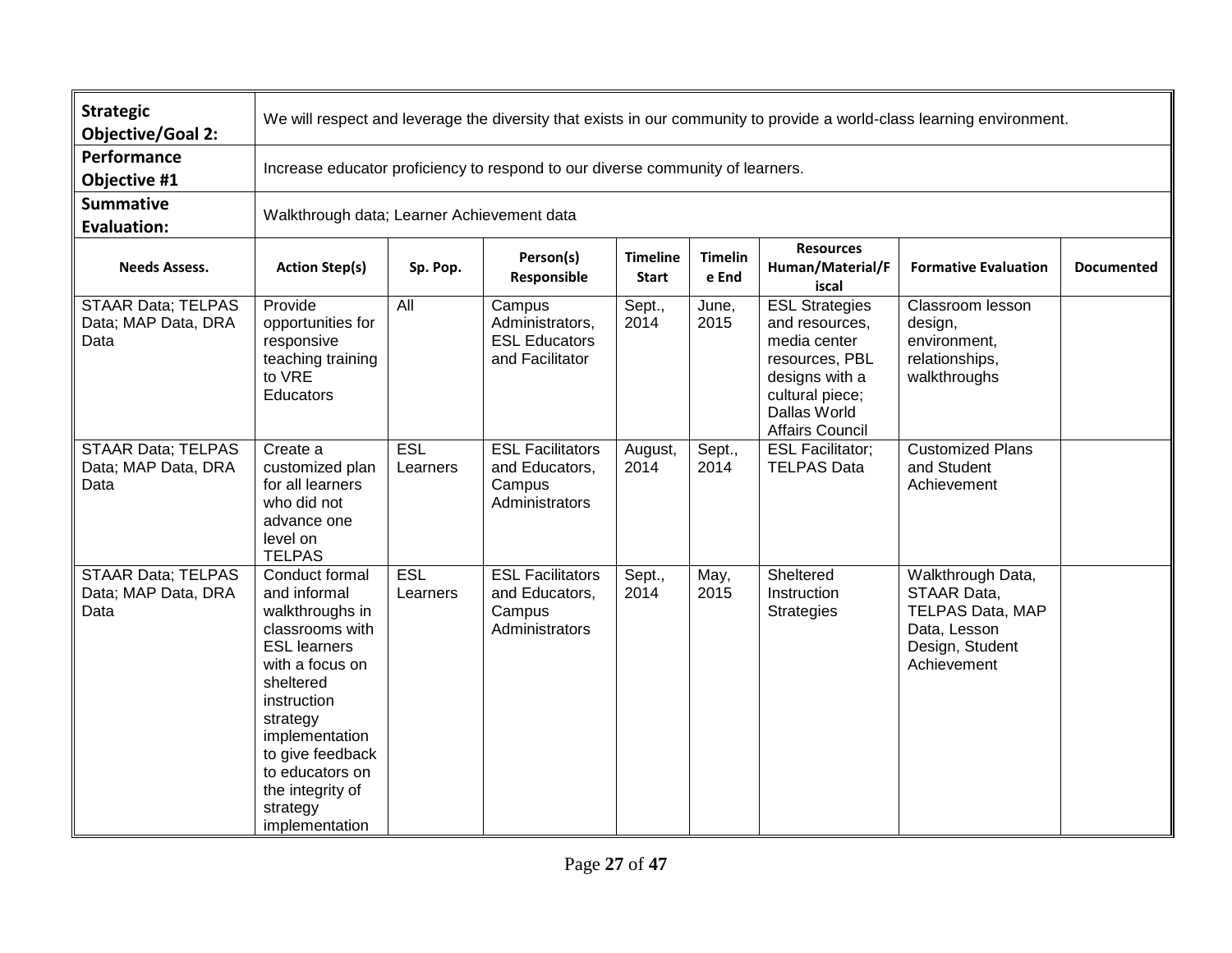| <b>Strategic</b><br><b>Objective/Goal 2:</b>                                             |                                                                                                                                                                 | We will respect and leverage the diversity that exists in our community to provide a world-class learning environment.                                                                                  |                                           |                |               |                                                                                      |                                                 |  |  |  |
|------------------------------------------------------------------------------------------|-----------------------------------------------------------------------------------------------------------------------------------------------------------------|---------------------------------------------------------------------------------------------------------------------------------------------------------------------------------------------------------|-------------------------------------------|----------------|---------------|--------------------------------------------------------------------------------------|-------------------------------------------------|--|--|--|
| Performance<br>Objective #1                                                              |                                                                                                                                                                 | Increase educator proficiency to respond to our diverse community of learners.                                                                                                                          |                                           |                |               |                                                                                      |                                                 |  |  |  |
| <b>Summative</b><br><b>Evaluation:</b>                                                   | Walkthrough data; Learner Achievement data                                                                                                                      |                                                                                                                                                                                                         |                                           |                |               |                                                                                      |                                                 |  |  |  |
| <b>Needs Assess.</b>                                                                     | <b>Action Step(s)</b>                                                                                                                                           | <b>Resources</b><br><b>Timelin</b><br>Person(s)<br><b>Timeline</b><br>Human/Material/F<br>Sp. Pop.<br><b>Formative Evaluation</b><br><b>Documented</b><br>e End<br>Responsible<br><b>Start</b><br>iscal |                                           |                |               |                                                                                      |                                                 |  |  |  |
| Pinnacle 2020<br>Committee Strategic<br>Plan, Authentic data<br>from<br>STAAR/MAP/TELPAS | Meet in<br>Professional<br>Learning<br>Communities to<br>collaborate on a<br>regular basis to<br>ensure rich<br>learning<br>experiences for<br>diverse learners | All VRE<br>Learners                                                                                                                                                                                     | Team Leaders,<br>Campus<br>Administrators | Sept.,<br>2014 | June,<br>2015 | Campus<br>educators and<br>administrators;<br>Dallas World<br><b>Affairs Council</b> | Walkthroughs,<br>lesson design,<br>observations |  |  |  |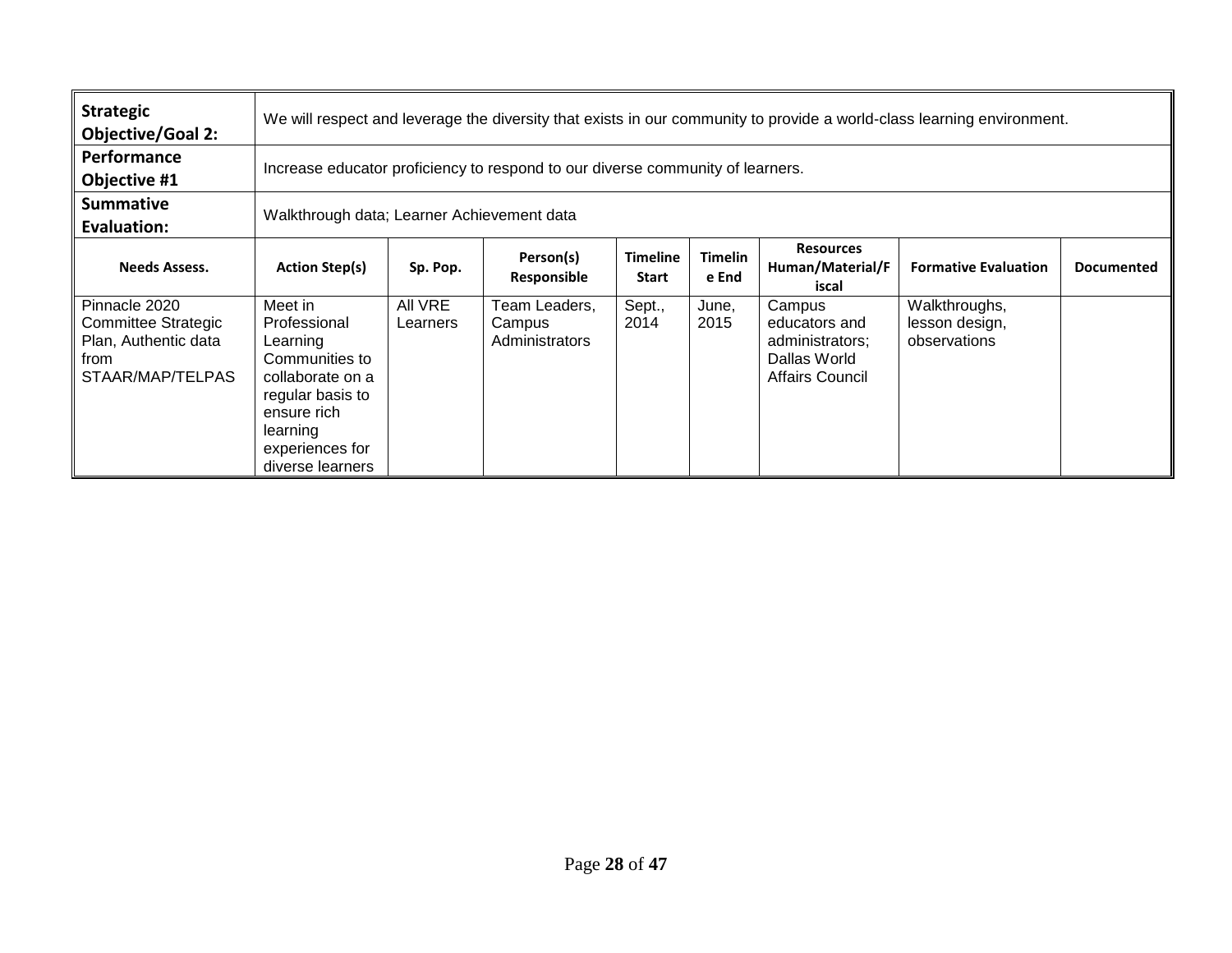| <b>Strategic</b><br><b>Objective/Goal 2:</b>        |                                                                                                                                                                    | We will respect and leverage the diversity that exists in our community to provide a world-class learning environment.                                                                                                                                                                            |                                                                                                                     |                     |               |                                                                                       |                                                                                                  |                   |  |  |  |
|-----------------------------------------------------|--------------------------------------------------------------------------------------------------------------------------------------------------------------------|---------------------------------------------------------------------------------------------------------------------------------------------------------------------------------------------------------------------------------------------------------------------------------------------------|---------------------------------------------------------------------------------------------------------------------|---------------------|---------------|---------------------------------------------------------------------------------------|--------------------------------------------------------------------------------------------------|-------------------|--|--|--|
| Performance<br><b>Objective #2</b>                  |                                                                                                                                                                    | Promote the development and demonstration of positive character traits including (but not limited to): Courage, Trustworthiness,<br>Integrity, Respect and Courtesy, Responsibility, Fairness, Caring, Good Citizenship, and School Pride consistent with the terms of<br>the TEC Section 29.906. |                                                                                                                     |                     |               |                                                                                       |                                                                                                  |                   |  |  |  |
| <b>Summative</b><br><b>Evaluation:</b>              |                                                                                                                                                                    | Integrated Digital Citizenship with CISD Character Traits; Parent Survey; Student Satisfaction Survey                                                                                                                                                                                             |                                                                                                                     |                     |               |                                                                                       |                                                                                                  |                   |  |  |  |
| <b>Needs Assess.</b>                                | <b>Resources</b><br><b>Timeline</b><br>Person(s)<br><b>Timeline</b><br>Human/Material/F<br><b>Action Step(s)</b><br>Sp. Pop.<br>Responsible<br><b>Start</b><br>End |                                                                                                                                                                                                                                                                                                   |                                                                                                                     |                     |               |                                                                                       | <b>Formative</b><br><b>Evaluation</b>                                                            | <b>Documented</b> |  |  |  |
| Pinnacle 2020<br><b>Committee Strategic</b><br>Plan | Integrate the<br>CISD character<br>education<br>program with<br>digital<br>citizenship                                                                             | All                                                                                                                                                                                                                                                                                               | iTeam<br>Specialist,<br>Media<br>Specialist,<br><b>VRE</b><br>Educators                                             | August,<br>2014     | June,<br>2015 | <b>CISD Character</b><br>Education<br>Program, Digital<br>Citizenship<br>Expectations | Parent Survey,<br>Curriculum<br>Developed,<br>Student<br>Satisfaction<br>Survey,<br>Walkthroughs |                   |  |  |  |
| Discipline data,<br><b>Behavior Rtl</b>             | Introduce all<br>educators to<br>The 11<br>Principles of<br>Character<br><b>Education which</b><br>correlates with<br>the Learning<br>Framework                    | <b>All VRE</b><br><b>Educators</b>                                                                                                                                                                                                                                                                | Counselor                                                                                                           | August,<br>2014     | June,<br>2015 | Character<br>Education<br><b>Resource Binder</b>                                      | Effectively<br>identifying<br>learners for<br>character<br>recognition                           |                   |  |  |  |
| Discipline data,<br><b>Behavior Rtl</b>             | Train educators<br>and implement<br>Love and Logic<br>for Learners in<br>3rd and 5th<br>grades                                                                     | 3rd and 5th<br>grade<br>learners                                                                                                                                                                                                                                                                  | 3rd and 5th<br>grade<br>educators,<br>campus<br>administrators,<br><b>District</b><br><b>Behavior</b><br>specialist | September<br>, 2014 | June,<br>2015 | Love and Logic<br>Modules and<br>trainer materials                                    | Walkthroughs,<br>observations,<br>improved student<br>behaviors                                  |                   |  |  |  |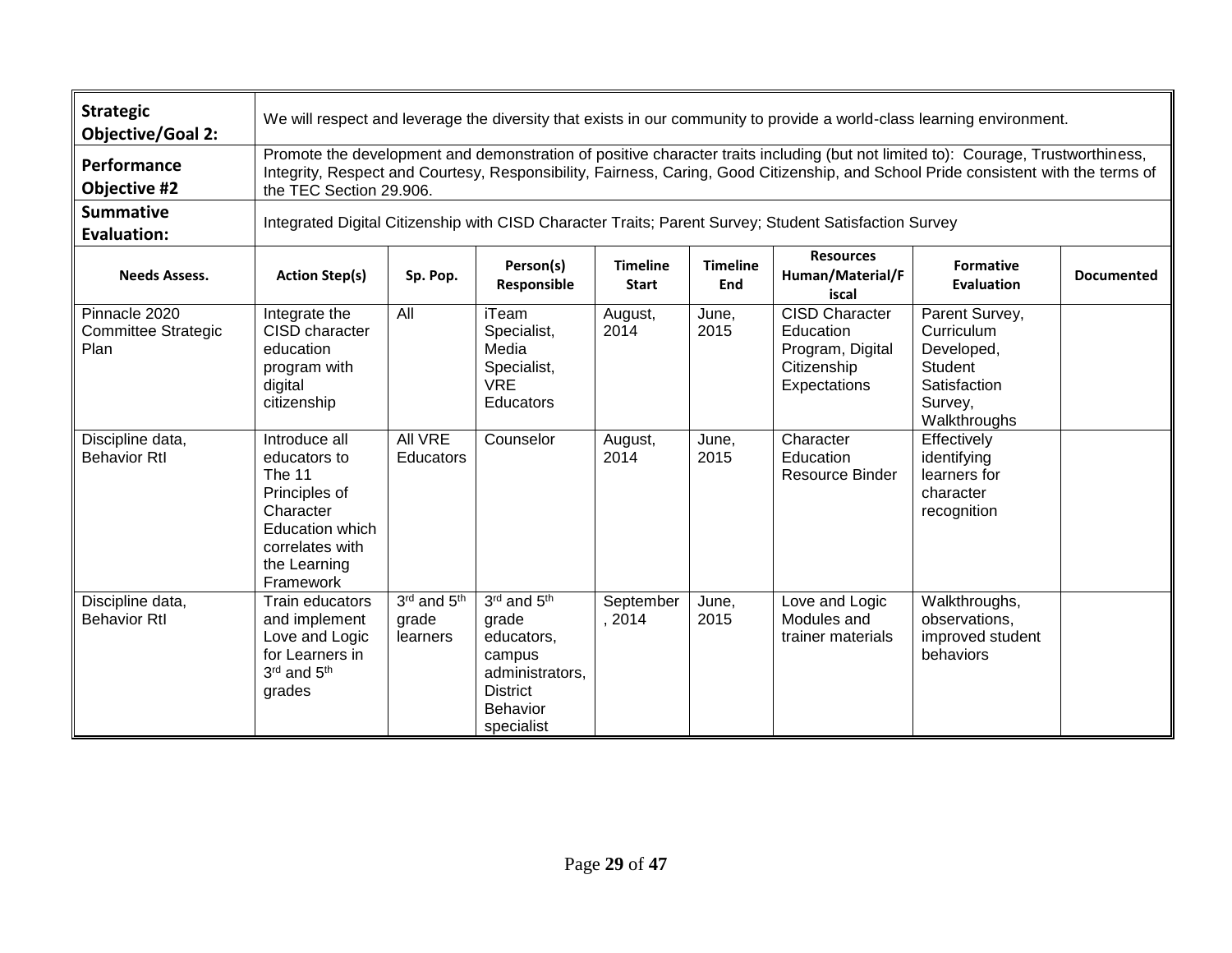| <b>Strategic</b><br><b>Objective/Goal 3:</b> |                                                                                                                                                                       | We will foster proactive and reciprocal communication for learner success.                                                                                 |                                                         |                                 |                        |                                           |                                                             |                   |  |
|----------------------------------------------|-----------------------------------------------------------------------------------------------------------------------------------------------------------------------|------------------------------------------------------------------------------------------------------------------------------------------------------------|---------------------------------------------------------|---------------------------------|------------------------|-------------------------------------------|-------------------------------------------------------------|-------------------|--|
| <b>Performance Objective</b><br>#1           |                                                                                                                                                                       | Create a system for establishing and maintaining reciprocal community partnerships in order to increase authentic and field based<br>learning experiences. |                                                         |                                 |                        |                                           |                                                             |                   |  |
| <b>Summative Evaluation:</b>                 |                                                                                                                                                                       | Digital Training Modules; SAMR assessment                                                                                                                  |                                                         |                                 |                        |                                           |                                                             |                   |  |
| <b>Needs Assess.</b>                         | <b>Action Step(s)</b>                                                                                                                                                 | Sp. Pop.                                                                                                                                                   | Person(s)<br>Responsible                                | <b>Timeline</b><br><b>Start</b> | <b>Timeline</b><br>End | <b>Resources</b><br>Human/Material/Fiscal | <b>Formative</b><br><b>Evaluation</b>                       | <b>Documented</b> |  |
| Parent survey data,<br>volunteer records     | Continue to<br>create<br>reciprocal<br>relationships<br>with parents<br>and<br>community<br>and increase<br>authentic<br>involvement of<br>all<br><b>stakeholders</b> | All<br><b>VRE</b><br>Stake-<br>holders                                                                                                                     | <b>VRE</b><br>Educators and<br>campus<br>administrators | Sept.,<br>2014                  | June,<br>2015          | Parent Link, campus<br>webpage, VRE PTO   | Parent surveys,<br>records of<br>volunteer<br>participation |                   |  |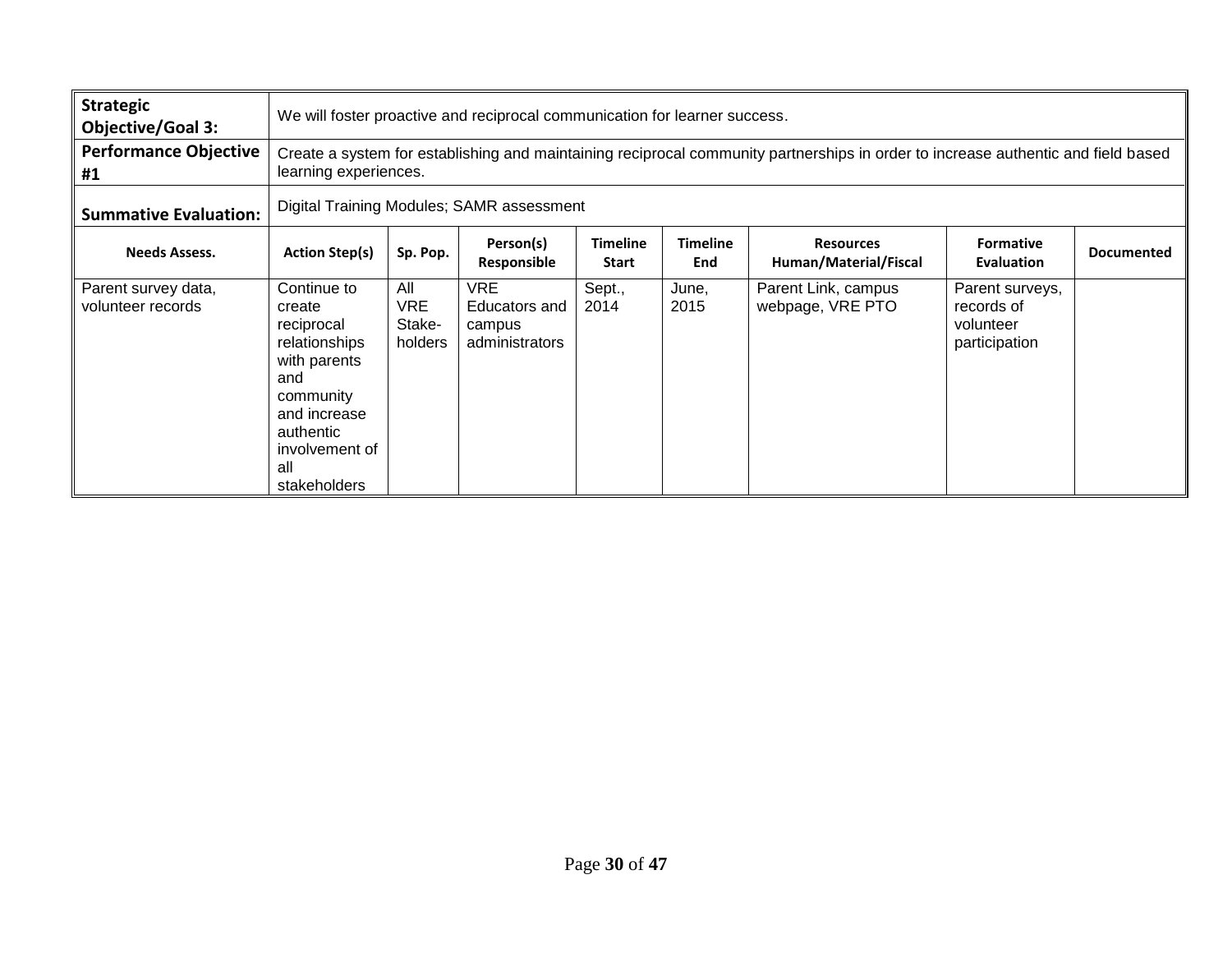| <b>Strategic</b><br><b>Objective/Goal 3:</b>                                 |                                                                                                                                             | We will foster proactive and reciprocal communication for learner success.            |                          |                                 |                        |                                           |                                       |                   |  |
|------------------------------------------------------------------------------|---------------------------------------------------------------------------------------------------------------------------------------------|---------------------------------------------------------------------------------------|--------------------------|---------------------------------|------------------------|-------------------------------------------|---------------------------------------|-------------------|--|
| <b>Performance Objective</b><br>#2                                           |                                                                                                                                             | Create a system to communicate foundational and future-ready skills for each learner. |                          |                                 |                        |                                           |                                       |                   |  |
| <b>Summative Evaluation:</b>                                                 |                                                                                                                                             | Surveys; Communication Systems created                                                |                          |                                 |                        |                                           |                                       |                   |  |
| <b>Needs Assess.</b>                                                         | <b>Action Step(s)</b>                                                                                                                       | Sp.<br>Pop.                                                                           | Person(s)<br>Responsible | <b>Timeline</b><br><b>Start</b> | <b>Timeline</b><br>End | <b>Resources</b><br>Human/Material/Fiscal | <b>Formative</b><br><b>Evaluation</b> | <b>Documented</b> |  |
| Pinnacle 2020 Committee<br>Strategic Plan, 2013-14<br>Parent Survey Feedback | Survey parents<br>on the way they<br>prefer<br>communication<br>and consider<br>this as a<br>streamlined<br>system is<br>developed          | All                                                                                   | Campus<br>Administrators | Sept,<br>2014                   | Sept.,<br>2014         | Survey                                    | <b>Survey Results</b>                 |                   |  |
| Pinnacle 2020 Committee<br>Strategic Plan                                    | Continue to<br>analyze<br>information to<br>be<br>communicated<br>to parents and<br>establish an<br>efficient system<br>οf<br>communication | All                                                                                   | Campus<br>Administrators | August,<br>2014                 | June,<br>2015          | Parent Input                              | Analyzing the<br>surveys              |                   |  |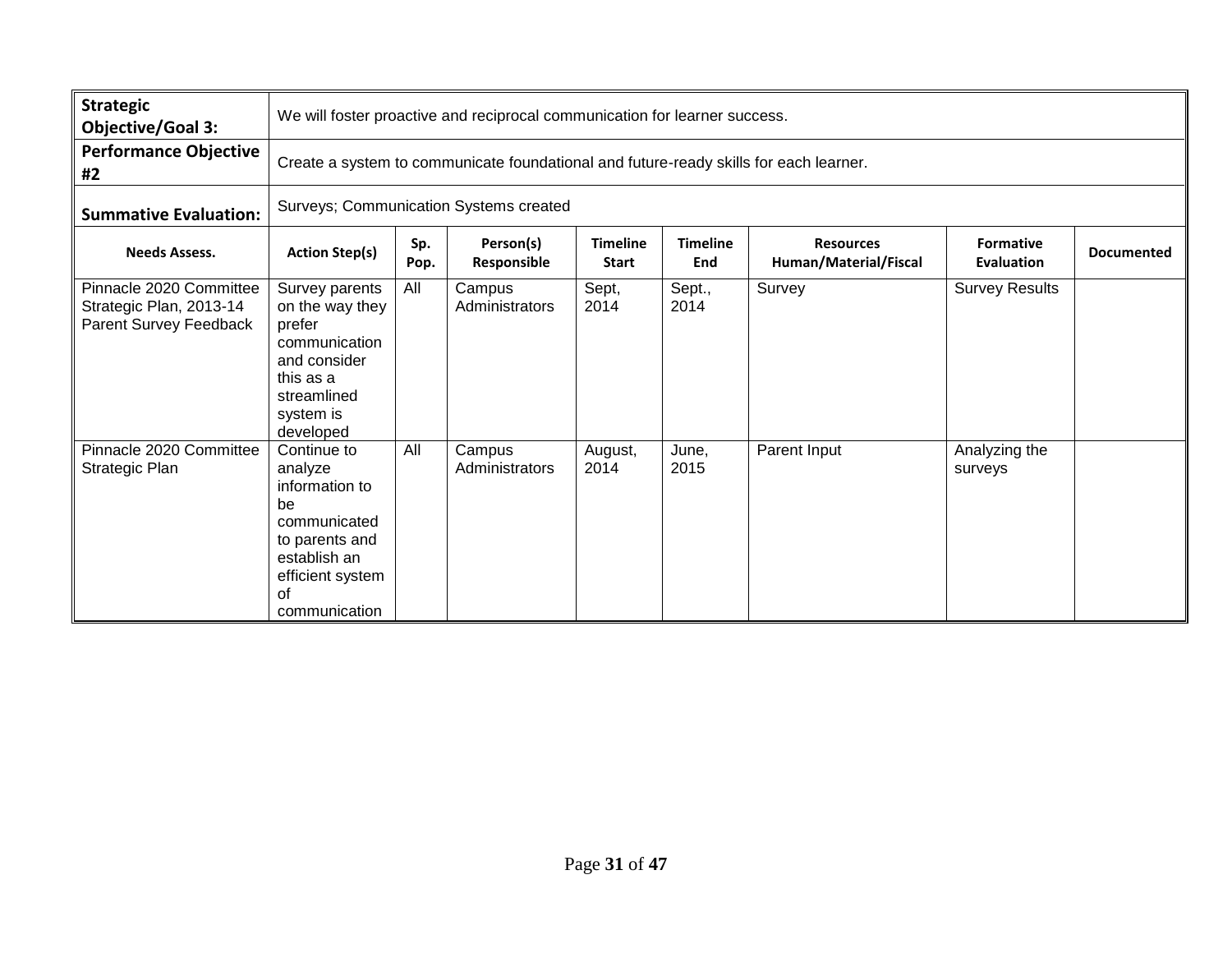| <b>Strategic</b><br><b>Objective/Goal 3:</b>                     |                                                                                                                                                                                                                                                                                                        | We will foster proactive and reciprocal communication for learner success.                                                                                                                                      |                                      |                 |               |                                                                                                                                                  |                                                         |  |  |
|------------------------------------------------------------------|--------------------------------------------------------------------------------------------------------------------------------------------------------------------------------------------------------------------------------------------------------------------------------------------------------|-----------------------------------------------------------------------------------------------------------------------------------------------------------------------------------------------------------------|--------------------------------------|-----------------|---------------|--------------------------------------------------------------------------------------------------------------------------------------------------|---------------------------------------------------------|--|--|
| <b>Performance Objective</b><br>#3                               | stakeholders.                                                                                                                                                                                                                                                                                          | Communicate the district assessment plan to parents and teachers and report outcomes individually to parents and collectively to                                                                                |                                      |                 |               |                                                                                                                                                  |                                                         |  |  |
| <b>Summative Evaluation:</b>                                     |                                                                                                                                                                                                                                                                                                        | Identified foundational knowledge and future ready skills; System of communication; Survey data                                                                                                                 |                                      |                 |               |                                                                                                                                                  |                                                         |  |  |
| <b>Needs Assess.</b>                                             | <b>Action Step(s)</b>                                                                                                                                                                                                                                                                                  | Person(s)<br><b>Timeline</b><br><b>Timeline</b><br>Sp.<br><b>Resources</b><br><b>Formative</b><br><b>Documented</b><br>Responsible<br>Human/Material/Fiscal<br>Pop.<br><b>Start</b><br>End<br><b>Evaluation</b> |                                      |                 |               |                                                                                                                                                  |                                                         |  |  |
| Pinnacle 2020 Committee<br>Strategic Plan                        | VRE will<br>communicate<br>foundational<br>knowledge<br>and future<br>ready<br>expectations<br>at parent<br>meetings. Six<br>opportunities<br>will be<br>provided for<br>our<br>stakeholders<br>at various<br>times to<br>communicate<br>and to learn<br>more about<br>the curriculum<br>design at VRE | All                                                                                                                                                                                                             | Campus<br>Administrators             | August,<br>2014 | June,<br>2015 | Research on future ready<br>skills, all curriculum,<br>campus pedagogy, VRE<br>school initiative plan                                            | Parent<br>Feedback                                      |  |  |
| <b>STAAR Data; TELPAS</b><br>Data; MAP Data,<br>Walkthrough Data | Implement K-5<br>Learner Led<br>Conferences                                                                                                                                                                                                                                                            | All                                                                                                                                                                                                             | <b>VRE</b> Learners<br>and Educators | Sept.,<br>2014  | June,<br>2015 | VRE, Austin, Lakeside<br>and Pinkerton Educators,<br><b>VRE Learners and</b><br>Parents, Professional<br>Learning, student<br>conferencing forms | Feedback from<br>parents,<br>students, and<br>educators |  |  |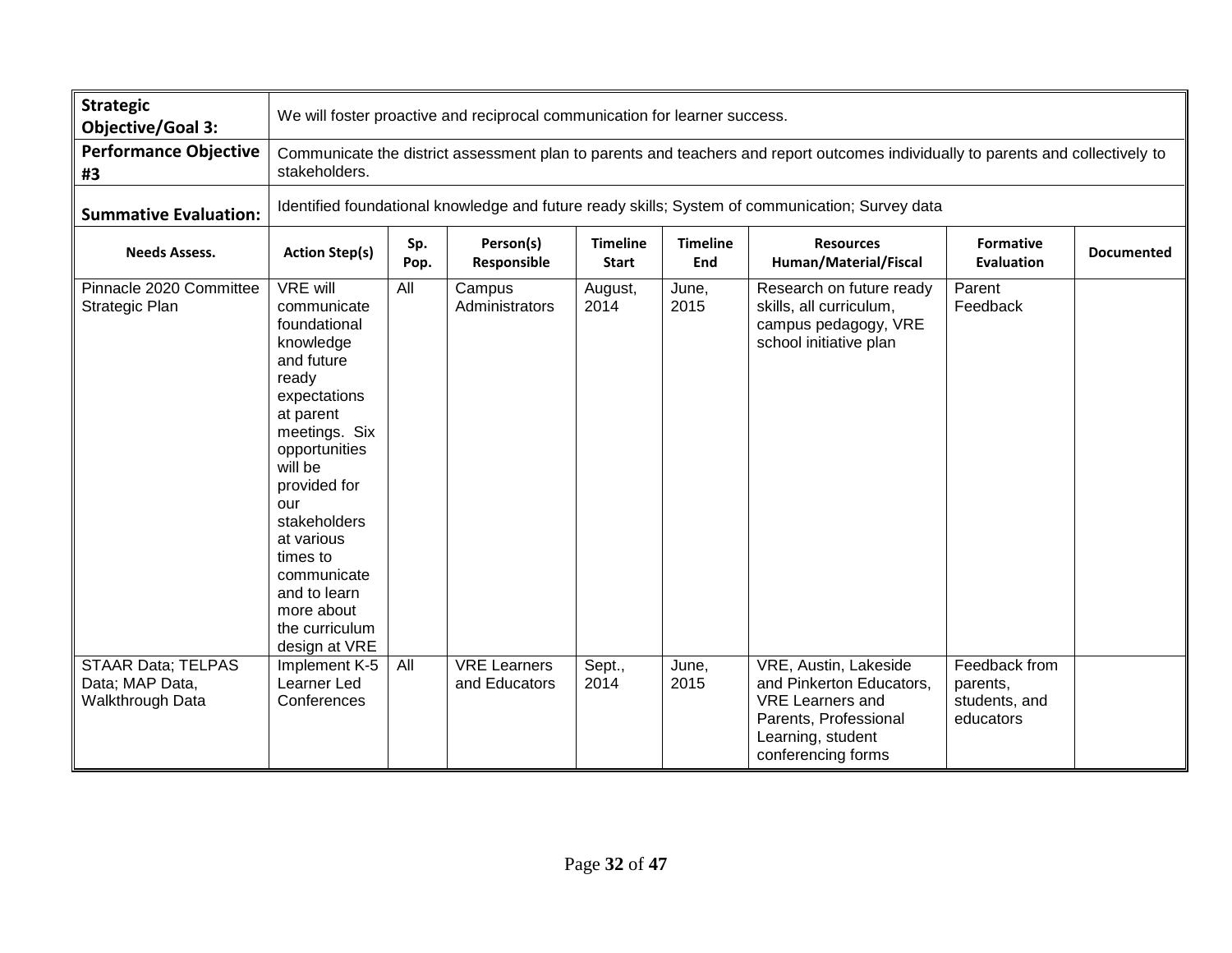| <b>Strategic</b><br><b>Objective/Goal 4:</b>                                           |                                                                                                                                              | Design a comprehensive instructional technology system that redefines the role of technology in the classroom (create and share<br>content, collaborate with other learners throughout the world). |                                                                                                    |                                                                                              |               |                                                                                                          |                                                            |  |  |
|----------------------------------------------------------------------------------------|----------------------------------------------------------------------------------------------------------------------------------------------|----------------------------------------------------------------------------------------------------------------------------------------------------------------------------------------------------|----------------------------------------------------------------------------------------------------|----------------------------------------------------------------------------------------------|---------------|----------------------------------------------------------------------------------------------------------|------------------------------------------------------------|--|--|
| <b>Performance Objective</b><br>#1                                                     |                                                                                                                                              | Seamlessly integrate digital citizenship across the curriculum so all stakeholders collaborate in an atmosphere of respect, integrity,<br>sharing, trust, and service.                             |                                                                                                    |                                                                                              |               |                                                                                                          |                                                            |  |  |
| <b>Summative Evaluation:</b>                                                           |                                                                                                                                              | Digital Citizenship Curriculum; Aligned Curriculum; Marketing Plan and Resources.                                                                                                                  |                                                                                                    |                                                                                              |               |                                                                                                          |                                                            |  |  |
| <b>Needs Assess.</b>                                                                   | <b>Action Step(s)</b>                                                                                                                        | <b>Timeline</b><br>Person(s)<br><b>Timeline</b><br><b>Formative</b><br>Sp.<br><b>Resources</b><br>Responsible<br>Human/Material/Fiscal<br>Pop.<br>End<br><b>Evaluation</b><br><b>Start</b>         |                                                                                                    |                                                                                              |               |                                                                                                          |                                                            |  |  |
| Pinnacle 2020 Committee<br>Strategic Plan, Parent<br>Survey, Administrator<br>input    | Ensure that all<br>educators and<br>learners<br>receive the<br>attributes and<br>skills required<br>to demonstrate<br>digital<br>citizenship | All                                                                                                                                                                                                | iTeam, Media<br>Specialist,<br><b>VRE</b><br>Educators,<br>Campus<br>Administrators                | August,<br>2014                                                                              | June,<br>2015 | Information Literacy and<br>Digital Literacy modules,<br><b>TEKS</b>                                     | Walkthroughs,<br>student<br>engagement<br>with technology  |  |  |
| Pinnacle 2020 Committee<br>Strategic Plan, Parent<br>Survey, Administrator<br>input    | Integrate the<br>identified skills<br>and attributes<br>into the existing<br>CISD character<br>education<br>program                          | All                                                                                                                                                                                                | Counselors,<br>iTeam, Media<br>Specialist,<br><b>VRE</b><br>Educators.<br>Campus<br>Administrators | August,<br>2014                                                                              | June,<br>2015 | <b>CISD Character Traits.</b><br>Skills and Attributes for<br>Digital Citizenship<br>Technology devices, | Aligned<br>Curriculum,<br>Parent<br>Satisfaction<br>Survey |  |  |
| Pinnacle 2020 Committee<br>Strategic Plan, VRE<br><b>Professional Learning</b><br>Plan | Virtual<br>collaboration of<br>global<br>educators<br>through the<br>Edmodocom<br>Community                                                  | <b>VRE</b><br>Educa<br>-tors                                                                                                                                                                       | Campus<br>Administrator                                                                            | Walkthroughs,<br>student<br>engagement<br>with<br>technology,<br>implementation<br>of Edmodo |               |                                                                                                          |                                                            |  |  |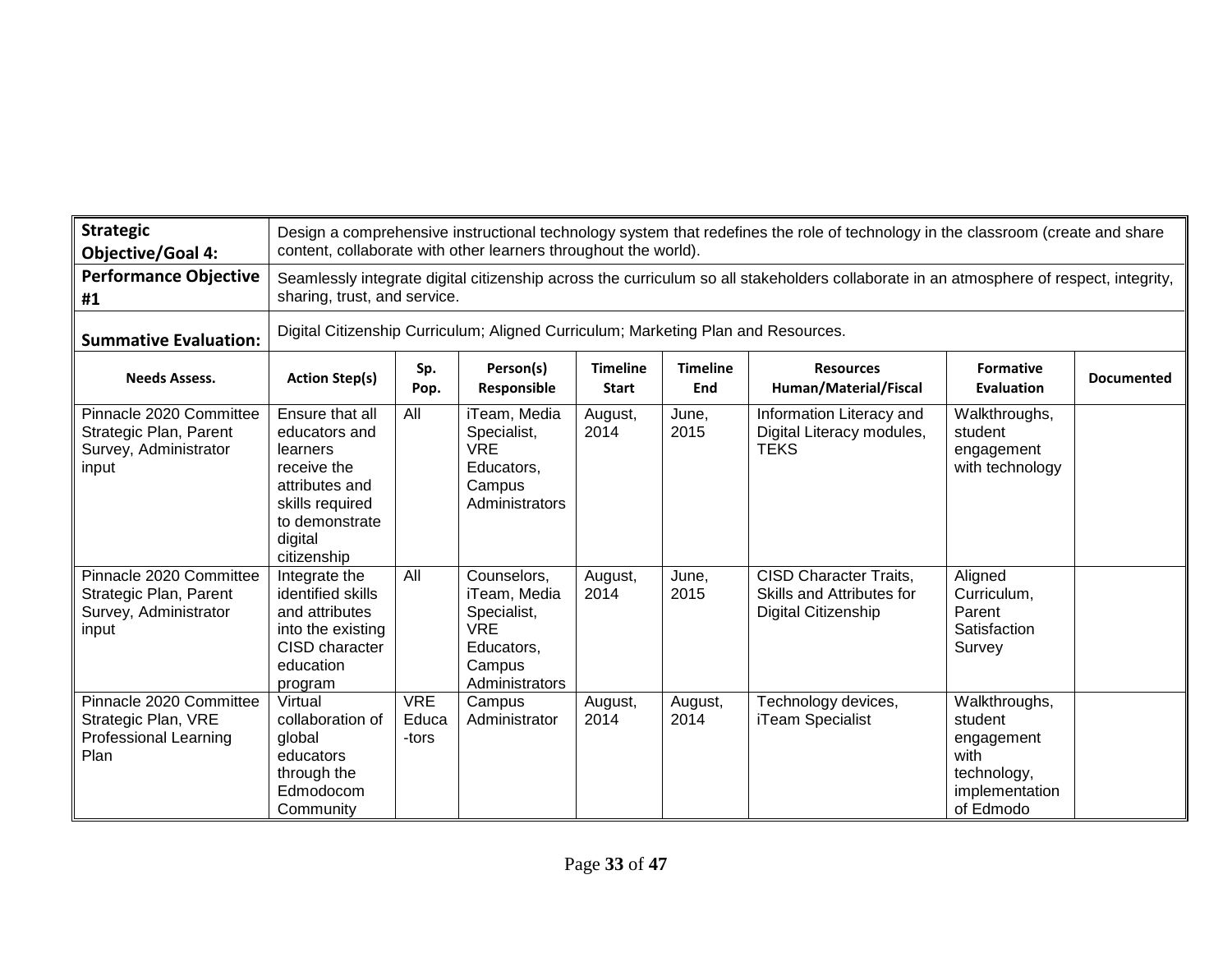| <b>Strategic</b><br><b>Objective/Goal 4:</b>      |                                                                                                                                                                                                                  |                                                                                                                                                                                                      | content, collaborate with other learners throughout the world).                         |                 |                 | Design a comprehensive instructional technology system that redefines the role of technology in the classroom (create and share |                                                       |                   |  |
|---------------------------------------------------|------------------------------------------------------------------------------------------------------------------------------------------------------------------------------------------------------------------|------------------------------------------------------------------------------------------------------------------------------------------------------------------------------------------------------|-----------------------------------------------------------------------------------------|-----------------|-----------------|---------------------------------------------------------------------------------------------------------------------------------|-------------------------------------------------------|-------------------|--|
| <b>Performance Objective</b><br>#2                |                                                                                                                                                                                                                  | Increase CISD staff's level of technology integration expertise (proficiencies) through a differentiated professional learning program<br>that addresses 21 <sup>st</sup> Century technology skills. |                                                                                         |                 |                 |                                                                                                                                 |                                                       |                   |  |
| <b>Summative Evaluation:</b>                      |                                                                                                                                                                                                                  | Assessment tools to evaluate digital citizenship growth; parent, learner, and educator survey feedback.                                                                                              |                                                                                         |                 |                 |                                                                                                                                 |                                                       |                   |  |
| <b>Needs Assess.</b>                              | Person(s)<br><b>Timeline</b><br><b>Timeline</b><br><b>Formative</b><br><b>Resources</b><br><b>Action Step(s)</b><br>Sp. Pop.<br>Responsible<br>Human/Material/Fiscal<br>End<br><b>Evaluation</b><br><b>Start</b> |                                                                                                                                                                                                      |                                                                                         |                 |                 |                                                                                                                                 |                                                       | <b>Documented</b> |  |
| Transformation of<br><b>Classroom Instruction</b> | Design more<br>learning<br>opportunities<br>for learner to<br>participate in<br>blended<br>learning<br>experiences<br>utilizing the<br>assistance of<br>iTeam                                                    | All VRE<br>Learners                                                                                                                                                                                  | iTeam, VRE<br>Educators,<br>Campus<br>Administrators                                    | August,<br>2014 | June,<br>2015   | iTeam, VRE Educators,<br>PBL planning days                                                                                      | <b>PBL Units</b>                                      |                   |  |
| <b>SAMR Model Evaluation</b>                      | Design<br>learning<br>opportunities<br>that extend<br>the use of<br>technology<br>beyond the<br>classroom<br>walls                                                                                               | All VRE<br>Learners                                                                                                                                                                                  | <b>iTeam</b><br>Specialist,<br><b>VRE</b><br>Educators,<br><b>VRE</b><br>Administrators | August,<br>2014 | June,<br>2015   | iTeam, VRE Educators,<br><b>VRE Administrators</b>                                                                              | Walkthroughs,<br>observations,<br>learner<br>feedback |                   |  |
| Transformation of<br><b>Classroom Instruction</b> | Implement<br>"First Five<br>Days" in<br>developing<br>our learners<br>as creators                                                                                                                                | <b>All VRE</b><br>Learners                                                                                                                                                                           | <b>VRE</b> Educator<br>Leaders, All<br><b>VRE</b><br>Educators                          | August,<br>2014 | August,<br>2014 | Information from BLC,<br>2014, VRE Educators                                                                                    | Walkthroughs,<br>observations,<br>learner<br>feedback |                   |  |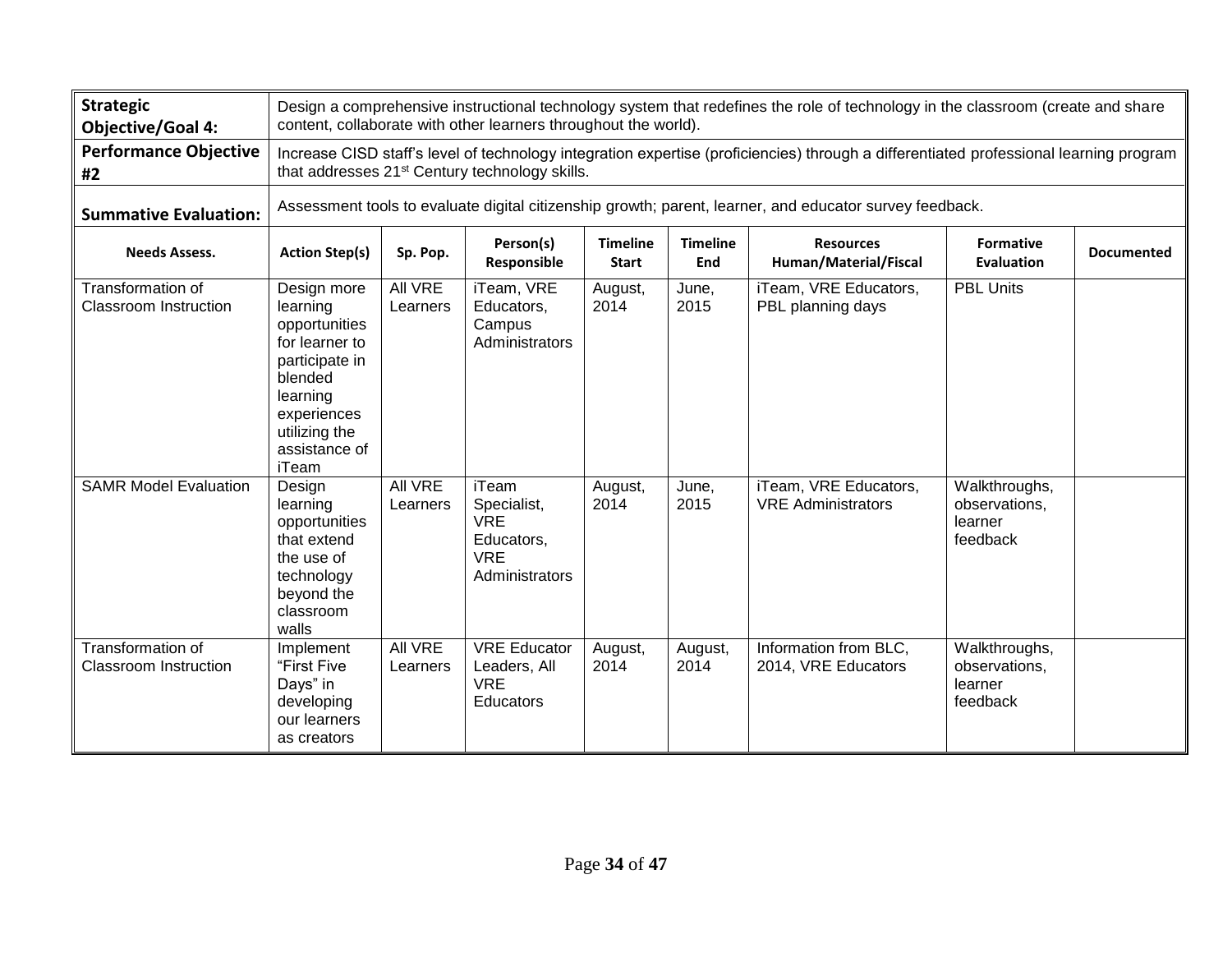| <b>Strategic</b><br><b>Objective/Goal 5:</b>                                                                                              |                                                                                                                                                                                         | We will create a community-based accountability system for reporting learner growth.                                                                                    |                                                                                              |                 |               |                                                      |                                                                                       |  |
|-------------------------------------------------------------------------------------------------------------------------------------------|-----------------------------------------------------------------------------------------------------------------------------------------------------------------------------------------|-------------------------------------------------------------------------------------------------------------------------------------------------------------------------|----------------------------------------------------------------------------------------------|-----------------|---------------|------------------------------------------------------|---------------------------------------------------------------------------------------|--|
| <b>Performance Objective</b><br>#1                                                                                                        |                                                                                                                                                                                         | Develop support and work with the community to establish a comprehensive accountability system for CISD and an environment<br>conducive to optimal learning and growth. |                                                                                              |                 |               |                                                      |                                                                                       |  |
| <b>Summative Evaluation:</b>                                                                                                              |                                                                                                                                                                                         | Partnerships with VRE; Long-range facility plan                                                                                                                         |                                                                                              |                 |               |                                                      |                                                                                       |  |
| <b>Needs Assess.</b>                                                                                                                      | Person(s)<br><b>Timeline</b><br>Sp.<br><b>Timeline</b><br><b>Resources</b><br><b>Action Step(s)</b><br>Human/Material/Fiscal<br>Responsible<br>End<br>Pop.<br><b>Start</b>              |                                                                                                                                                                         |                                                                                              |                 |               | <b>Formative</b><br><b>Evaluation</b>                | <b>Documented</b>                                                                     |  |
| <b>Educators Survey</b><br>Feedback, Pinnacle<br>2020, Committee<br>Strategic Plan, STAAR<br>Data; TELPAS Data;<br>MAP Data, Walkthroughs | Provide<br>professional<br>learning for<br>educators and<br>administrators<br>on the<br>effective use<br>of data and<br>assessment<br>tools to inform<br>the design of<br>learning      | All                                                                                                                                                                     | Assessment<br>Team, Campus<br>Administrators,<br>Educators                                   | August,<br>2014 | June,<br>2015 | Rtl Data, Assessment<br>Data                         | Student<br>Progress                                                                   |  |
| Parent Survey, Pinnacle<br>2020 Strategic Planning                                                                                        | <b>VRE will</b><br>expand<br>learning<br>spaces within<br>and outside of<br><b>CISD</b> facilities<br>through the<br>development<br>of new and<br>existing<br>community<br>partnerships | All                                                                                                                                                                     | Campus<br>Administrators,<br>Director of<br>Marketing and<br><b>Business</b><br>Partnerships | August,<br>2014 | June,<br>2015 | Needs Assessment and<br>Analysis of Needed<br>Spaces | <b>New</b><br>Partnerships<br>Created, New<br>Learning<br><b>Spaces</b><br>Documented |  |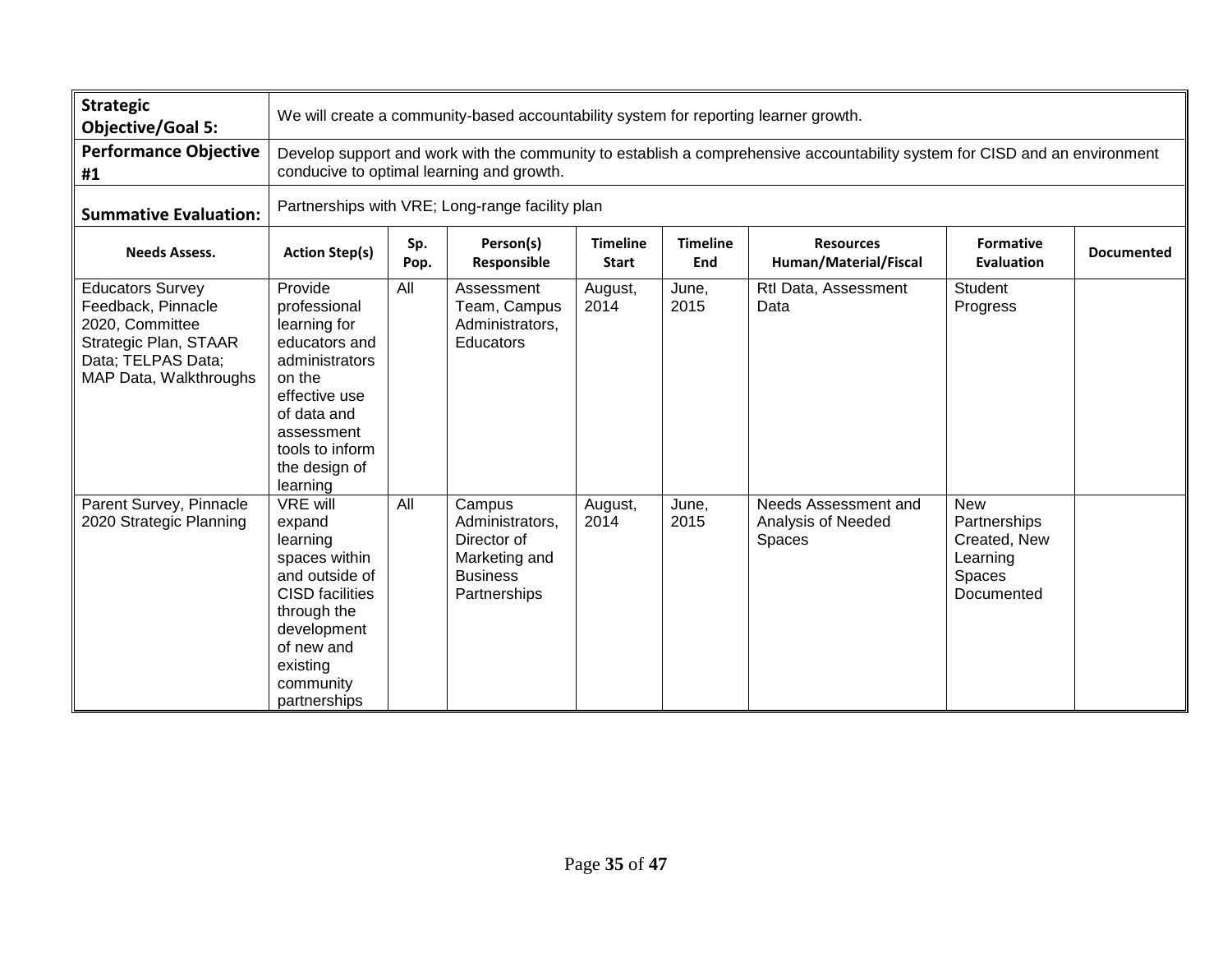| <b>Strategic</b><br><b>Objective/Goal 5:</b>       |                                                                                                                                                                                                                        | We will create a community-based accountability system for reporting learner growth.                                                                                                                            |                                                                                                                                                           |                 |               |                         |                                                               |  |  |
|----------------------------------------------------|------------------------------------------------------------------------------------------------------------------------------------------------------------------------------------------------------------------------|-----------------------------------------------------------------------------------------------------------------------------------------------------------------------------------------------------------------|-----------------------------------------------------------------------------------------------------------------------------------------------------------|-----------------|---------------|-------------------------|---------------------------------------------------------------|--|--|
| <b>Performance Objective</b><br>#1                 |                                                                                                                                                                                                                        | Develop support and work with the community to establish a comprehensive accountability system for CISD and an environment<br>conducive to optimal learning and growth.                                         |                                                                                                                                                           |                 |               |                         |                                                               |  |  |
| <b>Summative Evaluation:</b>                       |                                                                                                                                                                                                                        | Partnerships with VRE; Long-range facility plan                                                                                                                                                                 |                                                                                                                                                           |                 |               |                         |                                                               |  |  |
| <b>Needs Assess.</b>                               | <b>Action Step(s)</b>                                                                                                                                                                                                  | Person(s)<br><b>Timeline</b><br><b>Timeline</b><br>Sp.<br><b>Resources</b><br><b>Formative</b><br><b>Documented</b><br>Human/Material/Fiscal<br>Responsible<br>End<br><b>Evaluation</b><br>Pop.<br><b>Start</b> |                                                                                                                                                           |                 |               |                         |                                                               |  |  |
| Parent Survey, Pinnacle<br>2020 Strategic Planning | <b>VRE will</b><br>redesign or<br>repurpose<br>current<br>learning<br>spaces to<br>provide<br>flexibility and<br>maximize<br>learning<br>opportunities<br>for all learners                                             | All                                                                                                                                                                                                             | Assistant<br>Superintendent<br>for Curriculum<br>and Instruction,<br>Administration,<br>Business, and<br>Support<br>Services,<br>Campus<br>Administrators | Sept.,<br>2014  | June,<br>2015 | Local Funds, Bond Funds | Redesign plans<br>for learning<br>spaces                      |  |  |
| Parent Survey, Pinnacle<br>2020 Strategic Planning | <b>VRE will</b><br>continue with<br>systems for<br>establishing<br>and<br>maintaining<br>reciprocal<br>community<br>partnerships in<br>order to<br>increase<br>authentic and<br>field based<br>learning<br>experiences | All                                                                                                                                                                                                             | Director of<br>Marketing and<br><b>Business</b><br>Partnerships,<br>Campus<br>Administrators                                                              | August,<br>2014 | June,<br>2015 | <b>Local Funds</b>      | System for<br>Establishing<br>and Maintaining<br>Partnerships |  |  |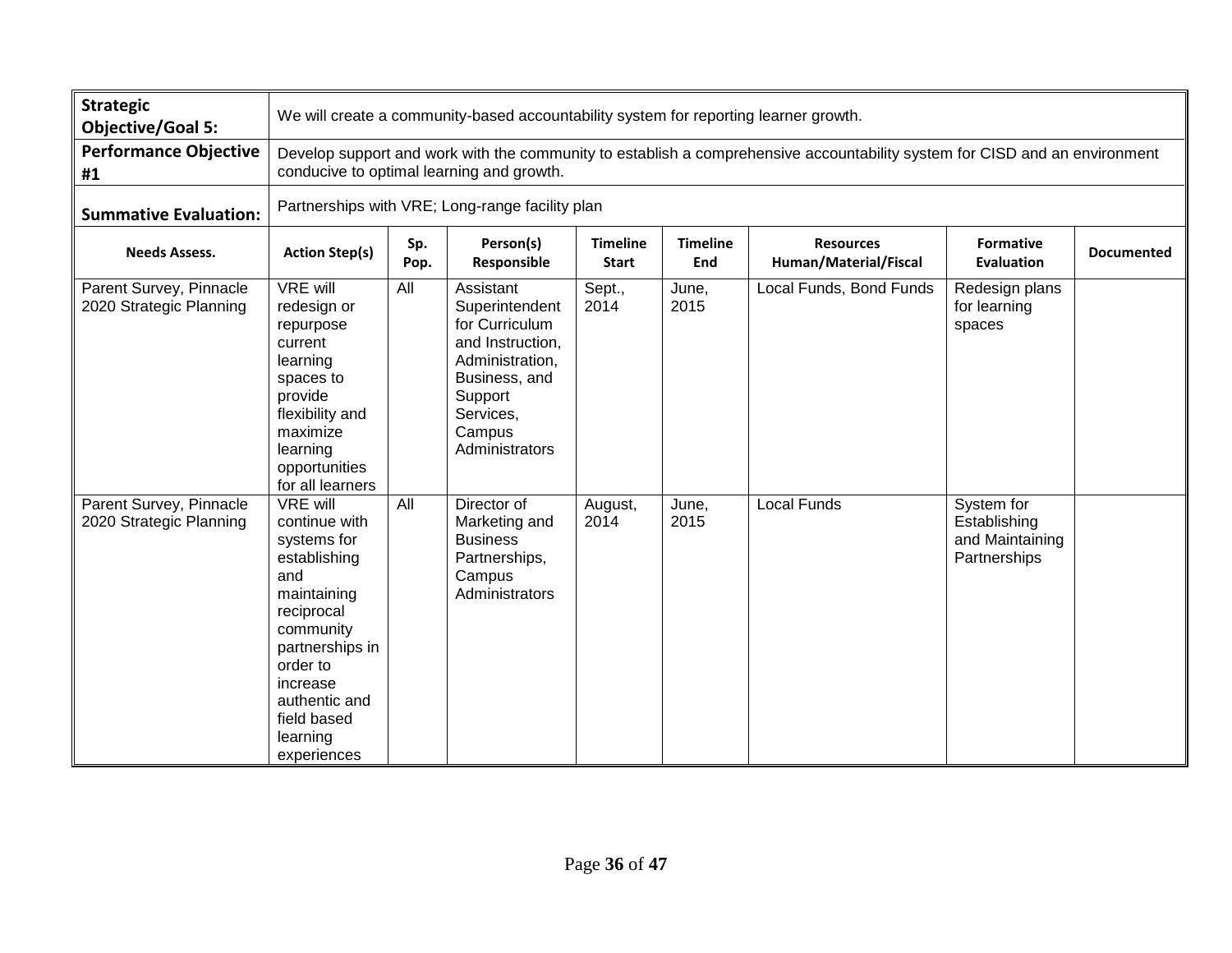#### **CISD DISTRICT IMPROVEMENT PLAN 2014-2015 APPENDIX A: STATE AND FEDERAL MANDATES**

#### **Bullying Prevention**

| <b>Strategies</b>                                                                                                                                                        | <b>Resources</b>         | <b>Staff Responsible</b>                             | <b>Evaluation</b>                                                  |
|--------------------------------------------------------------------------------------------------------------------------------------------------------------------------|--------------------------|------------------------------------------------------|--------------------------------------------------------------------|
| All campuses will implement and support CISD anti-<br>1.<br>Bullying policies, guidelines and procedures<br>designed to reduce bullying (Board Policy FFI, FFF &<br>FFH) | Campus<br><b>Budgets</b> | Campus Principals and<br><b>Campus Counselors</b>    | <b>Discipline Reports</b>                                          |
| All Elementary Campuses will implement and<br>2.<br>support R-Time.                                                                                                      | Region 10                | Campus Principals and<br><b>Campus Counselors</b>    | R-Time Session Dates, R-Time Session<br>Agendas, and Lessons       |
| All Middle Schools will implement and support<br>3.<br>Negotiate.                                                                                                        | Region 10                | Campus Principals and<br><b>Campus Counselors</b>    | Negotiate Session Dates, Negotiate Session<br>Agendas, and Lessons |
| All school staff members will be trained in the CISD<br>4.<br><b>Bullying Reporting Protocol.</b>                                                                        | Campus<br><b>Budgets</b> | Campus Principals and<br><b>Campus Counselors</b>    | <b>Discipline Reports</b>                                          |
| All 5 <sup>th</sup> Grade students will view Cyber Bullying video<br>5.<br>from Yellow Dyno through Counseling Guidance<br>Program.                                      | Campus<br><b>Budgets</b> | Campus Counselor                                     | <b>Discipline Reports</b>                                          |
| Parent information sessions will be held to increase<br>6.<br>awareness and prevention measures for bullying<br>and cyber bullying.                                      | <b>Local Funds</b>       | <b>Assistant Superintendent</b><br>of Administration | Discipline Reports, and Agendas                                    |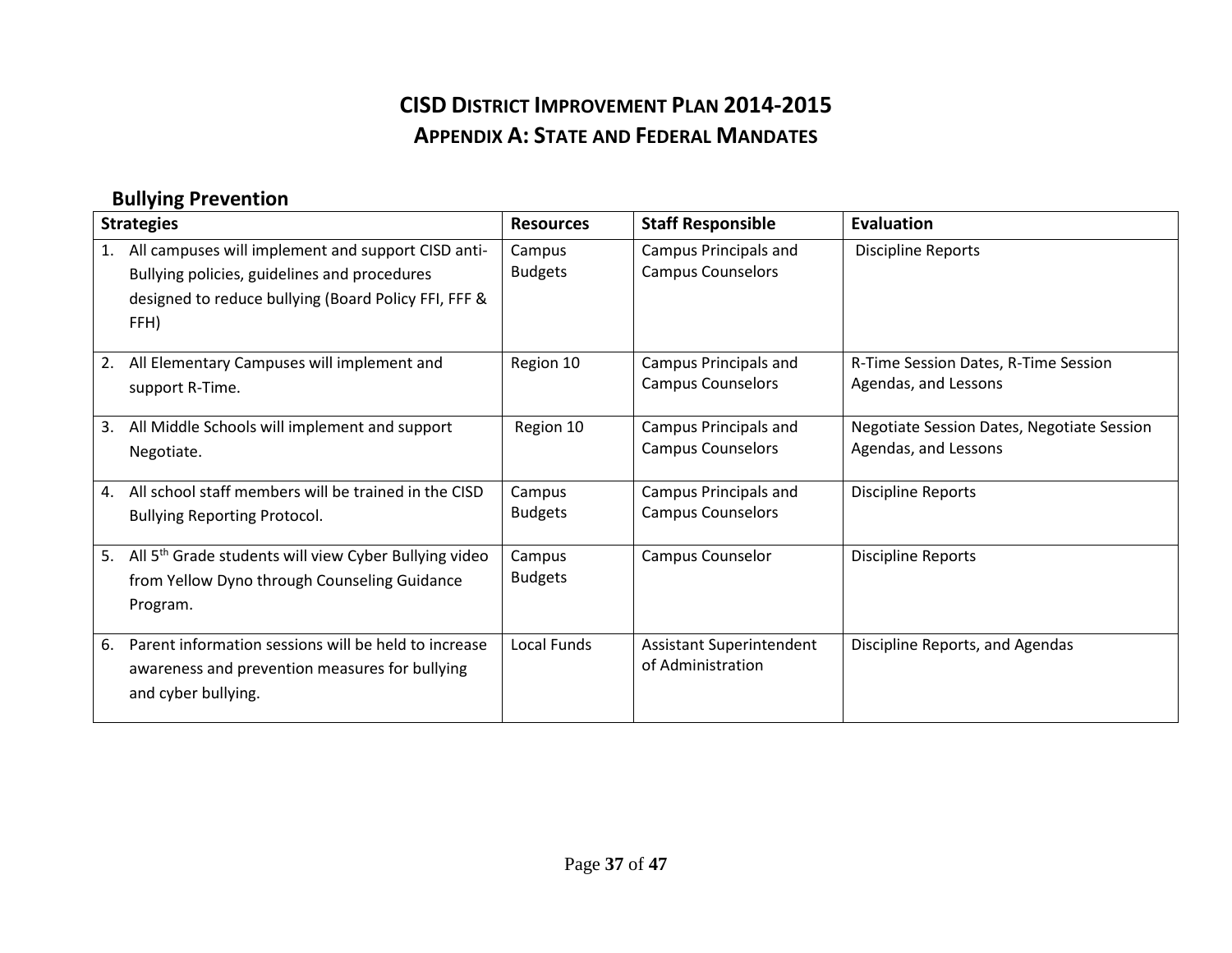#### **Child Abuse & Sexual Abuse Prevention**

| <b>Strategies</b>                                                                                                                                                 | <b>Resources</b> | <b>Staff Responsible</b>                                          | Evaluation                                                                       |
|-------------------------------------------------------------------------------------------------------------------------------------------------------------------|------------------|-------------------------------------------------------------------|----------------------------------------------------------------------------------|
| All campus counselors will be trained as trainers of<br>trainers in the Dallas Children's Advocacy Center's<br>training on Recognizing and Reporting Child Abuse. | Region 10        | Director of Advanced<br><b>Academics and Campus</b><br>Counselors | Training Sign-in Sheets, Training Agendas, and<br><b>Training Survey Reports</b> |
| All campus staff members will be trained in the<br>2.<br>Dallas Children's Advocacy Center's protocol on<br>Recognizing and Reporting Child Abuse.                | Region 10        | Director of Advanced<br><b>Academics and Campus</b><br>Counselors | Training Sign-in Sheets, Training Agendas and<br><b>Training Survey Reports</b>  |
| All school staff members will follow the CISD Child<br>3.<br>Abuse Reporting Protocol.                                                                            | Region 10        | Director of Advanced<br><b>Academics and Campus</b><br>Counselors | <b>Counselor Documentation</b>                                                   |

#### **Coordinated Health - SHAC Council**

| <b>Strategies</b>                                                                                             | <b>Resources</b>                                                                         | <b>Staff Responsible</b>                             | Evaluation                                                                  |
|---------------------------------------------------------------------------------------------------------------|------------------------------------------------------------------------------------------|------------------------------------------------------|-----------------------------------------------------------------------------|
| The SHAC Council will meet a minimum of 4 times<br>1.<br>per year.                                            | <b>Student Services</b><br><b>Budget</b>                                                 | Co-Chairs; Director of<br><b>Enrichment Programs</b> | Minutes, Agendas, Sign-in Sheets                                            |
| The council will provide the CISD Board an annual<br>2.<br>report of their activities for the year.           | <b>Student Services</b><br><b>Budget</b>                                                 | Co-Chairs; Director of<br><b>Enrichment Programs</b> | Board Agenda - Presentation by SHAC<br>Chairs                               |
| The majority of the council membership will be<br>3.<br>parents and the co-chair will be a parent.            | <b>Student Services</b><br><b>Budget</b>                                                 | Co-Chairs; Director of<br><b>Enrichment Programs</b> | Membership List                                                             |
| The district expectation is that a representative<br>4.<br>from each campus will participate in the committee | <b>Student Services</b><br><b>Budget</b>                                                 | Co-Chairs; Director of<br><b>Enrichment Programs</b> | Membership List                                                             |
| 5.<br>Communicate SHAC updates to stakeholders<br>including staff and parents.                                | <b>SHAC Meeting Minutes</b><br>Provided to Administration<br>for Updates<br>Communicated | Co-Chairs; Director of<br><b>Enrichment Programs</b> | Communication Plan for the District and<br>Campuses; Newsletters, Websites. |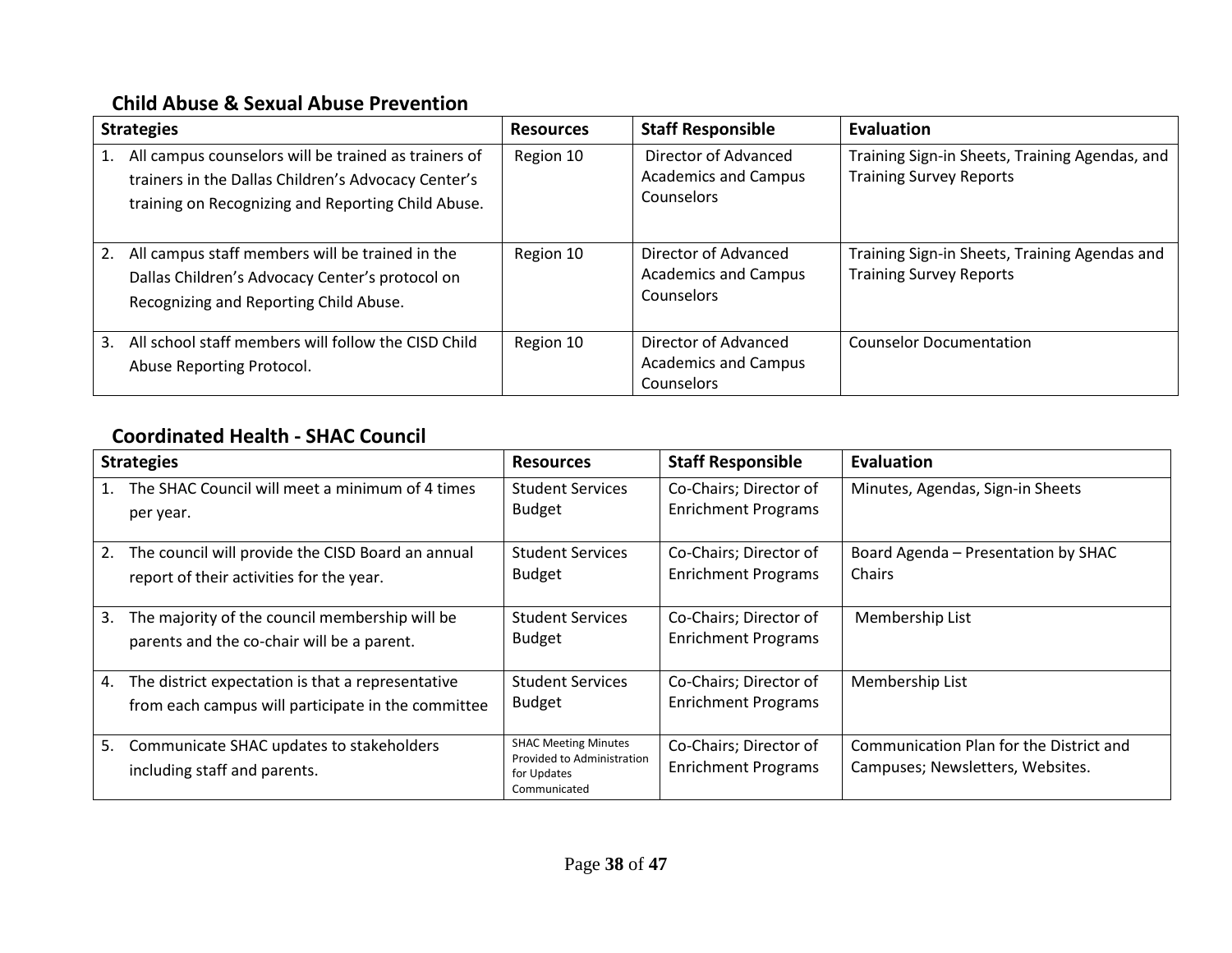#### **Dating Violence Awareness**

|    | <b>Strategies</b>                                                                                                                                                     | <b>Resources</b>                                                         | <b>Staff Responsible</b>                                                                     | <b>Evaluation</b>                                |
|----|-----------------------------------------------------------------------------------------------------------------------------------------------------------------------|--------------------------------------------------------------------------|----------------------------------------------------------------------------------------------|--------------------------------------------------|
| 1. | Secondary Schools will provide on-going staff<br>training on relationship abuse awareness, detection<br>and prevention.                                               | PEIMS data, SROs,<br>Counselors, Parents<br>and Campus<br>Administrators | Director of Advanced<br>Academics, Campus<br>Counselors, and<br><b>Campus Administrators</b> | Discipline Referrals, Anecdotal Campus<br>Report |
| 2. | High Schools will implement programs, such as the<br>Be Project, to eliminate teen dating violence and<br>promote healthy relationships.                              | PEIMS data, SROs,<br>Counselors, Parents<br>and Campus<br>Administrators | Director of Advanced<br>Academics, Campus<br>Counselors, and<br><b>Campus Administrators</b> | Discipline Referrals, Anecdotal Campus<br>Report |
| 3. | Selected secondary courses will embed a unit of<br>study designed to increase awareness of teen dating<br>violence and the warning signs of abusive<br>relationships. | PEIMS data, SROs,<br>Counselors, Parents<br>and Campus<br>Administrators | Director of Advance<br>Academics, Campus<br>Counselors, and<br><b>Campus Administrators</b>  | Discipline Referrals, Anecdotal Campus<br>Report |
| 4. | Elementary Counselors will conduct guidance<br>lessons on conflict resolution to promote healthy<br>relationships.                                                    | PEIMS data, SROs,<br>Counselors, Parents<br>and Campus<br>Administrators | Director of Advanced<br>Academics, Campus<br>Counselors, and<br><b>Campus Administrators</b> | Discipline Referrals, Anecdotal Campus<br>Report |

#### **Discipline Management – Safe Environments**

| <b>Strategies</b>                                                                                                                 | <b>Resources</b> | <b>Staff Responsible</b>                         | Evaluation        |
|-----------------------------------------------------------------------------------------------------------------------------------|------------------|--------------------------------------------------|-------------------|
| Review discipline data and disaggregate the<br>data to identify training needs and issues<br>related to the learning environment. | Discipline Data  | Assistant<br>Superintendent of<br>Administration | Discipline Report |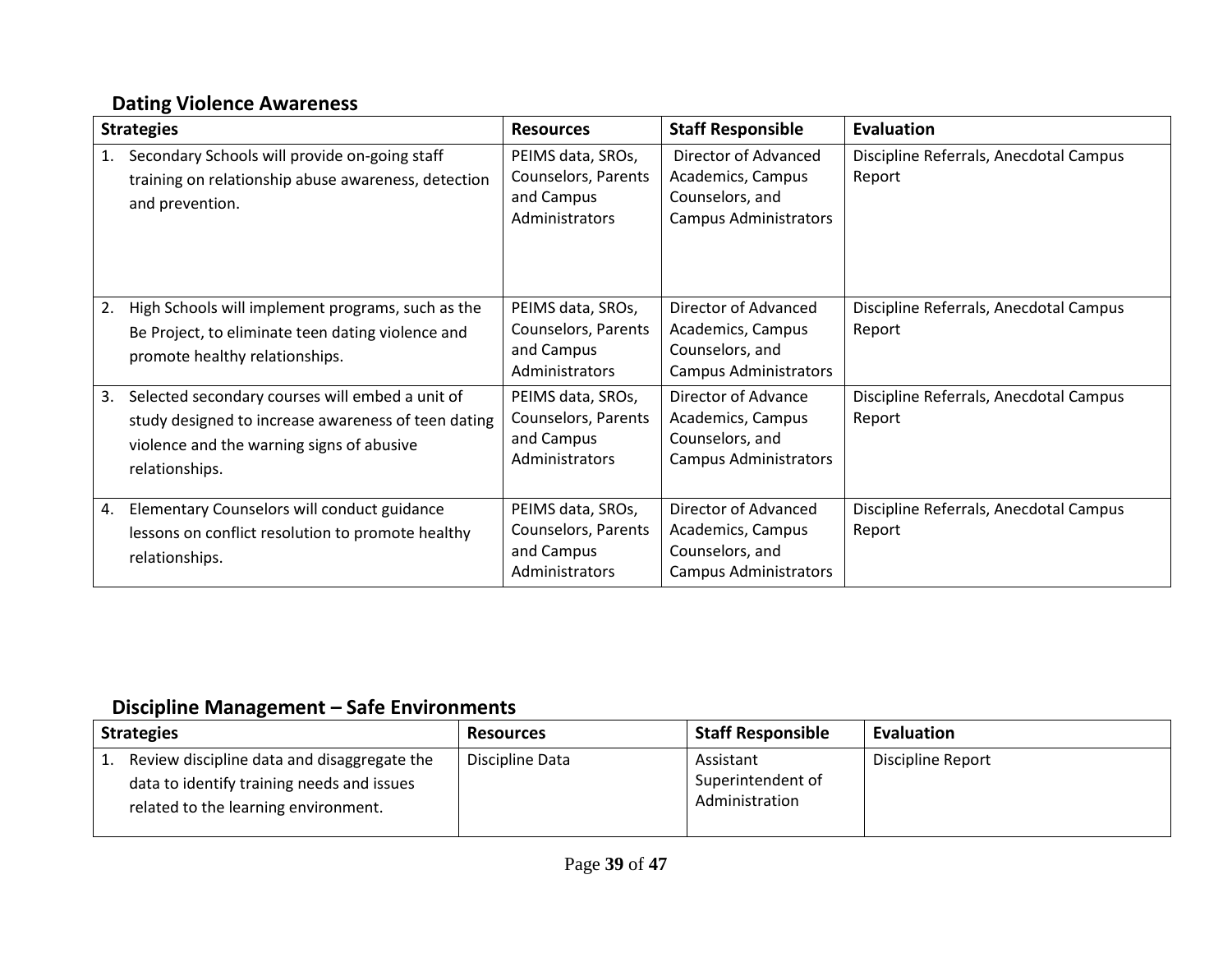| 2.<br>3. | Provide professional learning opportunities to<br>support campus character education<br>initiatives (such as Great Expectations and<br>Positive Behavioral Support Initiative).<br>Implement and provide advanced training on | Campus Discipline Reports,<br><b>Positive Behavior Support</b><br>Plan Template, Campus<br>Administrators,<br>Specialist/LSSP, Region 10,<br>and Federal Funds<br>Campus Administrators, | Campus<br>Administration and<br>Executive Director of<br><b>Intervention Services</b><br>Campus | Eduphoria records<br>Eduphoria Records                                                   |
|----------|-------------------------------------------------------------------------------------------------------------------------------------------------------------------------------------------------------------------------------|------------------------------------------------------------------------------------------------------------------------------------------------------------------------------------------|-------------------------------------------------------------------------------------------------|------------------------------------------------------------------------------------------|
|          | alternative options to In-School Suspension.                                                                                                                                                                                  | Region 10, Intervention<br>Specialist/LSSP, and Federal<br><b>Funds</b>                                                                                                                  | Administration and<br>Executive Director of<br><b>Intervention Services</b>                     |                                                                                          |
| 4.       | Maintain acceptable percentage related to<br>state target of In-School Suspension (ISS)<br>placements and DAEP within all<br>subpopulations.                                                                                  | Campus Discipline Reports,<br>Positive Behavior Support<br>Plan Template, Campus<br>Administrators,<br>Specialist/LSSP, Region 10,<br>and Federal Funds                                  | Assistant<br>Superintendent of<br>Administration                                                | Discipline Report                                                                        |
| 5.       | Students that are highly at risk of dropping<br>out of school will be recommended for<br>enrollment in Victory Place.                                                                                                         | <b>Compensatory Education</b><br><b>Funds</b>                                                                                                                                            | High School<br>Counselors and High<br><b>School Principals</b>                                  | Attendance Report, and Progress<br>Monitoring Data of Victory Place and RtI<br>Students. |

#### **Drug Prevention**

|    | <b>Strategies</b>                                                                                         | <b>Resources</b>                                                         | <b>Staff Responsible</b>             | <b>Evaluation</b>                                 |
|----|-----------------------------------------------------------------------------------------------------------|--------------------------------------------------------------------------|--------------------------------------|---------------------------------------------------|
| 1. | Provide on-going staff training on drug and<br>relationship abuse awareness, detection and<br>prevention. | PEIMS data, SROs,<br>Counselors, Parents<br>and Campus<br>Administrators | Counselors, Campus<br>Administrators | Discipline Referrals, Anecdotal Campus<br>Reports |
| 2. | Provide information regarding C.A.R.E to<br>students with drug abuse issues and their<br>parents.         | YMCA, Counselors and<br><b>Campus Administrators</b>                     | Counselors, Campus<br>Administrators | Discipline Referrals, Anecdotal Campus<br>Reports |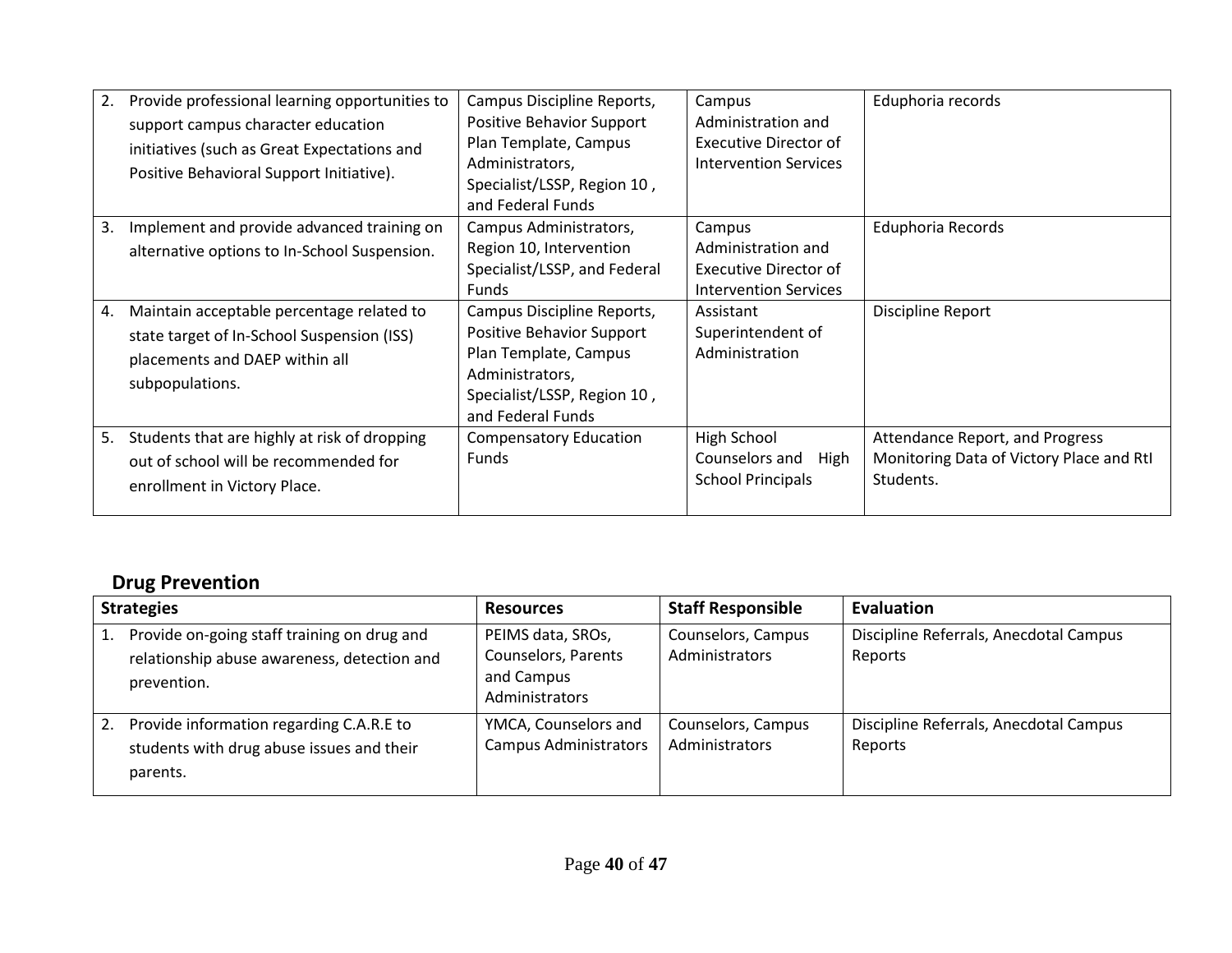#### **Gifted and Talented Program**

|    | <b>Strategies</b>                              | <b>Resources</b>              | <b>Staff Responsible</b> | Evaluation                            |
|----|------------------------------------------------|-------------------------------|--------------------------|---------------------------------------|
| 1. | Establish a gifted and talented                | <b>GT Faculty</b>             | Director of Advanced     | Committee Meeting Dates, Agendas, and |
|    | parent/community advisory committee to         |                               | Academics                | <b>Minutes</b>                        |
|    | support and assist in GT services planning and |                               |                          |                                       |
|    | improvements that emphasize key components     |                               |                          |                                       |
|    | of the Texas State Plan.                       |                               |                          |                                       |
| 2. | Develop and implement an annual review         | <b>GT Faculty and Content</b> | Director of Advanced     | Annual Report                         |
|    | process to measure the effectiveness of GT     | <b>Directors</b>              | Academics and            |                                       |
|    | services.                                      |                               | <b>Content Directors</b> |                                       |
| 3. | Develop and annually update a written          | GT Faculty and Local          | Director of Advanced     | Written Professional Learning Plan    |
|    | comprehensive professional learning plan       | funds                         | Academics                |                                       |
|    | designed to address the needs of GT learners   |                               |                          |                                       |
|    | (including initial 30 hours of GT training and |                               |                          |                                       |
|    | annual 6 hour update).                         |                               |                          |                                       |
| 4. | Develop a communication plan designed to       | GT Faculty and Local          | Director of Advanced     | <b>Communication Plan</b>             |
|    | systematize internal and external              | funds                         | Academics and            |                                       |
|    | communication with all stakeholders            |                               | <b>Content Directors</b> |                                       |

#### **Highly Qualified Teachers and Paraprofessionals**

| <b>Strategies</b> |                                                                                                                                      | <b>Resources</b>                                                                    | <b>Staff Responsible</b>                                                                                          | <b>Evaluation</b>                                                                                       |
|-------------------|--------------------------------------------------------------------------------------------------------------------------------------|-------------------------------------------------------------------------------------|-------------------------------------------------------------------------------------------------------------------|---------------------------------------------------------------------------------------------------------|
| 1.                | Provide testing information and guide teachers through<br>the certification process as needed.                                       | <b>State Testing</b><br>Website, Testing<br><b>Schedule and Test</b><br>Prep Guides | <b>Executive Director of HR</b><br>and Certification<br>Manager                                                   | <b>Teacher Test Scores</b>                                                                              |
| 2.                | Mentor beginning educators to improve effective<br>teaching and performance while promoting personal<br>and professional well-being. | Title II funds, local<br>funds                                                      | Executive Director of<br>HR, Director of<br><b>Professional Learning</b><br>and Director of School<br>Improvement | Teacher Retention Rate, Teacher Exit<br>Interviews, and Beginning Teacher and<br><b>Mentor Journals</b> |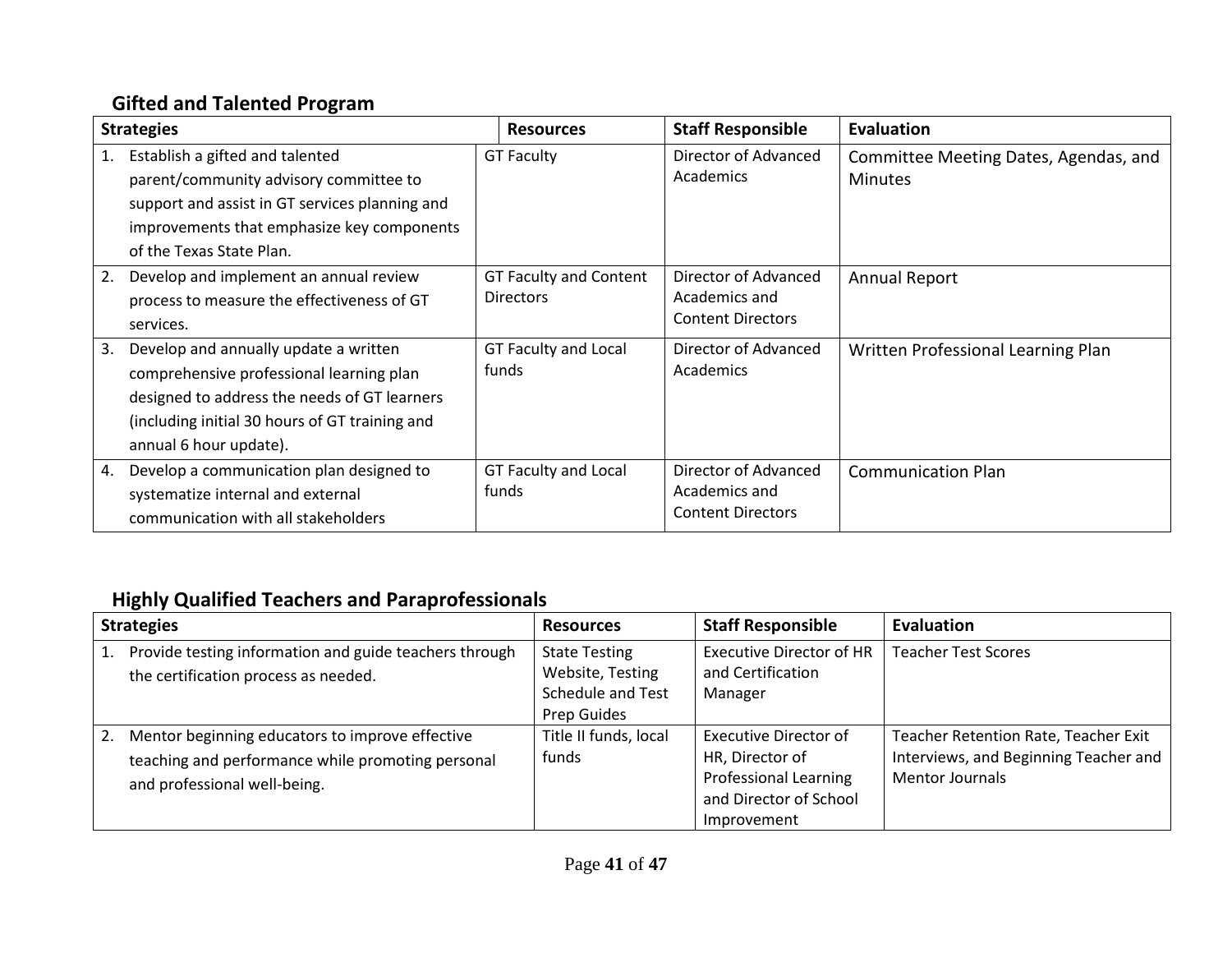| 3. | Utilize instructional exemplars to reflect on identified<br>aspects of effective instruction including 21 <sup>st</sup> Century<br>skills. | Title II funds, local<br>funds | <b>Executive Director of</b><br>HR, Director of<br>Professional Learning,<br>and Communications | Teacher Retention Rate, Teacher Exit<br>Interviews, and Beginning Teacher and<br><b>Mentor Journals</b> |
|----|--------------------------------------------------------------------------------------------------------------------------------------------|--------------------------------|-------------------------------------------------------------------------------------------------|---------------------------------------------------------------------------------------------------------|
|    |                                                                                                                                            |                                | Department                                                                                      |                                                                                                         |
| 4. | Utilize instructional exemplars to calibrate classroom<br>walkthrough documentation.                                                       | Title II funds, local<br>funds | <b>Executive Director of HR</b><br>and Director of<br><b>Professional Learning</b>              | Teacher Retention Rate, Teacher Exit<br>Interviews, and Beginning Teacher and<br><b>Mentor Journals</b> |

#### **Post-Secondary Preparedness: Admissions & Financial Aid Information**

|    | <b>Strategies</b>                                                                                                                                 | <b>Resources</b>                                   | <b>Staff Responsible</b>                     | <b>Evaluation</b>                                               |
|----|---------------------------------------------------------------------------------------------------------------------------------------------------|----------------------------------------------------|----------------------------------------------|-----------------------------------------------------------------|
|    | Campuses will provide college and post high school<br>information to all students.                                                                | High School<br><b>Budgets</b>                      | <b>High School Counselors</b>                | <b>Graduation Plans, and Post-</b><br>Secondary Acceptance Data |
| 2. | Students will complete the financial aid process.                                                                                                 | High School<br><b>Budgets</b>                      | <b>High School Counselors</b>                | <b>Student PELL Application</b><br><b>Completion Data</b>       |
| 3. | All $6 - 12$ grade students will be assigned a Naviance Account<br>for the purpose of researching college and career options and<br>interests.    | High School and<br>Middle School<br><b>Budgets</b> | High School Counselors,<br>and CTE Educators | User Account Report                                             |
| 4. | Counseling and career guidance will be available to help<br>students with certification and technical opportunities.                              | High School<br><b>Budgets</b>                      | Counselors                                   | <b>Career Pathway Graduation Plans</b>                          |
|    | <b>Strategies</b>                                                                                                                                 | <b>Resources</b>                                   | <b>Staff Responsible</b>                     | <b>Evaluation</b>                                               |
| 5. | Parent meetings will be scheduled to provide post-secondary<br>awareness and financial assistance.                                                | High School<br><b>Budgets</b>                      | High School Principal                        | Participant Data, and Participant<br>Surveys                    |
| 6. | College and Career Night will be scheduled to offer<br>opportunities for students and parents to visit with college<br>recruiters and businesses. | High School<br><b>Budgets</b>                      | <b>High School Counselors</b>                | Participant Data, and Participant<br>Surveys                    |
| 7. | College Recruiters will be given a venue to meet with students<br>throughout the school year.                                                     | High School<br><b>Budgets</b>                      | <b>High School Counselors</b>                | <b>Schedule of Recruiter Visits</b>                             |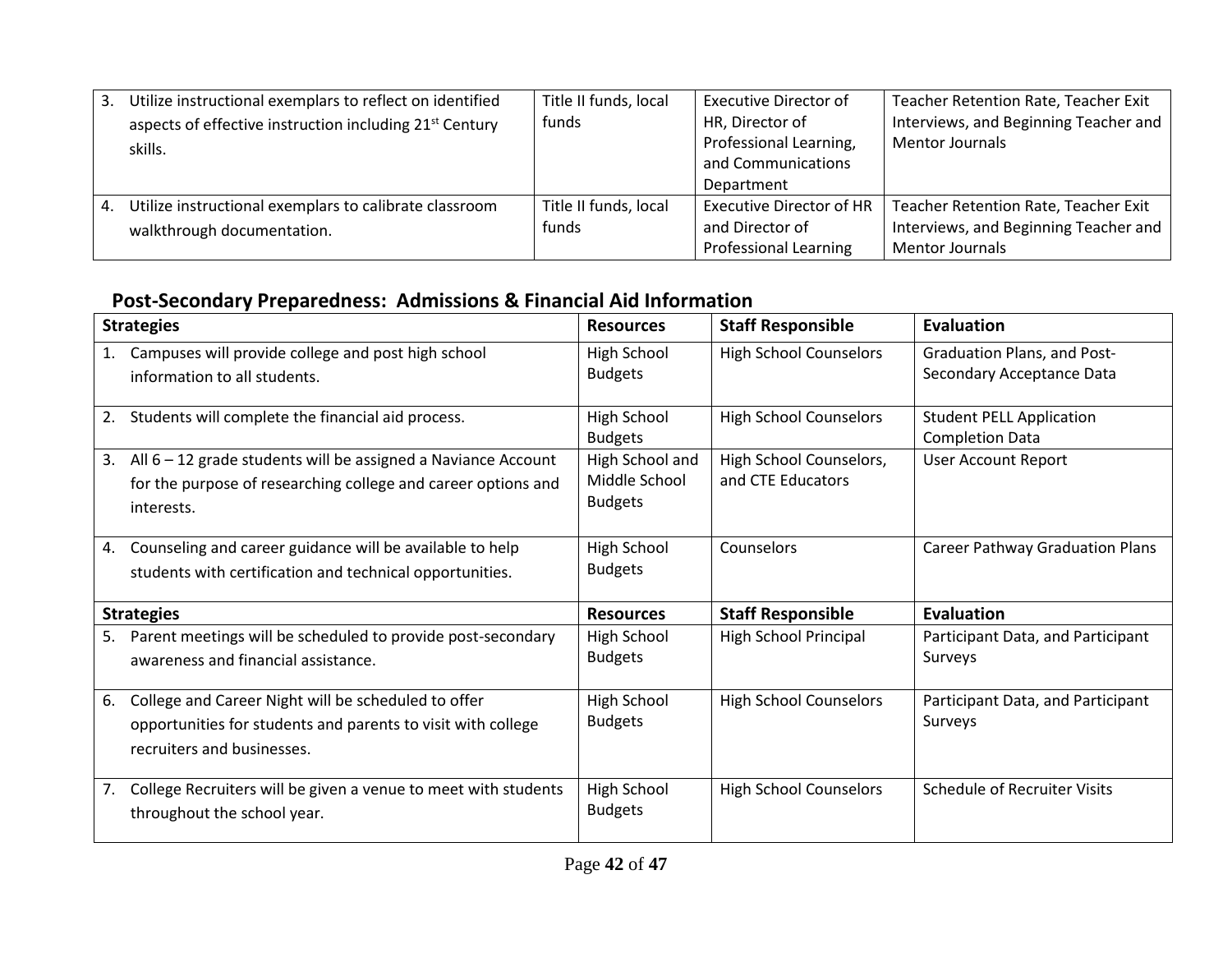| 8.<br>AP and Pre-AP courses will be open-enrollment.                                                                                           | <b>Campus Budgets</b>                                       | <b>Counselors</b>                                                       | Number of Students Completing<br>AP Course<br>Number of Students Passing AP<br>Exams                                     |
|------------------------------------------------------------------------------------------------------------------------------------------------|-------------------------------------------------------------|-------------------------------------------------------------------------|--------------------------------------------------------------------------------------------------------------------------|
| Dual and Concurrent credit will be available to all eligible<br>9.<br>students.                                                                | High School<br><b>Budgets</b>                               | Counselors                                                              | Number of Students Enrolled in<br><b>Dual Credit Courses</b><br>Number of Students Passing Dual<br><b>Credit Courses</b> |
| 10. Increase student and teacher awareness of college and career<br>readiness/post-secondary education in order to best serve all<br>students. | <b>Campus Budgets</b>                                       | Campus<br>Administrators                                                | Student Surveys and Four Year<br>Plans                                                                                   |
| 12. Create a culture of college and redefine post-secondary<br>education in order to best serve all students.                                  | <b>Campus Budgets</b>                                       | <b>Campus Administrators</b>                                            | <b>Student Surveys and Graduation</b><br><b>Tracker Data</b>                                                             |
| 13. Align college readiness assessments and design intervention<br>framework to ensure college readiness for all.                              | Advanced<br>Academic<br><b>Budget and</b><br>Campus Budgets | Curriculum Directors,<br><b>Campus Administrators</b><br>and Educators. | <b>Student Surveys and Graduation</b><br><b>Tracker Data</b>                                                             |

#### **Suicide Prevention**

| <b>Strategies</b> |                                                                               | <b>Resources</b>      | <b>Staff Responsible</b>                  | Evaluation                                                                      |
|-------------------|-------------------------------------------------------------------------------|-----------------------|-------------------------------------------|---------------------------------------------------------------------------------|
|                   | All staff members will be trained in the CISD Suicide<br>Prevention Protocol. | <b>Campus Budgets</b> | Campus Principal and<br><b>Counselors</b> | Training Sign-in Sheets, Training Agendas and<br><b>Training Survey Reports</b> |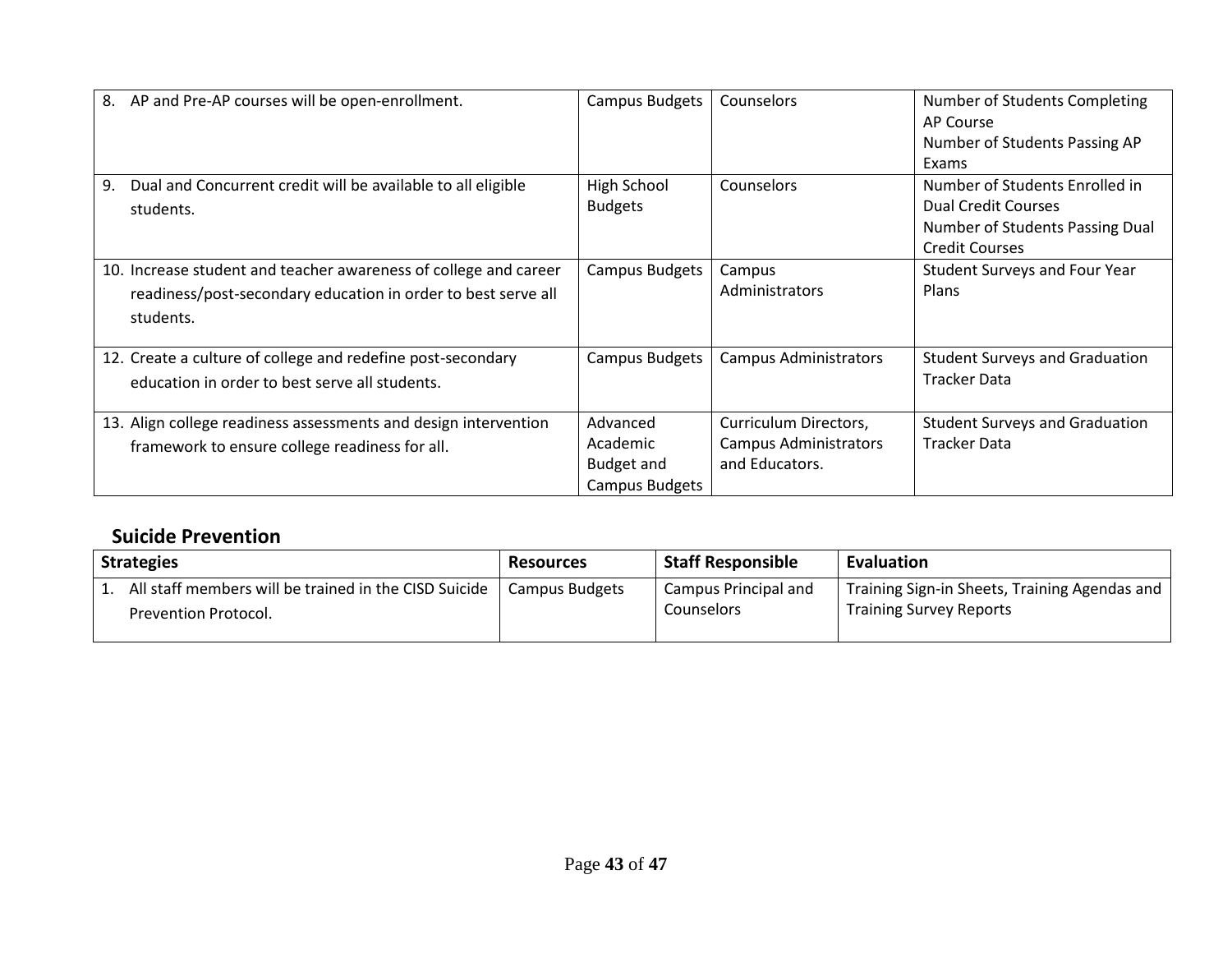#### **CISD DISTRICT IMPROVEMENT PLAN 2014-2015 APPENDIX B: CORE CONTENT INITIATIVES**

|    | <b>Strategies</b>                                 | <b>Resources</b>                                                        | <b>Staff Responsible</b>             | Evaluation                                                                     |  |
|----|---------------------------------------------------|-------------------------------------------------------------------------|--------------------------------------|--------------------------------------------------------------------------------|--|
| 1. | Build learner capacity for expository<br>writing. | Write From the Beginning Training,<br>and STAAR/EOC Data,               | Director of Language<br>and Literacy | AEIS Data, Writing Conference Data, and<br><b>Writing Scoring Session Data</b> |  |
| 2. | Align a balanced literacy program K-12.           | <b>Research-Based Best Practices</b>                                    | Director of Language<br>and Literacy | <b>Program Evaluation Report</b>                                               |  |
| 3. | Write K-8 Literacy Curriculum.                    | Learning Framework, Visioning<br>Document, and TEKS                     | Director of Language<br>and Literacy | Articulated Curriculum                                                         |  |
|    | 4. Input K-12 Curriculum in Eduphoria.            | Learning Framework, Visioning<br>Document, Eduphoria, and<br>Curriculum | Director of Language<br>and Literacy | <b>Eduphoria Reports</b>                                                       |  |

#### **English Language Arts & Reading**

#### **Math**

|    | <b>Strategies</b>                                                                                                                      | <b>Resources</b>                                                                                                                                                                                                    | <b>Staff Responsible</b>          | Evaluation                                               |  |
|----|----------------------------------------------------------------------------------------------------------------------------------------|---------------------------------------------------------------------------------------------------------------------------------------------------------------------------------------------------------------------|-----------------------------------|----------------------------------------------------------|--|
|    | Transition to New State Math TEKS.                                                                                                     | State TEKS, and Campus Instructional Math Leads                                                                                                                                                                     | Director of<br><b>Mathematics</b> | Articulated Courses Aligned to<br>TEKS.                  |  |
| 2. | Improve instructional practices through<br>effective evidence-based instruction.                                                       | Visioning Document, CISD Learning Framework, 8<br>Mathematical Practices, Instructional Leadership<br>Team, and Research-Based Best Practices<br>including partnerships with local financial<br><i>institutions</i> | Director of<br>Mathematics        | Classroom Walkthrough Data,<br>and Learning Design Units |  |
| 3. | Continue Curriculum writing in<br>elementary and high schools, while<br>beginning the curriculum writing process<br>in middle schools. | Visioning Document, CISD Learning Framework, 8<br>Mathematical Practices, Instructional Leadership<br>Team, and Research-Based Best Practices                                                                       | Director of<br>Mathematics        | <b>Vertically Articulated Curriculum</b>                 |  |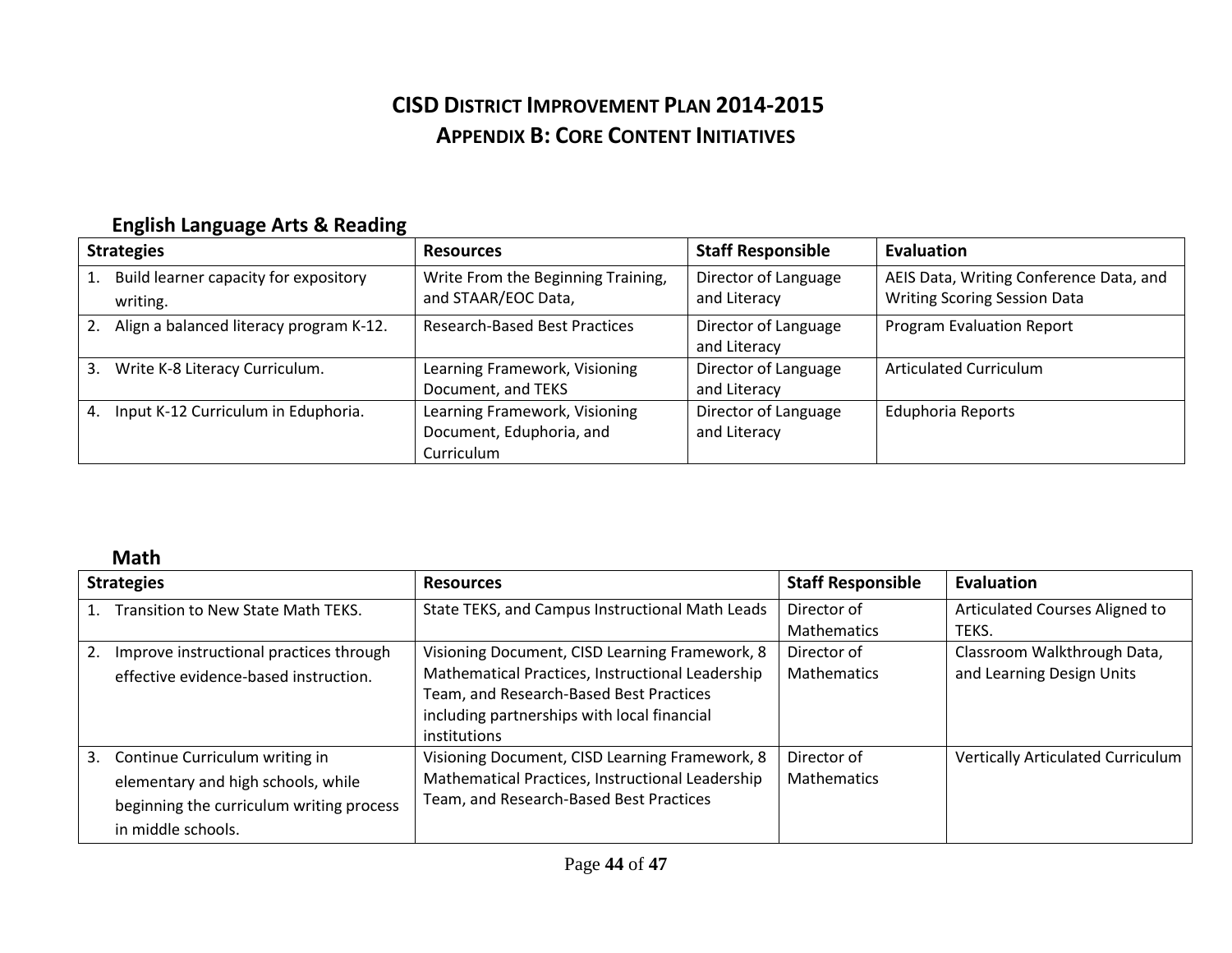|            | Redesign teacher cadres to create district   Visioning Document, CISD Learning Framework, 8   Director of |               | Reflective Journals, Learner  |
|------------|-----------------------------------------------------------------------------------------------------------|---------------|-------------------------------|
| exemplars. | Mathematical Practices, Instructional Leadership                                                          | l Mathematics | Products, and Learner Surveys |
|            | Team, and Research-Based Best Practices                                                                   |               |                               |

#### **Science**

| <b>Strategies</b> |                                                                                                                                                                                                                                                                                     | <b>Resources</b>                                                                                                                     | <b>Staff Responsible</b> | <b>Evaluation</b>                                                                                   |
|-------------------|-------------------------------------------------------------------------------------------------------------------------------------------------------------------------------------------------------------------------------------------------------------------------------------|--------------------------------------------------------------------------------------------------------------------------------------|--------------------------|-----------------------------------------------------------------------------------------------------|
|                   | Continue to support inquiry-based instruction K-<br>12.                                                                                                                                                                                                                             | Foss Kits, STC Kits, and Inquiry-Based<br><b>Instruction Training</b>                                                                | Director of Science      | Classroom Walkthrough data,<br>and Learning Design Units                                            |
| 2.                | Focus on improving scientific best practices in K-<br>12:<br>Planning and Carrying Out Investigations;<br>$\bullet$<br>Analyzing and Interpreting Data;<br>$\bullet$<br>Asking Questions and Defining Problems; and<br>٠<br>Obtaining, Evaluating and Communicating<br>Information. | Professional Learning Communities,<br>Professional Learning, 2012-2013 Cadre<br>Recommendations, and classroom<br>walkthrough rubric | Director of Science      | Eduphoria Records, Classroom<br>Walkthrough data, Learner<br>Products, and Learning Design<br>Units |
| 3.                | Expand use of digital content resources K-12.                                                                                                                                                                                                                                       | <b>Instructional Materials Resource</b><br>Committee, and iTunesU                                                                    | Director of Science      | Completed Instructional<br><b>Materials Allotment Request</b><br>Forms                              |
| 4.                | Embed information about STEM careers in K-12<br>classrooms.                                                                                                                                                                                                                         | Sally Ride Training (K-1 and 6-8), and<br>Follow-up Support for Grades 2-5                                                           | Director of Science      | Classroom Walkthrough data,<br>and Learning Design Units                                            |
| 5.                | Expand opportunities for global collaboration.                                                                                                                                                                                                                                      | World Moon Project, Google Earth, E-<br>PALS, and Skype                                                                              | Director of Science      | Local Assessments, Classroom<br>Walkthrough data, and Learning<br>Design Units                      |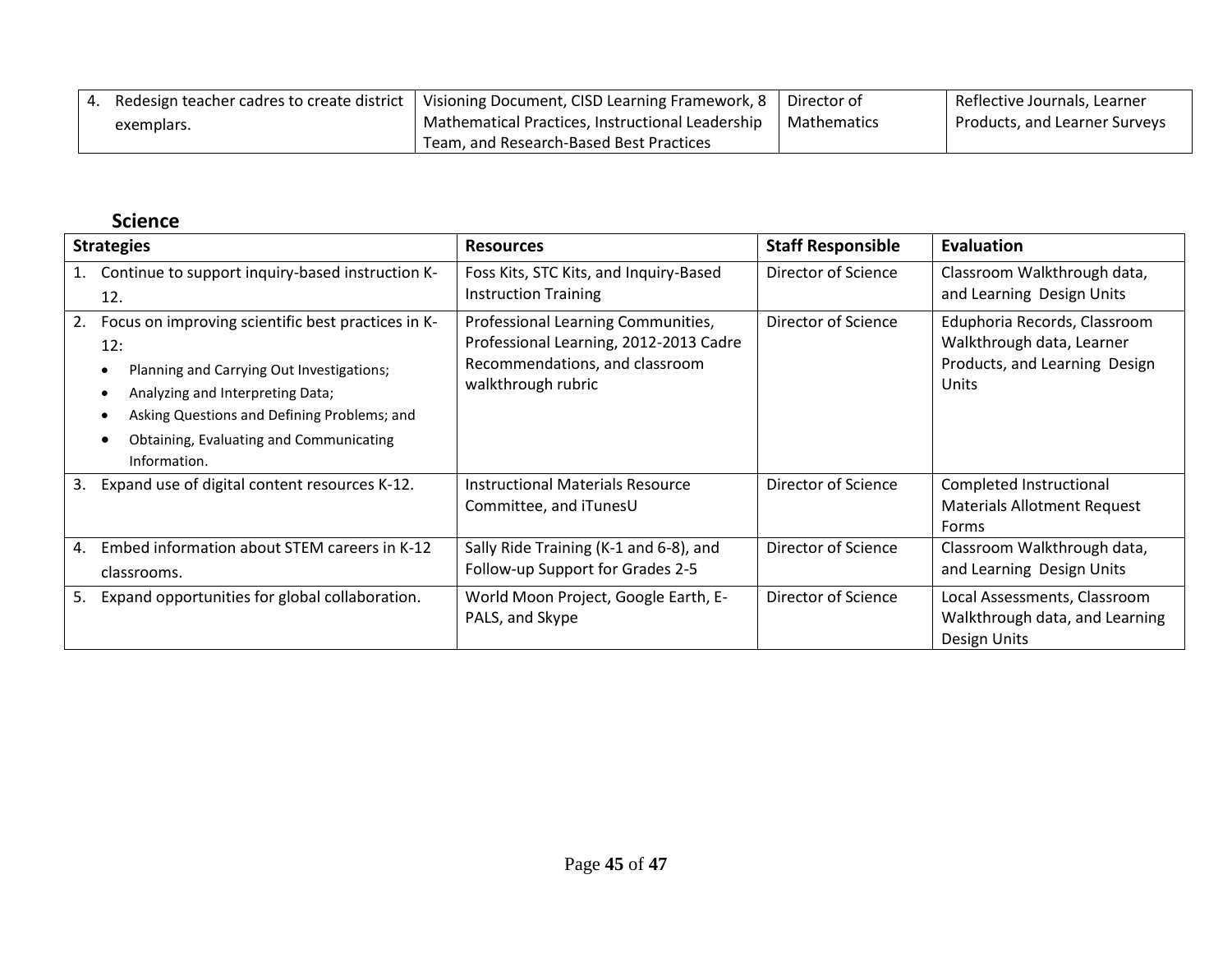#### **Social Studies**

| <b>Strategies</b>                                                                                    | <b>Resources</b>                                                        | <b>Staff Responsible</b>                       | Evaluation                                                                     |
|------------------------------------------------------------------------------------------------------|-------------------------------------------------------------------------|------------------------------------------------|--------------------------------------------------------------------------------|
| Create a constructivist conversation regarding<br>1.<br>Social Studies and the role of inquiry-based | Inquiry-Based Training                                                  | <b>Coordinator of Social</b><br><b>Studies</b> | Eduphoria Records, Classroom<br>Walkthrough data, and Learning Design<br>Units |
| instruction.<br>2.<br>Expand the use of virtual learning design K-12.                                | <b>Virtual Learning Training</b>                                        | Coordinator of Social<br><b>Studies</b>        | Classroom Walkthrough data, and<br>Learning Design Units                       |
| 3.<br>Expand the use of digital content resources K-<br>12.                                          | Instructional Materials Resource<br>Committee, and iTunes U             | <b>Coordinator of Social</b><br><b>Studies</b> | Classroom Walkthrough data, and<br>Learning Design Units                       |
| Create a constructivist dialogue regarding high<br>4.<br>yield best practices.                       | John Hattie's Research                                                  | <b>Coordinator of Social</b><br><b>Studies</b> | Eduphoria Records, Classroom<br>Walkthrough data, and Learning Design<br>Units |
| 5.<br>Leverage partnerships and resources to<br>expand concepts of social studies.                   | YMCA Youth & Government<br>Program and the O'Connor House<br>resources. | <b>Coordinator of Social</b><br><b>Studies</b> | Classroom Walkthrough data, and<br>Learning Design Units                       |